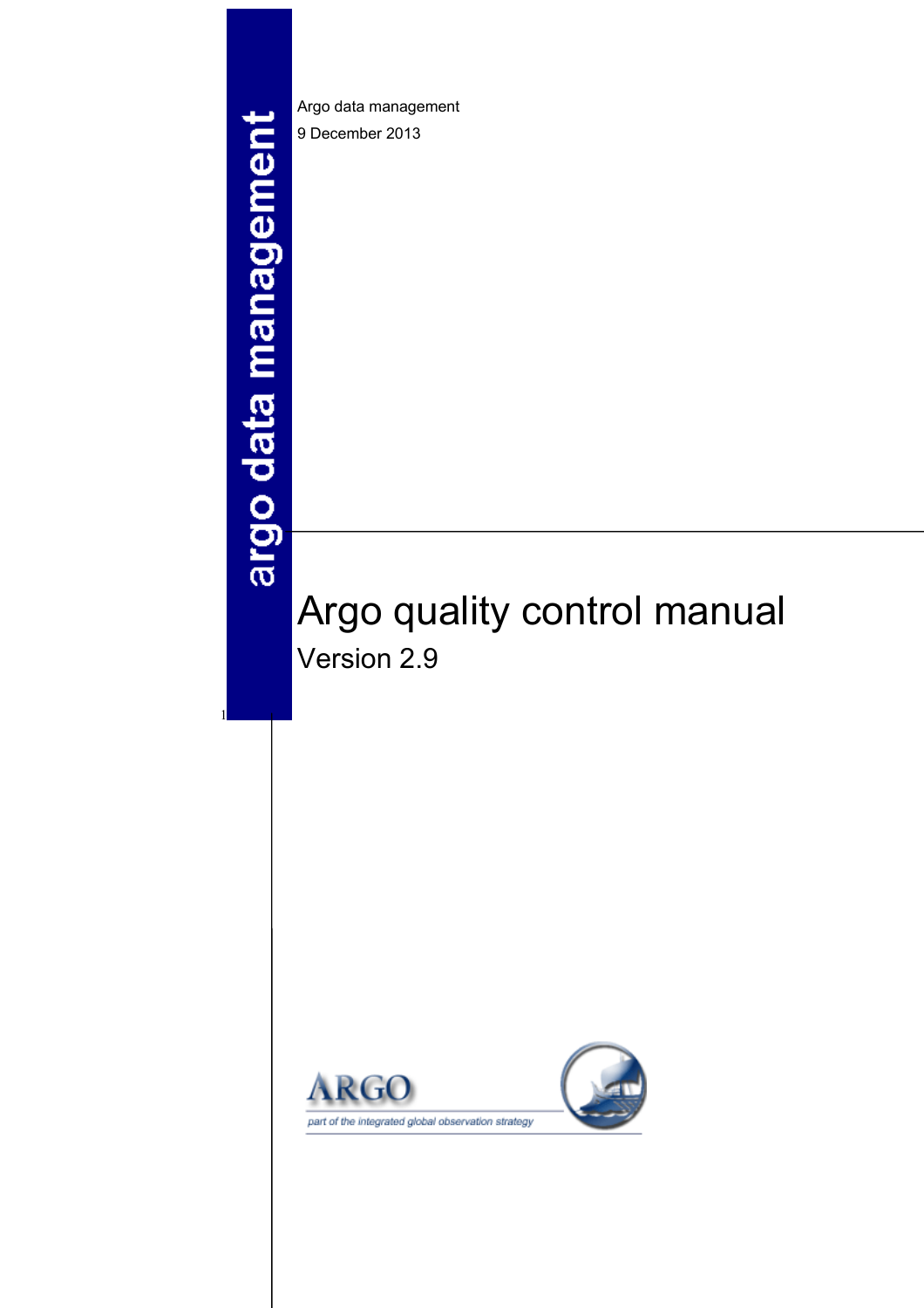# **Table of contents**

|                | <b>INTRODUCTION</b>                                                       | 6  |
|----------------|---------------------------------------------------------------------------|----|
| $\mathbf{2}$ . | <b>REAL-TIME QUALITY CONTROLS</b>                                         | 7  |
| 2.1.           | ARGO REAL-TIME QUALITY CONTROL TEST PROCEDURES ON VERTICAL PROFILES       | 7  |
| 2.1.1.         | <b>INTRODUCTION</b>                                                       | 7  |
| 2.1.2.         | <b>QUALITY CONTROL TESTS ON VERTICAL PROFILES</b>                         | 8  |
| 2.1.3.         | TESTS APPLICATION ORDER ON VERTICAL PROFILES                              | 15 |
| 2.1.4.         | <b>QUALITY CONTROL FLAG APPLICATION POLICY</b>                            | 15 |
| 2.2.           | ARGO REAL-TIME QUALITY CONTROL TEST PROCEDURES ON TRAJECTORIES            | 16 |
| 2.3.           | <b>ARGO REAL-TIME ADJUSTMENTS ON VERTICAL PROFILES</b>                    | 19 |
| 2.3.1.         | REAL-TIME PRESSURE ADJUSTMENT FOR NON AUTO-CORRECTING FLOATS              | 19 |
| 2.3.2.         | <b>REAL-TIME SALINITY ADJUSTMENT</b>                                      | 20 |
| 2.3.3.         | REAL-TIME FILES WITH DATA MODE = 'A'                                      | 20 |
| 2.4.           | FEEDBACK FROM STATISTICAL TEST AT CORIOLIS                                | 21 |
| 2.5.           | ARGO REAL-TIME QUALITY CONTROL TEST PROCEDURES ON NEAR-SURFACE DATA<br>22 |    |
| 3.             | DELAYED-MODE QUALITY CONTROLS                                             | 26 |
| 3.1.           | EDITING RAW QC FLAGS IN DELAYED-MODE                                      | 26 |
| 3.2.           | <b>DELAYED-MODE PROCEDURES FOR PRESSURE</b>                               | 26 |

|             | 5.4. – DELAYED-MODE PROCEDURES FOR PRESSURE                 | 40              |
|-------------|-------------------------------------------------------------|-----------------|
| 3.2.1.      | DELAYED-MODE PRESSURE ADJUSTMENT FOR APEX FLOATS            | 26              |
| 3.2.2.      | TRUNCATED NEGATIVE PRESSURE DRIFT (TNPD) IN APEX FLOATS     | 28              |
| 3.2.3.      | SUMMARY FLOWCHART FOR UNADJUSTABLE APEX PRESSURES           | 34              |
| <b>3.3.</b> | DELAYED-MODE PROCEDURES FOR TEMPERATURE                     | 35 <sup>5</sup> |
|             | 3.4. DELAYED-MODE PROCEDURES FOR SALINITY                   | 36              |
| 3.4.1.      | <b>INTRODUCTION</b>                                         | 36              |
| 3.4.2.      | QUALITY CONTROL AND THE SEMI-AUTOMATIC PART                 | 37              |
| 3.4.3.      | SPLITTING THE FLOAT SERIES AND LENGTH OF CALIBRATION WINDOW | 38              |
| 3.4.4.      | THE PI EVALUATION PART                                      | 39              |
| 3.4.5.      | ASSIGNING ADJUSTED SALINITY, ERROR ESTIMATES, AND QC FLAGS  | 40              |
| 3.4.6.      | SUMMARY FLOWCHART FOR SALINITY                              | 43              |
| 3.4.7.      | TIMEFRAME FOR AVAILABILITY OF DELAYED-MODE SALINITY DATA    | 44              |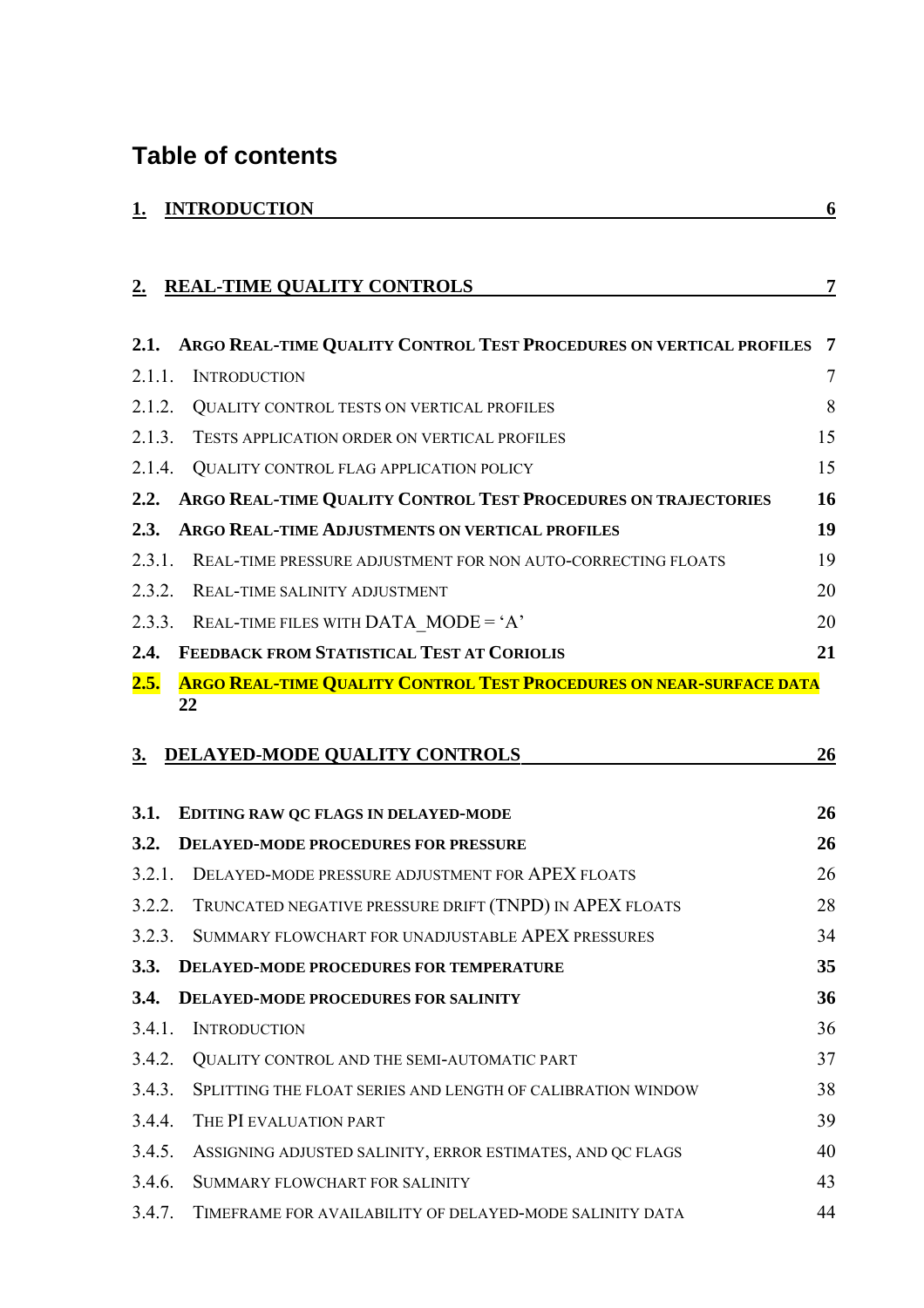|        |                                                                           | 3  |
|--------|---------------------------------------------------------------------------|----|
|        | 3.4.8. REFERENCES                                                         | 44 |
|        | 3.5. COMPULSORY VARIABLES TO BE FILLED IN A D FILE                        | 45 |
| 3.5.1. | MEASUREMENTS FOR EACH PROFILE                                             | 45 |
|        | 3.5.2. SCIENTIFIC CALIBRATION INFORMATION FOR EACH PROFILE                | 45 |
| 3.5.3. | OTHER VARIABLES IN THE NETCDF FILE                                        | 46 |
| 4.     | <b>APPENDIX</b>                                                           | 47 |
| 4.1.   | <b>REFERENCE TABLE 2: ARGO QUALITY CONTROL FLAG SCALE</b>                 | 47 |
| 4.2.   | <b>REFERENCE TABLE 2A: PROFILE QUALITY FLAGS</b>                          | 48 |
| 4.3.   | <b>COMMON INSTRUMENT ERRORS AND FAILURE MODES</b>                         | 49 |
| 4.4.   | <b>CRITERIA FOR CTD PROFILES TO BE RETAINED IN THE REFERENCE DATABASE</b> | 52 |
|        | 4.5. CRITERIA FOR ARGO PROFILES TO BE RETAINED IN THE REFERENCE DATABASE  | 53 |
|        | 4.6. CONSISTENCY CHECKS FOR D FILES FORMAT AT THE GDACS                   | 54 |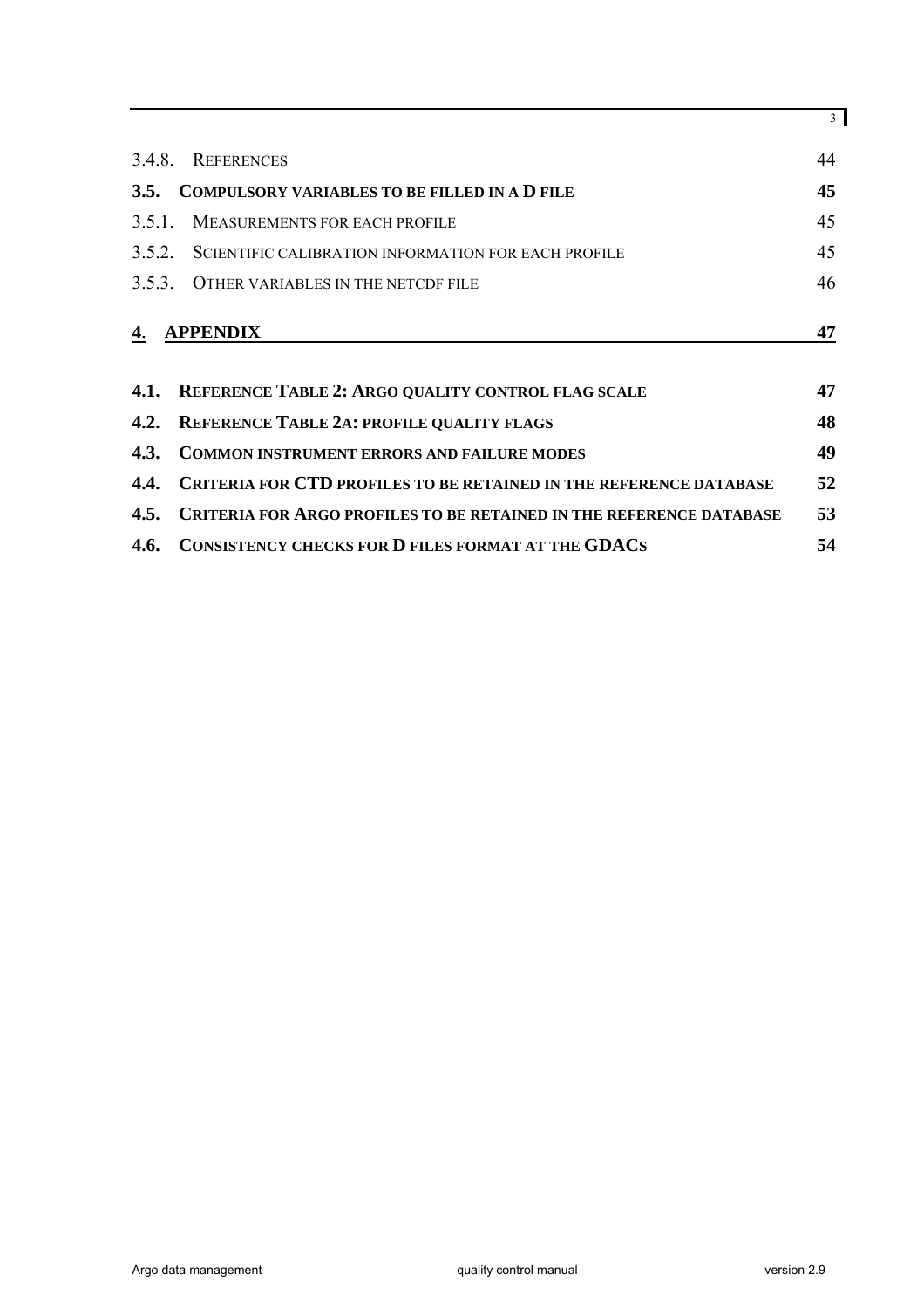# **History**

| Date         | <b>Comment</b>                                                                                                                                                                                      |
|--------------|-----------------------------------------------------------------------------------------------------------------------------------------------------------------------------------------------------|
| (dd/mm/yyyy) |                                                                                                                                                                                                     |
| 01/01/2002   | Creation of the document.                                                                                                                                                                           |
| 28/03/2003   | Changed lower limit of temperature in Med Sea to 10.0 degrees C.                                                                                                                                    |
| 08/06/2004   | Modified spike and gradient tests according to advice from Yasushi.<br>Added inversion test.                                                                                                        |
| 24/10/2003   | Real-time qc tests 15 and 16 proposed at Monterey data management meeting.<br>Test 10 removed.                                                                                                      |
| 07/10/2004   | 1. Real-time and delayed-mode manuals merged in "Argo quality control<br>manual".                                                                                                                   |
|              | 2. Frozen profile real time qc test 17 proposed at ADMT5 in Southampton.<br>3. Deepest pressure real time qc test 18 proposed at ADMT5 in Southampton.<br>4. Order list for the real time gc tests. |
|              | 5. "Regional Global Parameter Test" renamed "Regional range test", test 7.<br>6. Grey list naming convention and format, test 15.<br>7. Real time qc on trajectories.                               |
| 23/11/2004   | §1: new introduction from Annie Wong.<br>§4: delayed mode quality control manual from Annie Wong.                                                                                                   |
| 26/11/2004   | §3: update of summary flow chart for salinity delayed mode qc.                                                                                                                                      |
| 31/08/2005   | §2.2: update on test 17, visual qc.                                                                                                                                                                 |
| 17/11/2005   | §2.3: added a section on Real-time salinity adjustment.                                                                                                                                             |
|              | §3.1: added usage of SURFACE PRESSURE from APEX floats.                                                                                                                                             |
|              | §3.3.5: added some more guidelines for PSAL_ADJUSTED_QC = '2'.                                                                                                                                      |
|              | §3.3.8: clarified that PROFILE <param/> QC should be recomputed when                                                                                                                                |
|              | <param/> ADJUSTED QC becomes available.                                                                                                                                                             |
| 16/10/2006   | §3: updated Delayed-mode section based on DMQC-2 Workshop.                                                                                                                                          |
| 20/11/2006   | §2.1.2: test 19: deepest pressure delta set to 10%.                                                                                                                                                 |
|              | §2.1.2: test 14: density inversion test applied downward and upward.                                                                                                                                |
| 14/11/2007   | §2.1.2: test 6: minimum salinity set to 2 PSU instead of 0 PSU.                                                                                                                                     |
|              | §2.1.2: test 7: minimum salinity set to 2 PSU instead of 0 PSU.                                                                                                                                     |
|              | This change was decided during ADMT8 in Hobart.                                                                                                                                                     |
| 14/11/2007   | §3.3.1: use "known pressure drift" instead of delta P > 5dbar.                                                                                                                                      |
|              | This change was decided during AST8 meeting in Paris.                                                                                                                                               |
| 14/11/2007   | §3.3.2: delayed-mode operators can edit real-time QC flags.                                                                                                                                         |
|              | This change was decided during ADMT8 in Hobart.                                                                                                                                                     |
| 14/11/2007   | $§1.2.4$ : values with QC flag = '4' are ignored by quality control tests.                                                                                                                          |
|              | This change was decided during ADMT8 in Hobart.                                                                                                                                                     |
| 14/11/2007   | §2.1.4: when salinity is calculated from the conductivity parameter, if                                                                                                                             |
|              | temperature is flagged as bad then salinity is flagged as bad. This change was                                                                                                                      |
|              | decided during ADMT8 in Hobart.                                                                                                                                                                     |
| 21/01/2008   | §2.2: test 6: minimum salinity set to 2 PSU instead of 0 PSU.                                                                                                                                       |
|              | §2.2: test 7: minimum salinity set to 2 PSU instead of 0 PSU.                                                                                                                                       |
| 04/11/2008   | §2.1.1: "Sigma0" specified in density inversion test.                                                                                                                                               |
|              | §2.3.1: added a section on Real-time pressure adjustment for APEX floats.                                                                                                                           |
|              | §3.3.5: updated Delayed-mode section based on DMQC-3 Workshop.                                                                                                                                      |
| 14/2/2009    | §3.1.1: added a section on Delayed-mode pressure adjustment for APEX floats.                                                                                                                        |
| 19/10/2009   | §2.1.2 & §2.2: test 6: minimum P set to -5 dbar.                                                                                                                                                    |
|              | §3.1: added a section on Editing raw gc flags in delayed-mode.                                                                                                                                      |
|              | §3.2.2: updated delayed-mode treatment for APEX TNPDs, after DMQC-4.                                                                                                                                |
| 15/7/2010    | §2.4: added a section on Feedback from Statistical Test at Coriolis.                                                                                                                                |
| 05/11/2010   | §3.2.2: revised definition for TNPD after ADMT11 in Hamburg.                                                                                                                                        |
|              |                                                                                                                                                                                                     |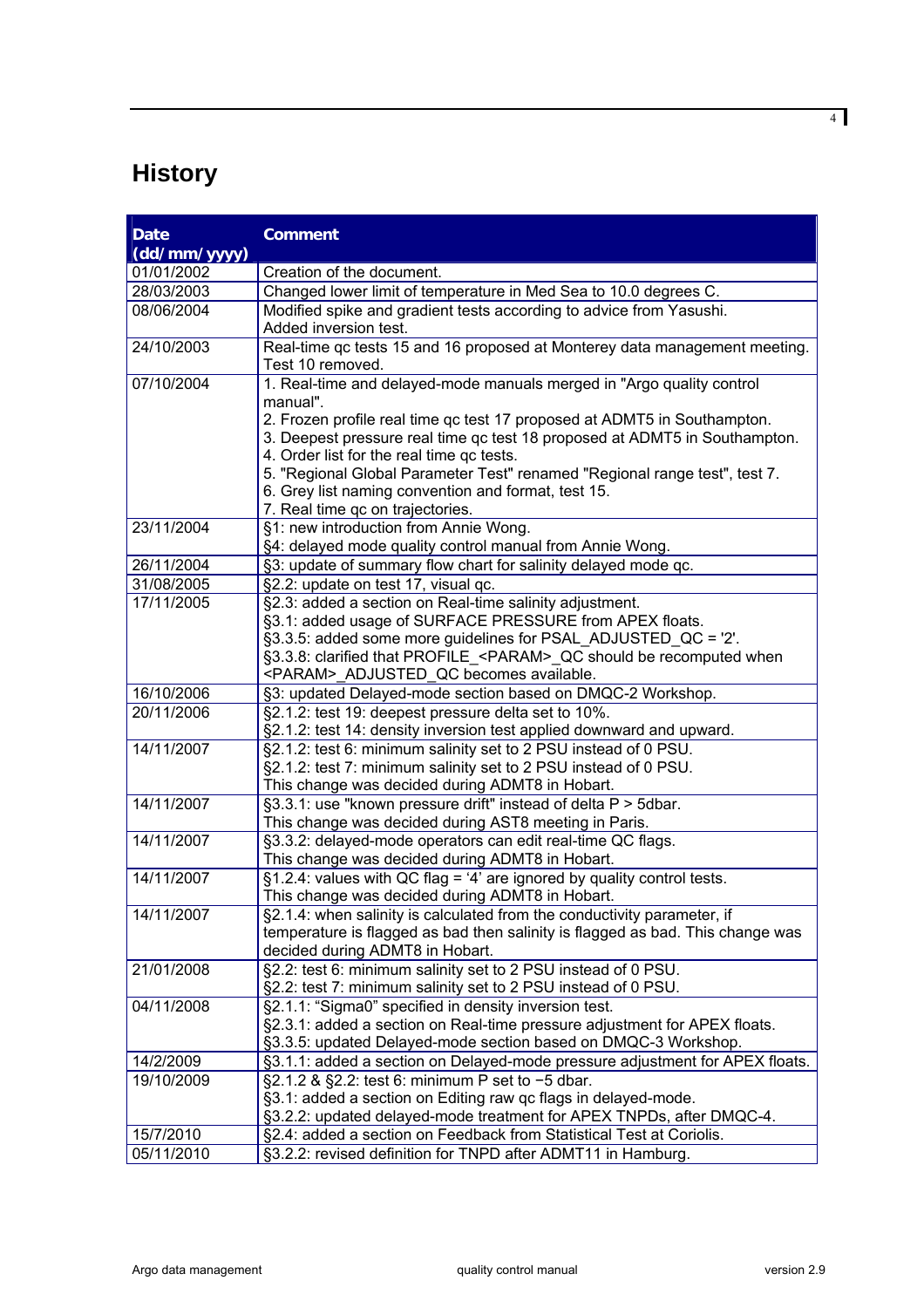| Date<br>(dd/mm/yyyy) | <b>Comment</b>                                                                                                                                                                                                                                                                                                                                                                                                                                   |
|----------------------|--------------------------------------------------------------------------------------------------------------------------------------------------------------------------------------------------------------------------------------------------------------------------------------------------------------------------------------------------------------------------------------------------------------------------------------------------|
| 01/12/2011           | §2.1.2: added threshold of 0.03 kg $m^{-3}$ to RT Test 14, Density Inversion Test,<br>for profile data, following ADMT12 in Seoul. Test to use potential density<br>referenced to mid-point pressure between the two levels to be compared.<br>§2.2: Added RT Test 20, "Questionable Argos position test" from JAMSTEC, as<br>a new real-time gc test for trajectory data, following 3 <sup>rd</sup> Trajectory Workshop<br>and ADMT12 in Seoul. |
| 03/01/2013           | §2.3.1: clarified real-time pressure adjustment for non auto-correcting floats<br>when SP=0.                                                                                                                                                                                                                                                                                                                                                     |
| 03/01/2013           | §2.1.2: addition of real-time quality control for dissolved oxygen DOXY.<br>The real-time QC tests 6, 9, 11 and 13 are applied to DOXY.                                                                                                                                                                                                                                                                                                          |
| 04/11/2013           | §2.5: addition of real-time quality control test procedures for near-surface data.                                                                                                                                                                                                                                                                                                                                                               |
| 04/11/2013           | §3.4.5: added upper limit of delayed-mode salinity adjustment as 0.05 PSS-78.                                                                                                                                                                                                                                                                                                                                                                    |

# **Authors**

Annie Wong, Robert Keeley, Thierry Carval and the Argo Data Management Team.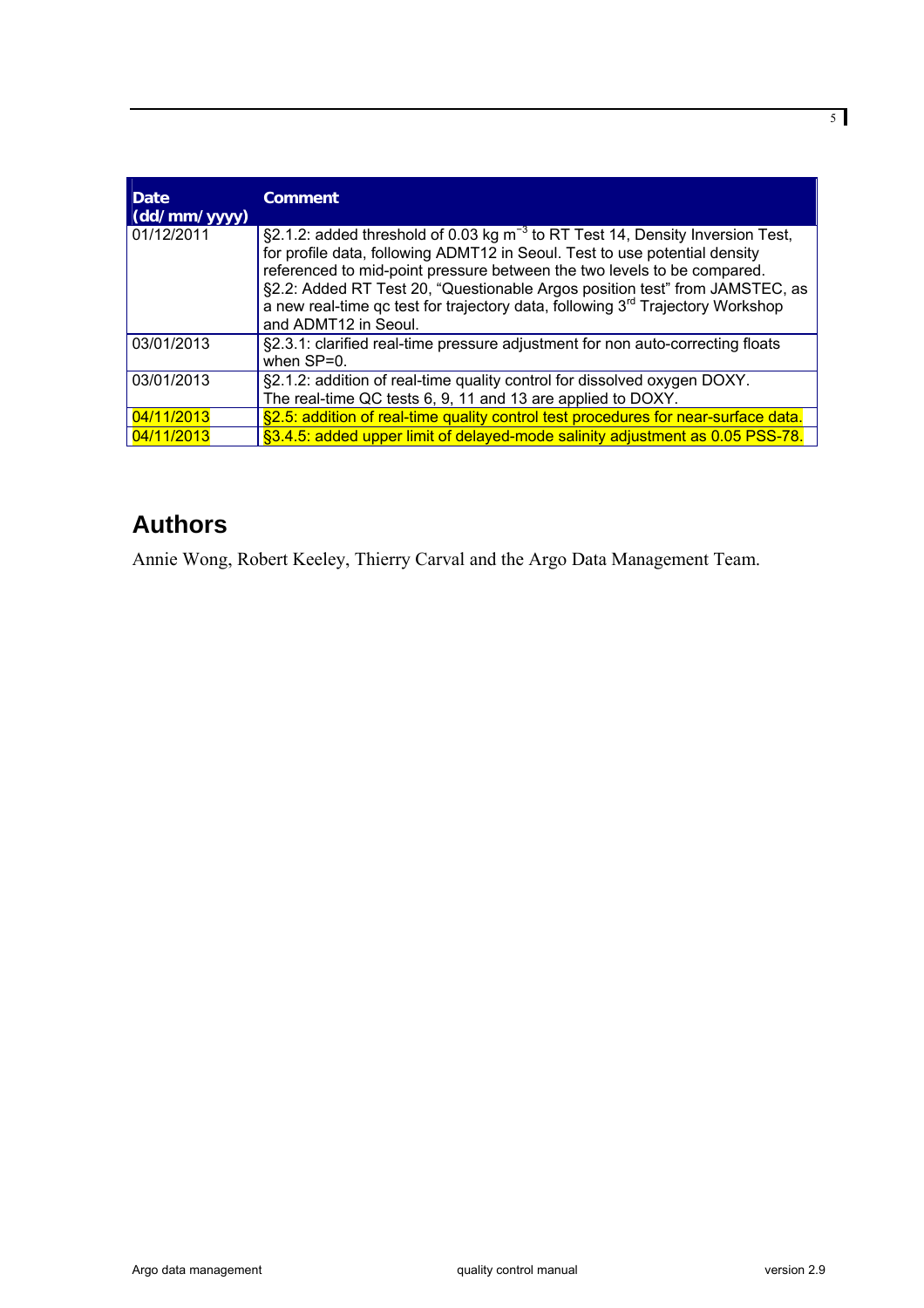# <span id="page-5-0"></span>**1. Introduction**

This document is the Argo quality control manual.

Changes from the previous version of the manual are highlighted in yellow.

The Argo data system has three levels of quality control.

- The first level is the real-time system that performs a set of agreed automatic checks on all float measurements. Real-time data with assigned quality flags are available to users within the 24-48 hrs timeframe.
- The second level of quality control is the delayed-mode system.
- The third level of quality control is regional scientific analyses of all float data with other available data. The procedures for regional analyses are still to be determined.

This document contains the description of the Argo real-time and delayed-mode procedures.

Please note that at the present time, quality control procedures exist only for the parameters JULD, LATITUDE, LONGITUDE, PRES, TEMP, PSAL and DOXY.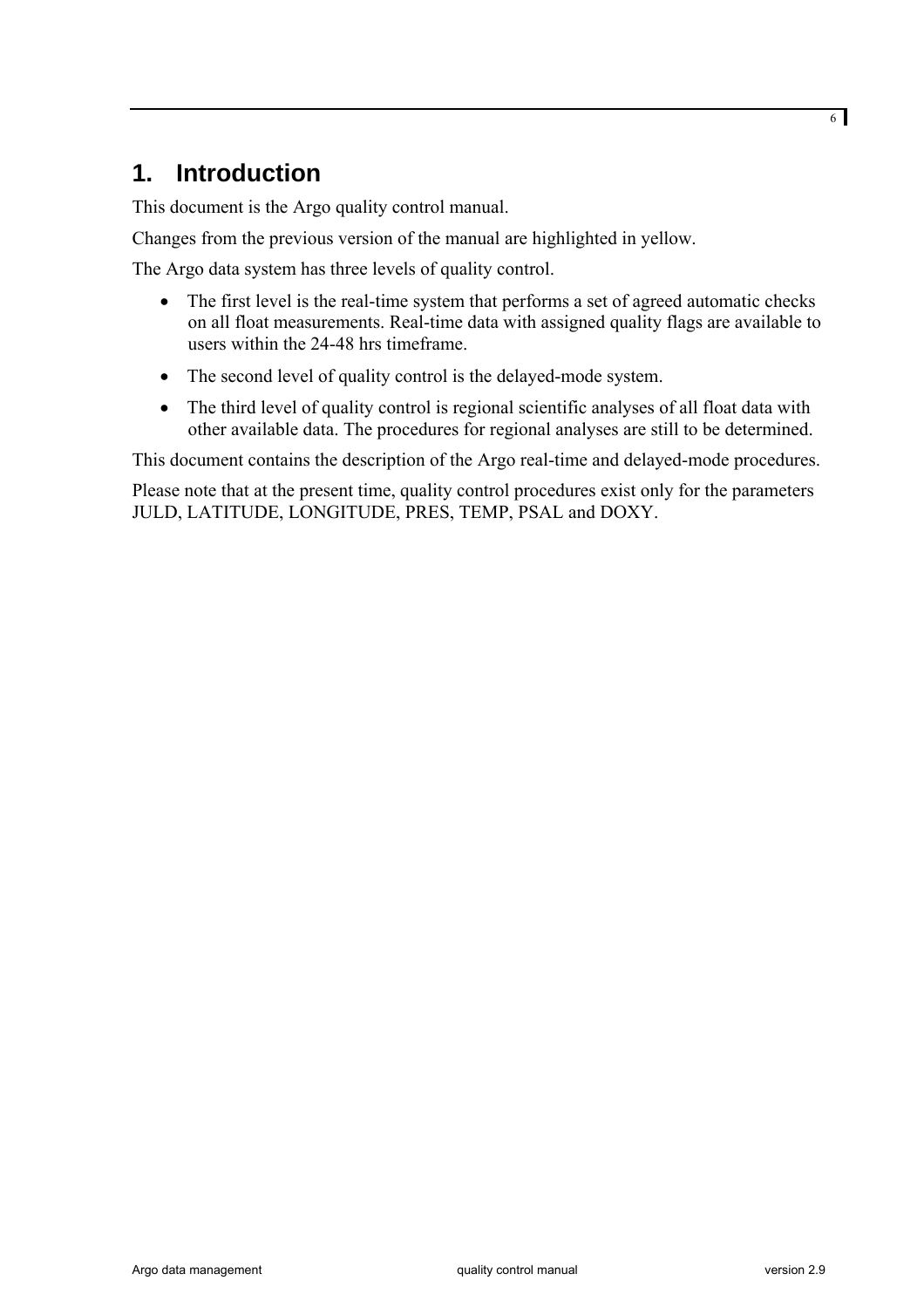# <span id="page-6-0"></span>**2. Real-time quality controls**

# **2.1. Argo Real-time Quality Control Test Procedures on vertical profiles**

# 2.1.1. Introduction

Because of the requirement for delivering data to users within 24 hours of the float reaching the surface, the quality control procedures on the real-time data are limited and automatic. The test limits are briefly described here. More detail on the tests can be found in IOC Manuals and Guides #22 or at

[http://www.meds-sdmm.dfo-mpo.gc.ca/ALPHAPRO/gtspp/qcmans/MG22/guide22\\_e.htm](http://www.meds-sdmm.dfo-mpo.gc.ca/ALPHAPRO/gtspp/qcmans/MG22/guide22_e.htm)

Note that some of the test limits used here and the resulting flags are different from what is described in IOC Manuals and Guides #22.

If data from a float fail these tests, those data will not be distributed on the GTS. However, all of the data, including those having failed the tests, should be converted to the appropriate netCDF format and forwarded to the Global Argo Servers.

Presently, the TESAC code form is used to send the float data on the GTS (see [http://www.meds-sdmm.dfo-mpo.gc.ca/meds/Prog\\_Int/J-COMM/J-COMM\\_e.htm\)](http://www.meds-sdmm.dfo-mpo.gc.ca/meds/Prog_Int/J-COMM/J-COMM_e.htm). This code form only handles profile data and reports observations as a function of depth not pressure. It is recommended that the UNESCO routines be used to convert pressure to depth (Algorithms for computation of fundamental properties of seawater, N.P. Fofonoff and R.C. Millard Jr., UNESCO Technical Papers in Marine Science #44, 1983). If the position of a profile is deemed wrong, or the date is deemed wrong, or the platform identification is in error then none of the data should be sent on the GTS. For other failures, only the offending values need be removed from the TESAC message. The appropriate actions to take are noted with each test.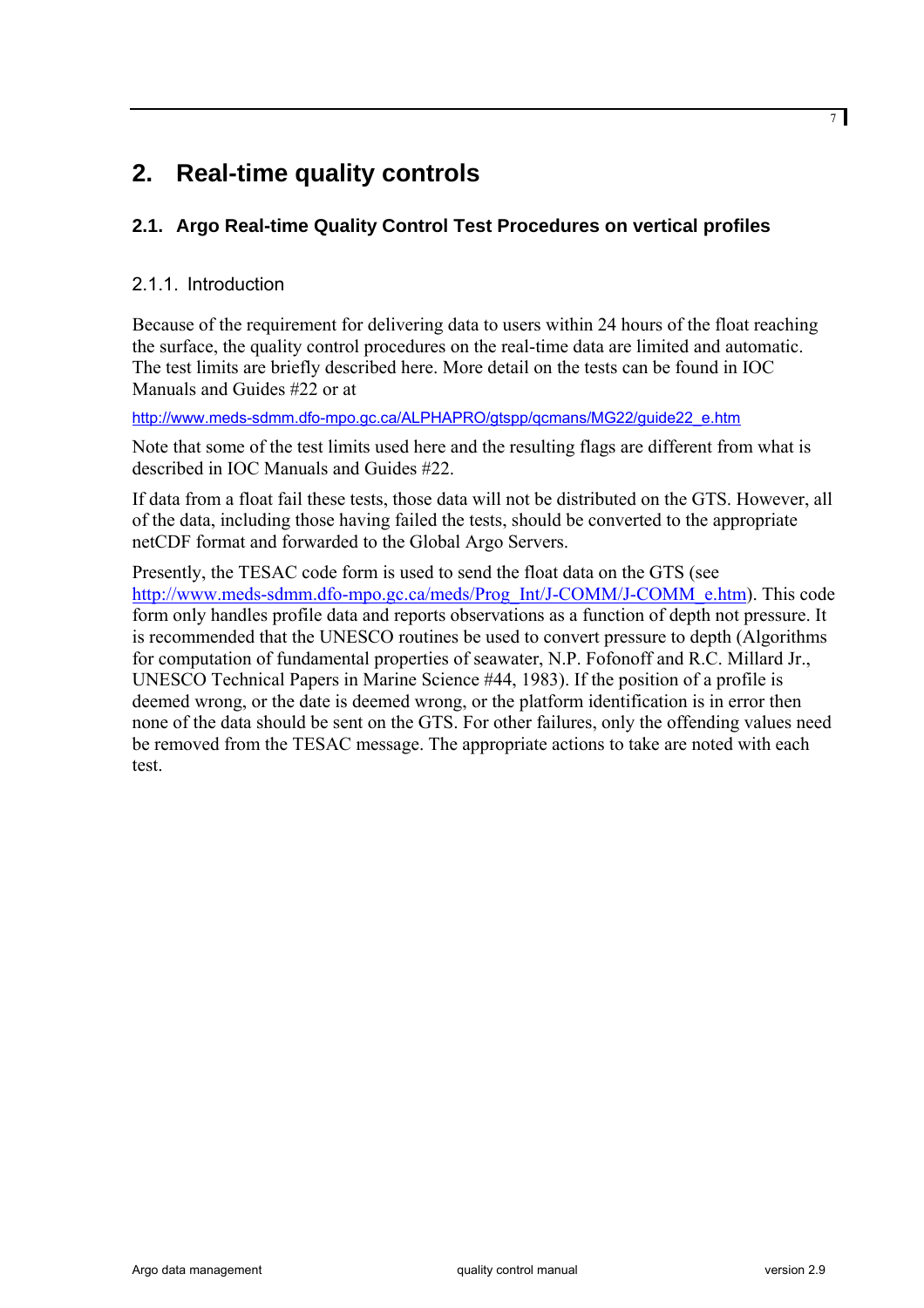# <span id="page-7-1"></span><span id="page-7-0"></span>2.1.2. Quality control tests on vertical profiles

#### **1. Platform identification**

Every centre handling float data and posting them to the GTS will need to prepare a metadata file for each float and in this is the WMO number that corresponds to each float ptt. There is no reason why, except because of a mistake, an unknown float ID should appear on the GTS.

Action: If the correspondence between the float ptt cannot be matched to the correct WMO number, none of the data from the profile should be distributed on the GTS.

#### **2. Impossible date test**

The test requires that the observation date and time from the float be sensible.

- Year greater than 1997
- Month in range 1 to 12
- Day in range expected for month
- Hour in range 0 to 23
- Minute in range 0 to 59

Action: If any one of the conditions is failed, the date should be flagged as bad data and none of the data from the profile should be distributed on the GTS.

#### **3. Impossible location test**

The test requires that the observation latitude and longitude from the float be sensible.

Action: If either latitude or longitude fails, the position should be flagged as bad data and none of the data from the float should go out on the GTS.

- Latitude in range −90 to 90
- Longitude in range −180 to 180

#### **4. Position on land test**

The test requires that the observation latitude and longitude from the float be located in an ocean.

Use can be made of any file that allows an automatic test to see if data are located on land. We suggest use of at least the 5-minute bathymetry file that is generally available. This is commonly called ETOPO5 / TerrainBase and can be downloaded from [http://www.ngdc.noaa.gov/mgg/global/global.html.](http://www.ngdc.noaa.gov/mgg/global/global.html)

Action: If the data cannot be located in an ocean, the position should be flagged as bad data and they should not be distributed on the GTS.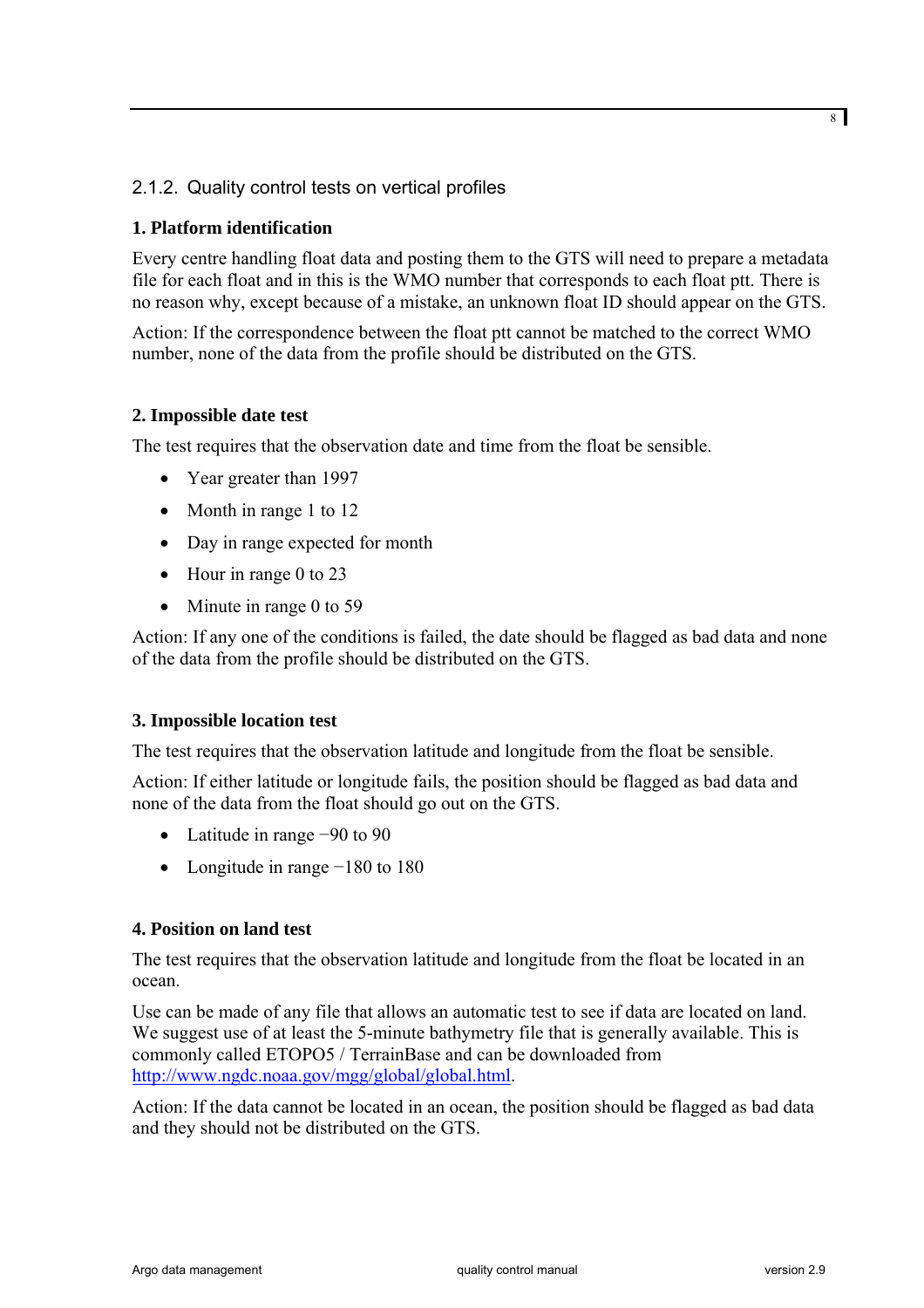#### **5. Impossible speed test**

Drift speeds for floats can be generated given the positions and times of the floats when they are at the surface and between profiles. In all cases we would not expect the drift speed to exceed 3 m s<sup>-1</sup>. If it does, it means either a position or time is bad data, or a float is mislabeled. Using the multiple positions that are normally available for a float while at the surface, it is often possible to isolate the one position or time that is in error.

Action: If an acceptable position and time can be used from the available suite, then the data can be sent to the GTS. Otherwise, flag the position, the time, or both as bad data and no data should be sent to the GTS.

#### **6. Global range test**

This test applies a gross filter on observed values for pressure, temperature, salinity and dissolved oxygen. It needs to accommodate all of the expected extremes encountered in the oceans.

- Pressure cannot be less than −5 dbar
- Temperature in range −2.5 to 40.0°C
- Salinity in range 2 to 41.0 PSU
- Dissolved oxygen in range −0.5 to 600 micromol/kg

Action: If a value fails, it should be flagged as bad data and only that value need be removed from distribution on the GTS. If temperature and salinity values at the same depth both fail, both values should be flagged as bad data and values for depth, temperature and salinity should be removed from the TESAC distributed on the GTS.

#### **7. Regional range test**

This test applies to only certain regions of the world where conditions can be further qualified. In this case, specific ranges for observations from the Mediterranean and Red Seas further restrict what are considered sensible values. The Red Sea is defined by the region 10N,40E; 20N,50E; 30N,30E; 10N,40E and the Mediterranean Sea by the region 30N,6W; 30N,40E; 40N,35E; 42N,20E; 50N,15E; 40N,5E; 30N,6W.

Action: Individual values that fail these ranges should be flagged as bad data and removed from the TESAC being distributed on the GTS. If both temperature and salinity values at the same depth both fail, then values for depth, temperature and salinity should be removed from the TESAC being distributed on the GTS.

Red Sea

- Temperature in range 21.7 to 40.0 °C
- Salinity in range 2 to 41.0 PSU

#### Mediterranean Sea

- Temperature in range 10.0 to 40.0 °C
- Salinity in range 2 to 40.0 PSU

9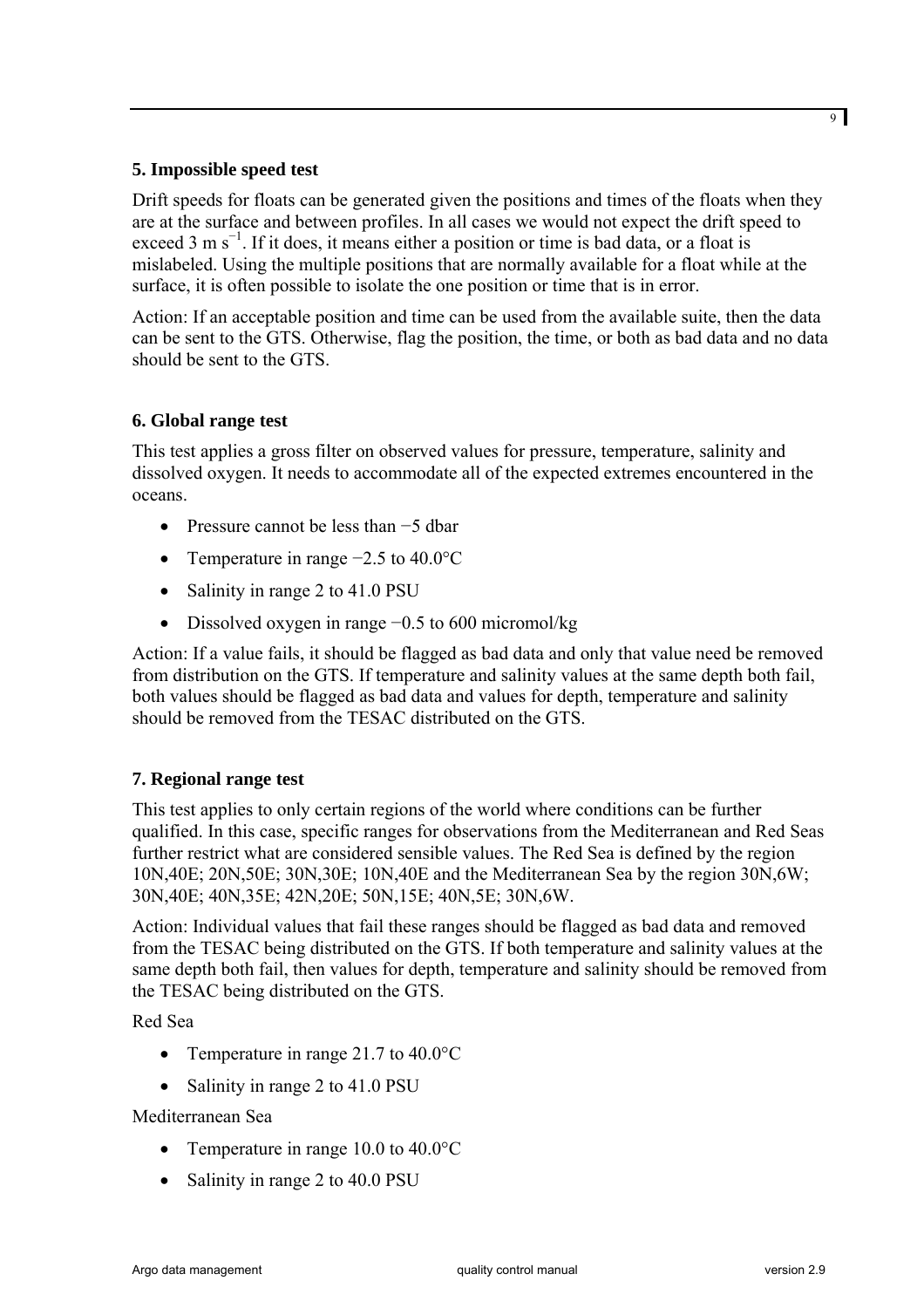#### **8. Pressure increasing test**

This test requires that the profile has pressures that are monotonically increasing (assuming the pressures are ordered from smallest to largest).

Action: If there is a region of constant pressure, all but the first of a consecutive set of constant pressures should be flagged as bad data. If there is a region where pressure reverses, all of the pressures in the reversed part of the profile should be flagged as bad data. All pressures flagged as bad data and all of the associated temperatures and salinities are removed from the TESAC distributed on the GTS.

# **9. Spike test**

The difference between sequential measurements, where one measurement is significantly different from adjacent ones, is a spike in both size and gradient. This test does not consider differences in depth, but assumes a sampling that adequately reproduces changes in temperature, salinity and dissolved oxygen with depth. The algorithm is used on vertical profiles of temperature, salinity and dissolved oxygen.

Test value =  $| V2 - (V3 + V1)/2 | - | (V3 - V1)/2 |$ 

where V2 is the measurement being tested as a spike, and V1 and V3 are the values above and below.

Temperature: The V2 value is flagged when

- the test value exceeds 6.0°C for pressures less than 500 dbar, or
- the test value exceeds  $2.0^{\circ}$ C for pressures greater than or equal to 500 dbar.

Salinity: The V2 value is flagged when

- the test value exceeds 0.9 PSU for pressures less than 500 dbar, or
- the test value exceeds 0.3 PSU for pressures greater than or equal to 500 dbar.

Dissolved oxygen: The V2 value is flagged when

- the test value exceeds 50 micromol/kg for pressures less than 500 dbar, or
- the test value exceeds 25 micromol/kg for pressures greater than or equal to 500 dbar.

Action: Values that fail the spike test should be flagged as bad data and are removed from the TESAC distributed on the GTS. If temperature and salinity values at the same depth both fail, they should be flagged as bad data and the values for depth, temperature and salinity should be removed from the TESAC being distributed on the GTS.

#### **10. Top and bottom spike test: obsolete**

#### **11. Gradient test**

This test is failed when the difference between vertically adjacent measurements is too steep. The test does not consider differences in depth, but assumes a sampling that adequately reproduces changes in temperature, salinity and dissolved oxygen with depth. The algorithm is used on vertical profiles of temperature, salinity and dissolved oxygen.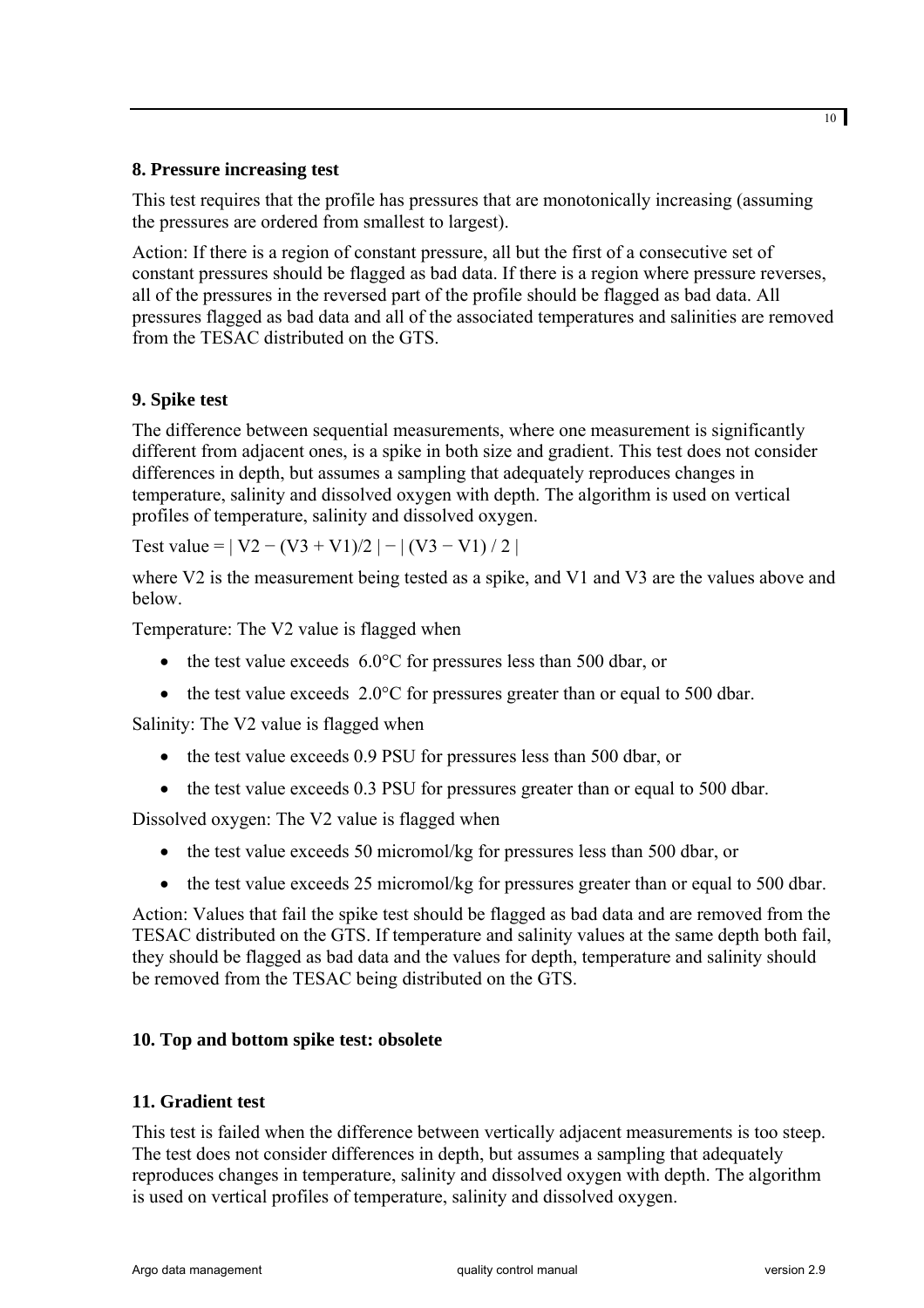Test value =  $| V2 - (V3 + V1)/2 |$ 

where V2 is the measurement being tested as a spike, and V1 and V3 are the values above and below.

Temperature: The V2 value is flagged when

- the test value exceeds 9.0°C for pressures less than 500 dbar, or
- the test value exceeds  $3.0^{\circ}$ C for pressures greater than or equal to 500 dbar.

Salinity: The V2 value is flagged when

- the test value exceeds 1.5 PSU for pressures less than 500 dbar, or
- the test value exceeds 0.5 PSU for pressures greater than or equal to 500 dbar.

Dissolved oxygen: The V2 value is flagged when

- the test value exceeds 50 micromol/kg for pressures less than 500 dbar, or
- the test value exceeds 25 micromol/kg for pressures greater than or equal to 500 dbar.

Action: Values that fail the test (i.e. value V2) should be flagged as bad data and are removed from the TESAC distributed on the GTS. If temperature and salinity values at the same depth both fail, both should be flagged as bad data and then values for depth, temperature and salinity should be removed from the TESAC distributed on the GTS.

#### **12. Digit rollover test**

Only so many bits are allowed to store temperature and salinity values in a profiling float. This range is not always large enough to accommodate conditions that are encountered in the ocean. When the range is exceeded, stored values rollover to the lower end of the range. This rollover should be detected and compensated for when profiles are constructed from the data stream from the float. This test is used to make sure the rollover is properly detected.

- Temperature difference between adjacent depths  $> 10^{\circ}$ C
- Salinity difference between adjacent depths > 5 PSU

Action: Values that fail the test should be flagged as bad data and are removed from the TESAC distributed on the GTS. If temperature and salinity values at the same depth both fail, both values should be flagged as bad data and then values for depth, temperature and salinity should be removed from the TESAC distributed on the GTS.

#### **13. Stuck value test**

This test looks for all measurements of temperature, salinity and dissolved oxygen in a vertical profile being identical.

Action: If this occurs, all of the values of the affected variable should be flagged as bad data and are removed from the TESAC distributed on the GTS. If temperature and salinity are affected, all observed values are flagged as bad data and no report from this float should be sent to the GTS.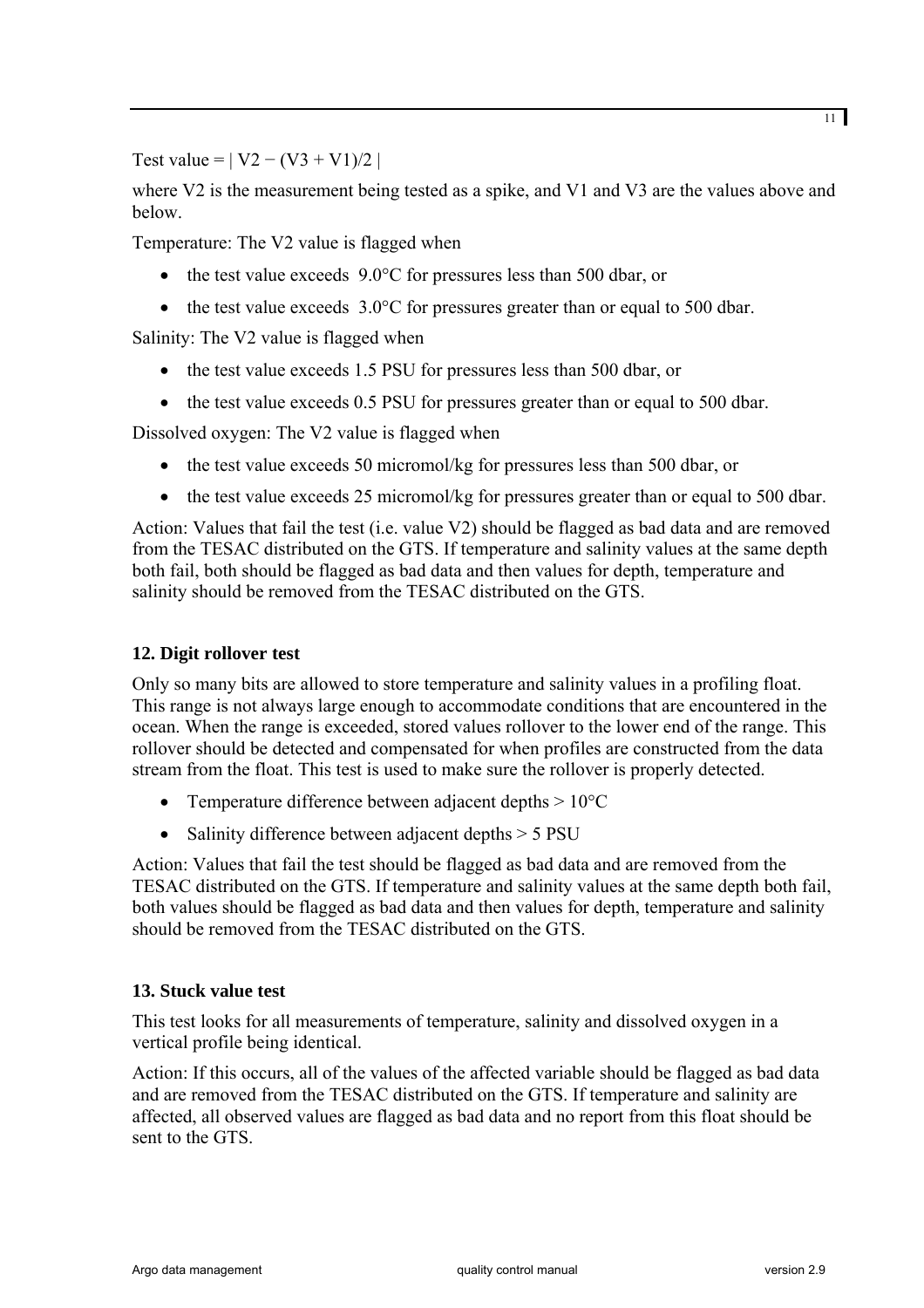# **14. Density inversion**

This test compares potential density between valid measurements in a profile, in both directions, i.e. from top to bottom, and from bottom to top. Values of temperature and salinity at the same pressure level P<sub>*i*</sub> should be used to compute potential density  $\rho_i$  (or  $\sigma_i = \rho_i - 1000$ ) kg m<sup>−</sup><sup>3</sup> , referenced to the mid-point between P*i* and the next valid pressure level P*i+1*. A threshold of 0.03 kg  $m^{-3}$  should be allowed for small density inversions.

Action: From top to bottom, if the potential density calculated at the greater pressure is less than that calculated at the lesser pressure by more than  $0.03 \text{ kg m}^{-3}$ , both the temperature and salinity values should be flagged as bad data. From bottom to top, if the potential density calculated at the lesser pressure is greater than that calculated at the greater pressure by more than 0.03 kg m<sup>−</sup><sup>3</sup> , both the temperature and salinity values should be flagged as bad data. Bad temperature and salinity values should be removed from the TESAC distributed on the GTS.

# **15. Grey list**

This test is implemented to stop the real-time dissemination on the GTS of measurements from a sensor that is not working correctly.

The grey list contains the following 7 items:

- Float WMO Id
- Parameter: name of the grey listed parameter
- Start date: from that date, all measurements for this parameter are flagged as bad or probably bad
- End date: from that date, measurements are not flagged as bad or probably bad
- Flag: value of the flag to be applied to all measurements of the parameter
- Comment: comment from the PI on the problem
- DAC: data assembly center for this float

#### Example:

| <b>Float WMO Id</b> | <b>Parameter</b> | <b>Start date</b> | End date | <b>Flag</b> | <b>Comment</b> | <b>DAC</b> |
|---------------------|------------------|-------------------|----------|-------------|----------------|------------|
| 1900206             | <b>PSAL</b>      | 20030925          |          | u           |                |            |

Each DAC manages a grey list, sent to the GDACs.

The merged grey list is available from the GDACs.

- Grey list format: ascii csv (comma separated values)
- Naming convention: xxx\_greylist.csv xxx: DAC name (e.g.: aoml\_greylist.csv, coriolis\_greylist.csv, jma\_greylist.csv)
- PLATFORM, PARAMETER, START\_DATE, END\_DATE, QC, COMMENT, DAC e.g. 4900228, TEMP, 20030909, , 3, , AO e.g 1900206, PSAL, 20030925, , 3, , IF

12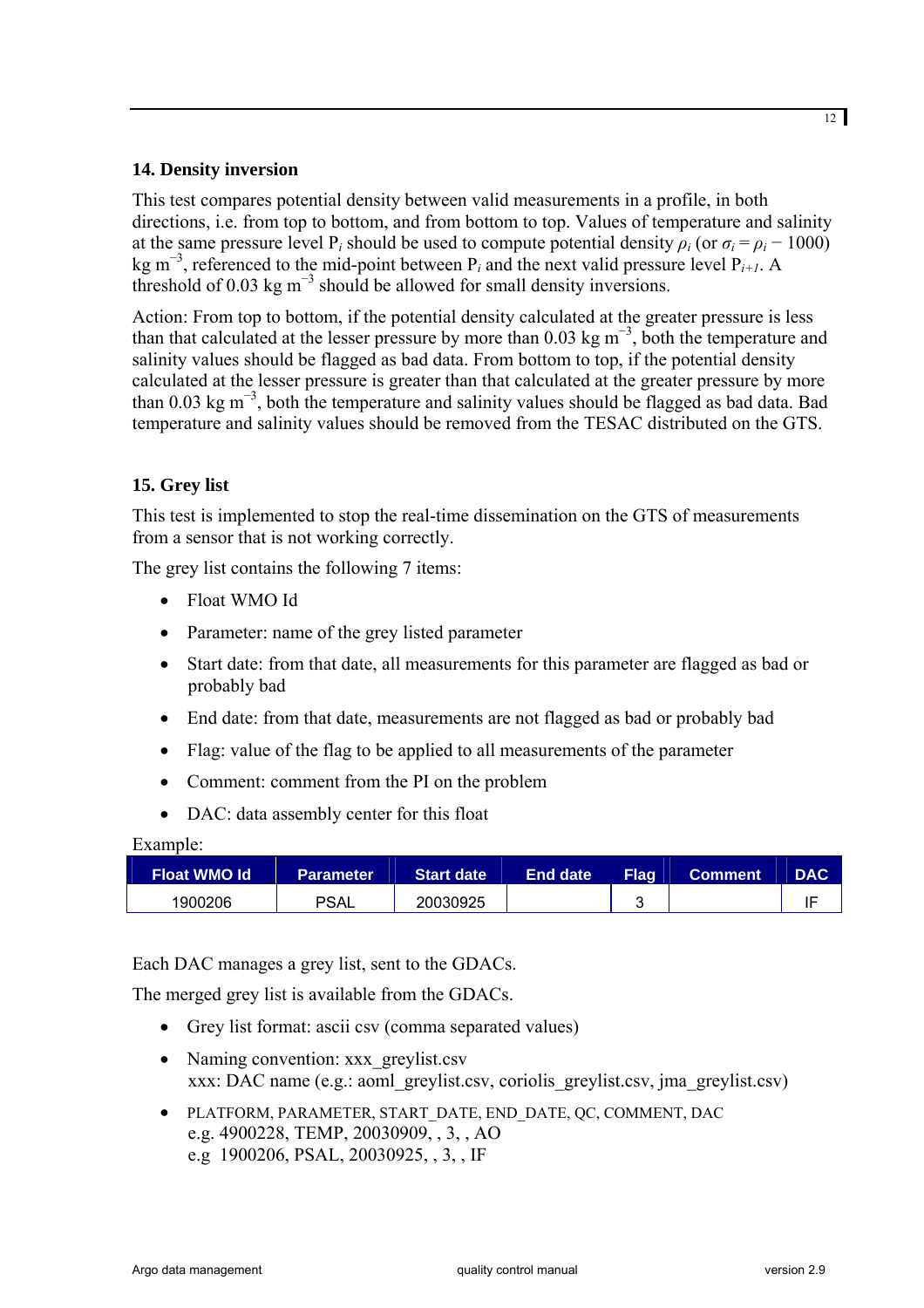The decision to insert a float parameter in the grey list comes from the PI or the delayed-mode operator. A float parameter should be put in the grey list when sensor drift is too big to be corrected adequately in real-time, or when the sensor is judged to be not working correctly.

The grey list only concerns real-time files (R-files). When an anomalous float is dead and has been adjusted in delayed-mode, it should not appear in the grey list. When an anomalous float is active and has been partially adjusted in delayed-mode, it should remain in the grey list only if real-time adjustment is not adequate.

#### **16. Gross salinity or temperature sensor drift**

This test is implemented to detect a sudden and significant sensor drift.

It calculates the average salinity on the last 100 dbar on a profile and the previous good profile. Only measurements with good QC are used.

Action: if the difference between the two average values is more than 0.5 PSU then all measurements for this parameter are flagged as probably bad data ('3').

The same test is applied for temperature: if the difference between the two average values is more than 1°C then all measurements for this parameter are flagged as probably bad data  $(^{6}3^{\prime})$ .

# **17. Visual QC**

Subjective visual inspection of float values by an operator.

To avoid delays, this test is not mandatory before real-time distribution.

# **18. Frozen profile test**

This test can detect a float that reproduces the same profile (with very small deviations) over and over again.

Typically the differences between two profiles are of the order of 0.001 PSU for salinity and of the order of 0.01°C for temperature.

A). Derive temperature and salinity profiles by averaging the original profiles to get mean values for each profile in 50 dbar slabs (Tprof, T\_previous\_prof and Sprof, S\_previous\_prof). This is necessary because the floats do not sample at the same level for each profile.

B). Substract the two resulting profiles for temperature and salinity to get absolute difference profiles:

- deltaT = abs(Tprof T\_previous\_prof)
- deltaS =  $abs(Sprof S\text{ previous proof})$

C). Derive the maximum, minimum and mean of the absolute differences for temperature and salinity:

- mean(deltaT), max(deltaT), min(deltaT)
- mean(deltaS), max(deltaS), min(deltaS)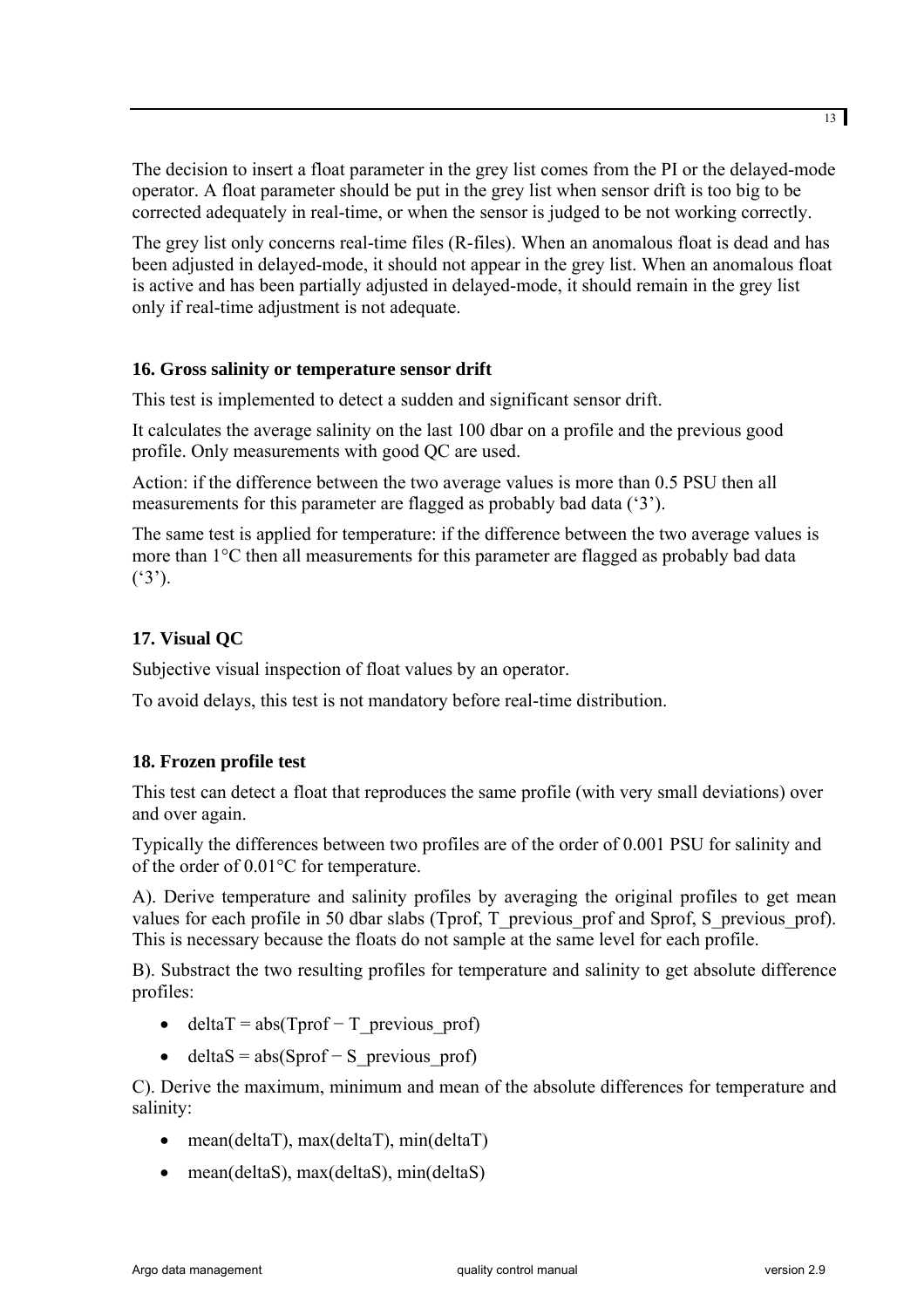D). To fail the test, require that:

- max $(dettaT) < 0.3$
- $\bullet$  min(deltaT) < 0.001
- mean(deltaT)  $\leq 0.02$
- max $(dettaS) < 0.3$
- min(deltaS)  $\leq 0.001$
- mean(deltaS)  $\leq$  0.004

Action: if a profile fails this test, all measurements for this profile are flagged as bad data (flag '4'). If the float fails the test on 5 consecutive cycles, it is inserted in the grey list.

#### **19. Deepest pressure test**

This test requires that the profile has pressures that are not higher than DEEPEST\_PRESSURE plus 10%.

DEEPEST\_PRESSURE value comes from the meta-data file of the float.

Action: If there is a region of incorrect pressures, all pressures and corresponding measurements should be flagged as bad data (flag '4'). All pressures flagged as bad data and all of the associated temperatures and salinities are removed from the TESAC distributed on the GTS.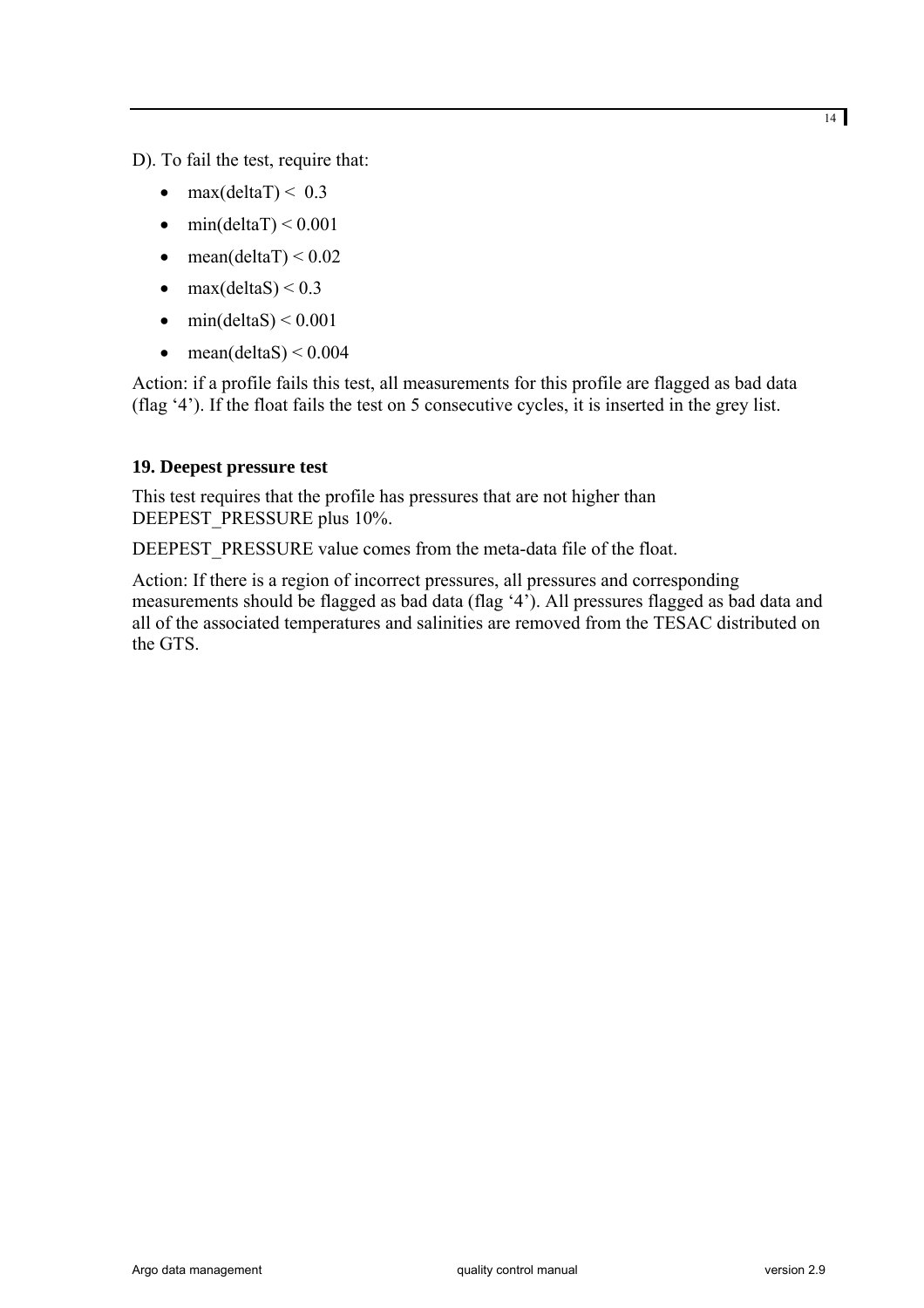# <span id="page-14-0"></span>2.1.3. Tests application order on vertical profiles

The Argo real time QC tests on vertical profiles are applied in the order described in the following table.

|                | <b>Order Test Number Test Name</b> |                                            |  |
|----------------|------------------------------------|--------------------------------------------|--|
| 1              | 19                                 | <b>Deepest Pressure Test</b>               |  |
| 2              | 1                                  | <b>Platform Identification</b>             |  |
| 3              | 2                                  | Impossible Date Test                       |  |
| 4              | 3                                  | Impossible Location Test                   |  |
| 5              | 4                                  | Position on Land Test                      |  |
| 6              | 5                                  | Impossible Speed Test                      |  |
| $\overline{7}$ | 6                                  | <b>Global Range Test</b>                   |  |
| 8              | 7                                  | <b>Regional Range Test</b>                 |  |
| 9              | 8                                  | <b>Pressure Increasing Test</b>            |  |
| 10             | 9                                  | <b>Spike Test</b>                          |  |
| 11             | 10                                 | Top and Bottom Spike Test: removed         |  |
| 12             | 11                                 | <b>Gradient Test</b>                       |  |
| 13             | 12                                 | Digit Rollover Test                        |  |
| 14             | 13                                 | <b>Stuck Value Test</b>                    |  |
| 15             | 14                                 | Density Inversion                          |  |
| 16             | 15                                 | Grey List                                  |  |
| 17             | 16                                 | Gross salinity or temperature sensor drift |  |
| 18             | 18                                 | Frozen profile                             |  |
| 19             | 17                                 | Visual QC                                  |  |

# 2.1.4. Quality control flag application policy

The QC flag value assigned by a test cannot override a higher value from a previous test. Example: a QC flag '4' (bad data) set by Test 11 (gradient test) cannot be decreased to QC flag '3' (bad data that are potentially correctable) set by Test 15 (grey list).

A value with QC flag '4' (bad data) or '3' (bad data that are potentially correctable) is ignored by the quality control tests.

For floats where salinity (PSAL) is calculated from the temperature (TEMP) and conductivity (CNDC) parameters, if temperature is flagged '4' (or '3'), then salinity is flagged '4' (or '3').

15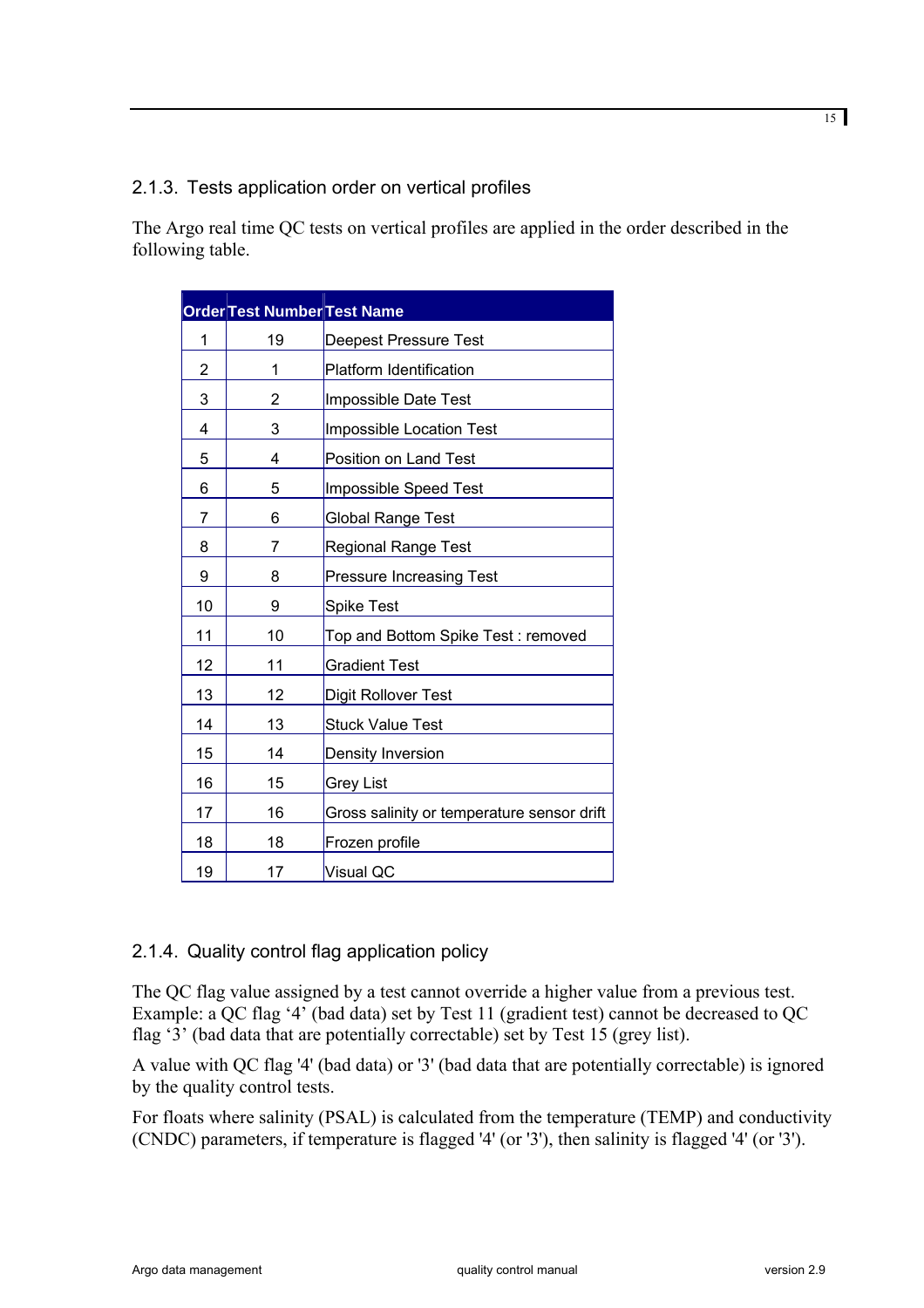# <span id="page-15-0"></span>**2.2. Argo Real-time Quality Control Test Procedures on trajectories**

The following tests are applied in real-time on trajectory data.

# **1. Platform identification**

Every centre handling float data and posting them to the GTS will need to prepare a metadata file for each float and in this is the WMO number that corresponds to each float ptt. There is no reason why, except because of a mistake, an unknown float ID should appear on the GTS.

Action: If the correspondence between the float ptt cannot be matched to the correct WMO number, none of the data from the profile should be distributed on the GTS.

# **2. Impossible date test**

The test requires that the observation date and time from the float be sensible.

- Year greater than 1997
- Month in range 1 to 12
- Day in range expected for month
- Hour in range 0 to 23
- Minute in range 0 to 59

Action: If any one of the conditions is failed, the date should be flagged as bad data and none of the data from the profile should be distributed on the GTS.

# **3. Impossible location test**

The test requires that the observation latitude and longitude from the float be sensible.

Action: If either latitude or longitude fails, the position should be flagged as bad data and none of the data from the float should go out on the GTS.

- Latitude in range −90 to 90
- Longitude in range −180 to 180

#### **4. Position on land test**

The test requires that the observation latitude and longitude from the float be located in an ocean.

Use can be made of any file that allows an automatic test to see if data are located on land. We suggest use of at least the 5-minute bathymetry file that is generally available. This is commonly called ETOPO5 / TerrainBase and can be downloaded from <http://www.ngdc.noaa.gov/mgg/global/global.html>

Action: If the data cannot be located in an ocean, the position should be flagged as bad data and they should not be distributed on the GTS.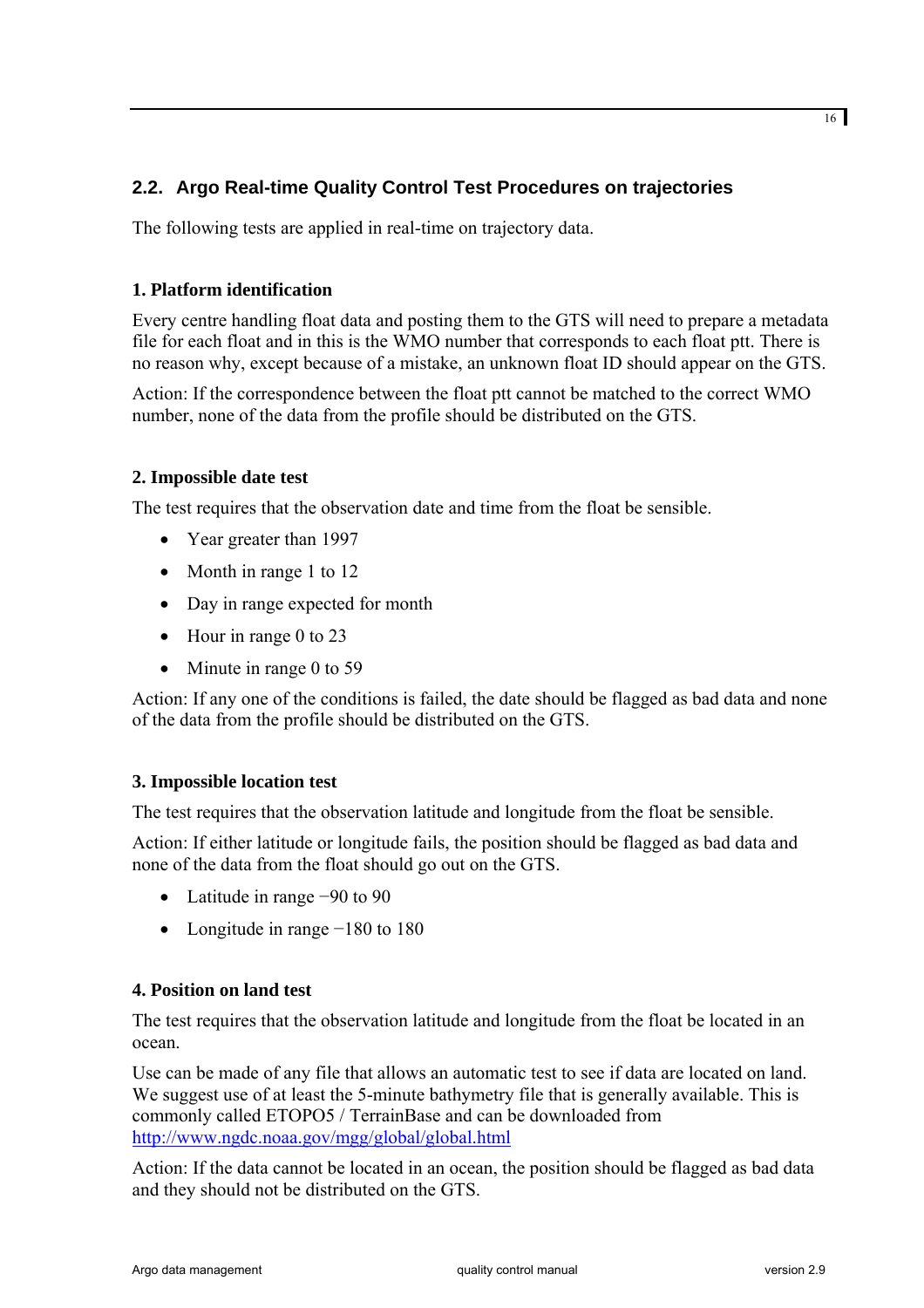# **5. Impossible speed test**

Drift speeds for floats can be generated given the positions and times of the floats when they are at the surface and between profiles. In all cases we would not expect the drift speed to exceed 3 m s<sup>-1</sup>. If it does, it means either a position or time is bad data, or a float is mislabeled. Using the multiple positions that are normally available for a float while at the surface, it is often possible to isolate the one position or time that is in error.

Action: If an acceptable position and time can be used from the available suite, then the data can be sent to the GTS. Otherwise, flag the position, the time, or both as bad data and no data should be sent to the GTS.

(Note: Floats that use the Argos system to obtain position data can use Test 20 instead.)

# **6. Global range test**

This test applies a gross filter on observed values for pressure, temperature and salinity. It needs to accommodate all of the expected extremes encountered in the oceans.

- Pressure cannot be less than −5 dbar
- Temperature in range −2.5 to 40.0°C
- Salinity in range 2 to 41.0 PSU

Action: If a value fails, it should be flagged as bad data and only that value need be removed from distribution on the GTS. If temperature and salinity values at the same depth both fail, both values should be flagged as bad data and values for depth, temperature and salinity should be removed from the TESAC distributed on the GTS.

# **7. Regional range test**

This test applies to only certain regions of the world where conditions can be further qualified. In this case, specific ranges for observations from the Mediterranean and Red Seas further restrict what are considered sensible values. The Red Sea is defined by the region 10N,40E; 20N,50E; 30N,30E; 10N,40E and the Mediterranean Sea by the region 30N,6W; 30N,40E; 40N,35E; 42N,20E; 50N,15E; 40N,5E; 30N,6W.

Action: Individual values that fail these ranges should be flagged as bad data and removed from the TESAC being distributed on the GTS. If both temperature and salinity values at the same depth both fail, then values for depth, temperature and salinity should be removed from the TESAC being distributed on the GTS.

Red Sea

- Temperature in range 21.7 to 40.0°C
- Salinity in range 2 to 41.0 PSU

Mediterranean Sea

- Temperature in range 10.0 to 40.0 °C
- Salinity in range 2 to 40.0 PSU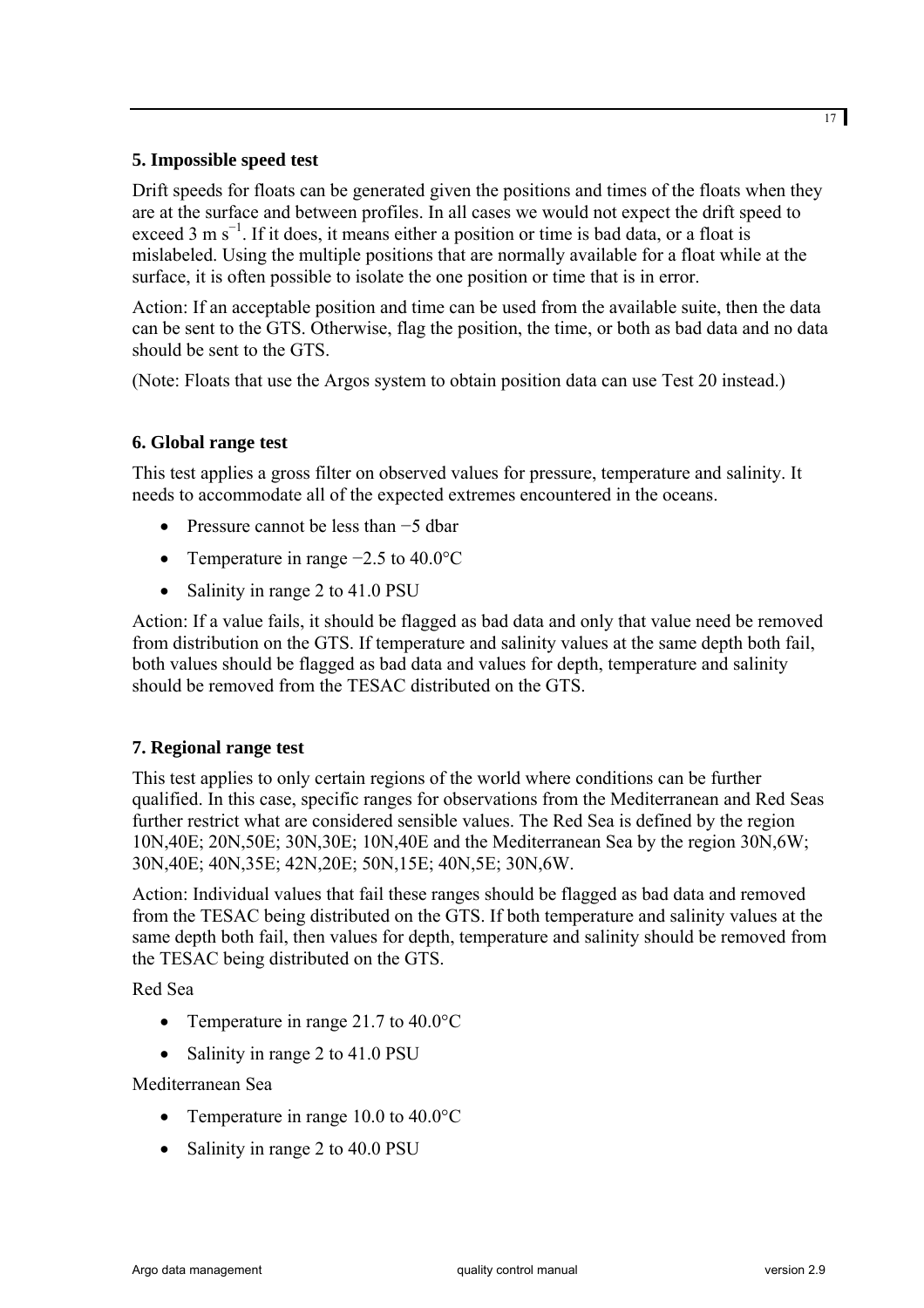#### **20. Questionable Argos position test**

For floats that use the Argos system to obtain position data, this test can be used in lieu of Test 5 (Impossible Speed Test).

This test identifies questionable Argos position data collected during surface drift of a float cycle by considering the float speed at the sea surface and Argos position errors. Details of the method can be found in Nakamura et al (2008), "Quality control method of Argo float position data", JAMSTEC Report of Research and Development, Vol. 7, 11-18. A brief description of the procedure is summarized here.

A). Collect all Argos positions during surface drift of a float cycle. The distance between two positions *A* and *B* is referred to as a segment. A segment is considered questionable if:

- (i) the float speed along the segment exceeds  $3 \text{ m s}^{-1}$ , and
- (ii) the length of the segment is longer than the critical error length, defined as

$$
1.0 \times \sqrt{Er_{A}^{2} + Er_{B}^{2}}
$$

where  $Er_A^2$  and  $Er_B^2$  are the radii of position error of the Argos system (150m, 350m, and 1000m for Argos class 3, 2, and 1 respectively) at *A* and *B* respectively.

B). If a segment is not considered questionable, then both positions *A* and *B* are good.

C). If a segment is considered questionable, then:

- if the Argos class at *A* and *B* are different, then the position with the less accurate Argos class is flagged as '3';
- if the Argos class at *A* and *B* are the same, and there is one good position before and one good position after *A* and *B* (i.e. there are 4 positions for the check), then the position that gives the higher speed along the segment from the previous good position to the later good position is flagged as '3';
- if the Argos class at *A* and *B* are the same, and there is one good position either before or after *A* and *B* (i.e. there are 3 positions for the check), then the position that gives the higher speed along the segment either from the previous good position or to the later good position is flagged as '3';
- if the Argos class at *A* and *B* are the same, but there are no other good positions around *A* and *B* (i.e. there are 2 positions for the check), then both *A* and *B* are flagged as '3'.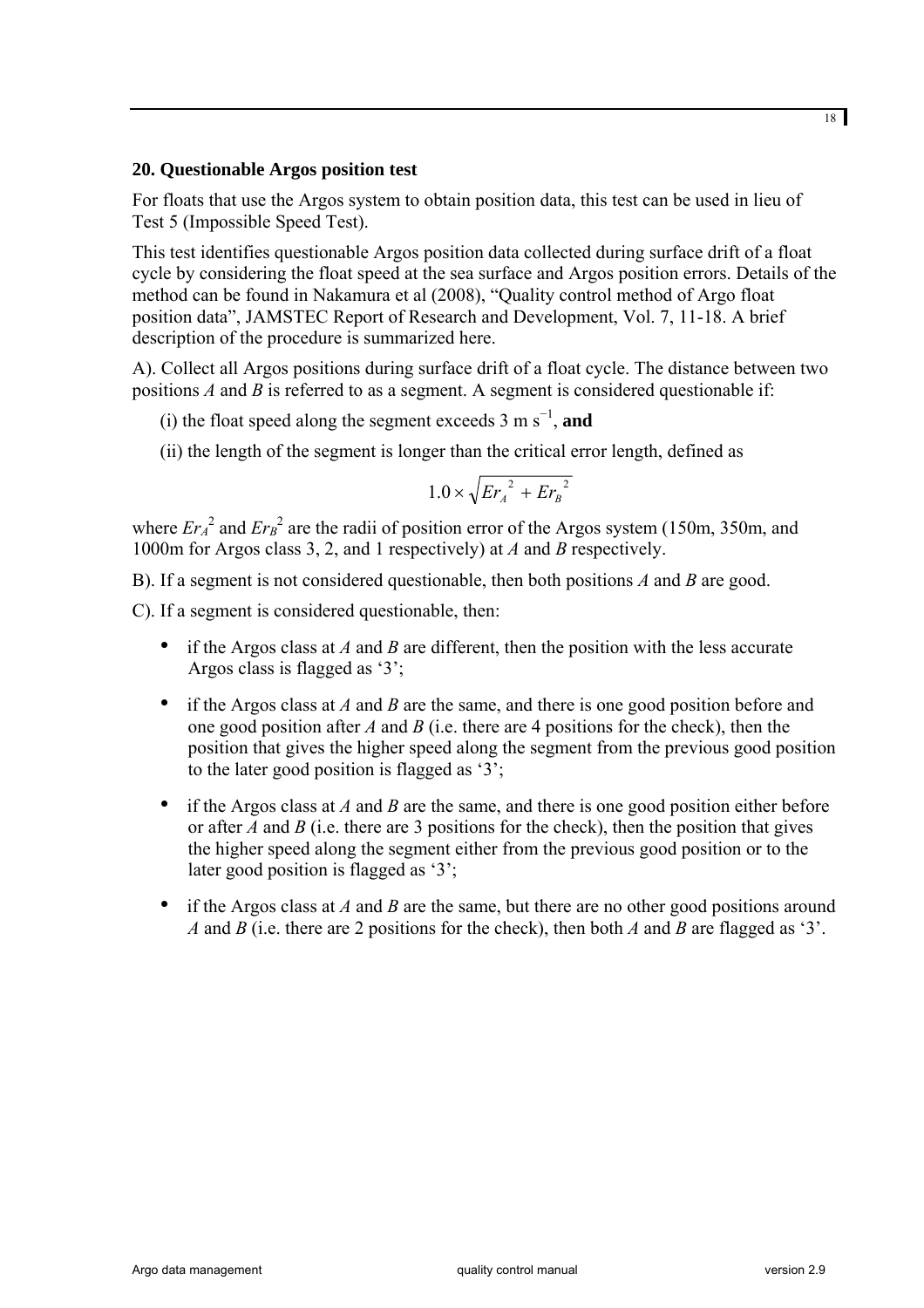# <span id="page-18-0"></span>**2.3. Argo Real-time Adjustments on vertical profiles**

# <span id="page-18-1"></span>2.3.1. Real-time pressure adjustment for non auto-correcting floats

There are many float types in Argo, each has its own way of treating the pressure measurements. For example, while PROVOR and SOLO floats internally correct for pressure offsets, APEX floats do not make any internal pressure correction. All Argo float types and their treatment of pressure are summarized in the "Surface Pressure Correction Table", which can be found at [http://www.argodatamgt.org/Documentation.](http://www.argodatamgt.org/Documentation)

Floats that do not adjust their pressure data on board before data telemetry are referred to as *non auto-correcting* floats. Pressure measurements from non auto-correcting floats need to be treated in real-time whenever valid surface pressure values are available. The section below details the real-time pressure adjustment procedures for APEX floats, which is the largest group of non auto-correcting floats in Argo.

# **Real-time pressure adjustment for APEX floats**

APEX floats return "raw" pressures, which are stored in the variable PRES in the Argo netCDF files. Pressure adjustment should be applied in real-time to all APEX floats by using SURFACE PRESSURE (SP) values returned by the APEX floats. The SP measurement is taken while the float is at the sea surface just before descent, and hence is different from the shallowest measured pressure in the vertical profile, which is taken on ascent and while the float is beneath the sea surface. These SP values are stored in the Argo technical files in the variable:

PRES\_SurfaceOffsetTruncatedPlus5dbar\_dBAR, or

PRES\_SurfaceOffsetNotTruncated\_dBAR,

depending on the type of APEX controller used.

Subtract 5 dbar from the SP values in PRES\_SurfaceOffsetTruncatedPlus5dbar\_dBAR.

SP values in PRES SurfaceOffsetNotTruncated dBAR are used as they are, without needing to subtract 5 dbar.

Then erroneous outliers in SP need to be removed. This is done in real-time in two steps:

(1). Discard SP values greater than 20 dbar or less than –20 dbar, then revert to the last valid SP.

(2). If the most recent SP value, SP(i), is different from the last valid SP by more than 5 dbar, that is, if abs[ $SP(i)$  – last valid SP ] > 5 dbar, revert to the last valid SP.

When no valid SP value is available, no real-time pressure adjustment is available.

When there are valid SP values, real-time adjusted pressures will be recorded in the variable PRES ADJUSTED, where PRES ADJUSTED = PRES – SP.

Zero is a valid SP value. Therefore when  $SP = 0$ , PRES ADJUSTED should be filled. In this case, PRES\_ADJUSTED = PRES.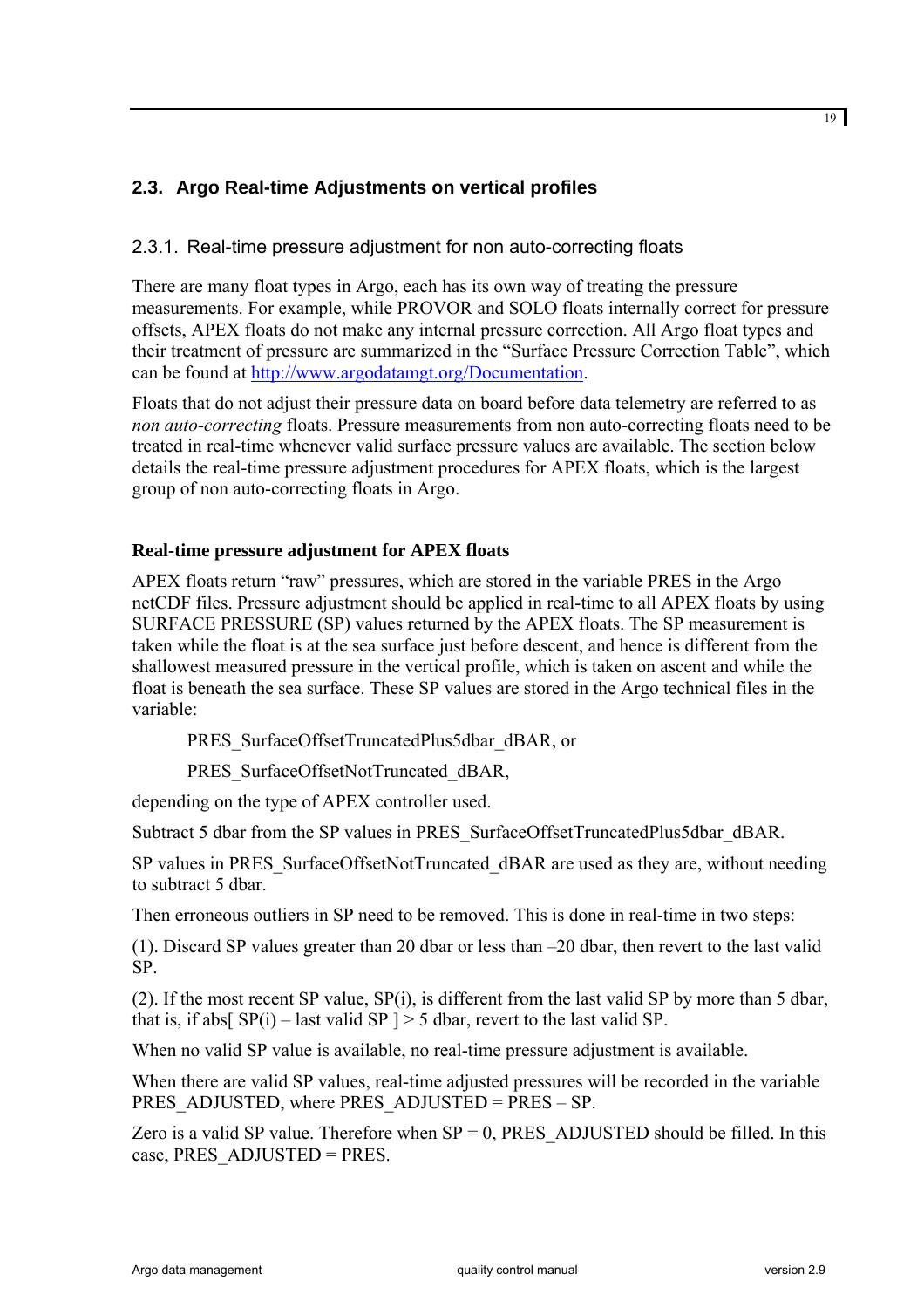<span id="page-19-0"></span>PRES should always record the *raw* data.

PRES ADJUSTED OC will be filled with the same values as PRES OC.

PRES\_ADJUSTED\_ERROR and all variables in the SCIENTIFIC CALIBRATION section of the netCDF files will be filled with FillValue.

DATA\_MODE will record 'A'.

There is no need to re-calculate salinity data in real-time by using the real-time adjusted pressure values. This is because the difference in salinity due to real-time pressure adjustment is small. Pressure adjustment of less than 20 dbar will result in salinity error of less than 0.01.

When the SP value exceeds 20 dbar (or −20 dbar) for more than 5 consecutive cycles, the float should be put on the grey list because of pressure error, after consultation with the PI.

When available, real-time adjusted values are distributed to the GTS instead of the raw values.

# 2.3.2. Real-time salinity adjustment

When delayed-mode salinity adjustment (see Section 3.3) becomes available for a float, realtime data assembly centres will extract the adjustment from the latest D\*.nc file as an additive constant, and apply it to new salinity profiles. (If a better correction is available in real-time, DACs can use that instead.) In this manner, intermediate-quality salinity profiles will be available to users in real-time.

The values of this real-time adjustment will be recorded in PSAL\_ADJUSTED.

PSAL\_ADJUSTED\_QC will be filled with the same values as PSAL\_QC.

PSAL\_ADJUSTED\_ERROR and all variables in the SCIENTIFIC CALIBRATION section of the netCDF files will be filled with FillValue.

DATA\_MODE will record 'A'.

When available, real-time adjusted values are distributed to the GTS instead of the raw values.

# 2.3.3. Real-time files with DATA\_MODE = 'A'

When real-time files have DATA\_MODE = 'A', it means real-time adjustments are available for one or more parameters. All PARAM\_ADJUSTED variables should therefore be filled, where PARAM = PRES, TEMP, PSAL, CNDC, DOXY, etc.

PARAM\_ADJUSTED = real-time adjusted values, or PARAM if no real-time adjustment is available.

PARAM\_ADJUSTED\_QC = PARAM\_QC.

PARAM\_ADJUSTED\_ERROR = FillValue.

Users should be aware that even though the \_ADJUSTED\_ fields are filled in 'A' mode, the adjustments are applied in an automated manner in real-time and are not checked by delayedmode operators.

20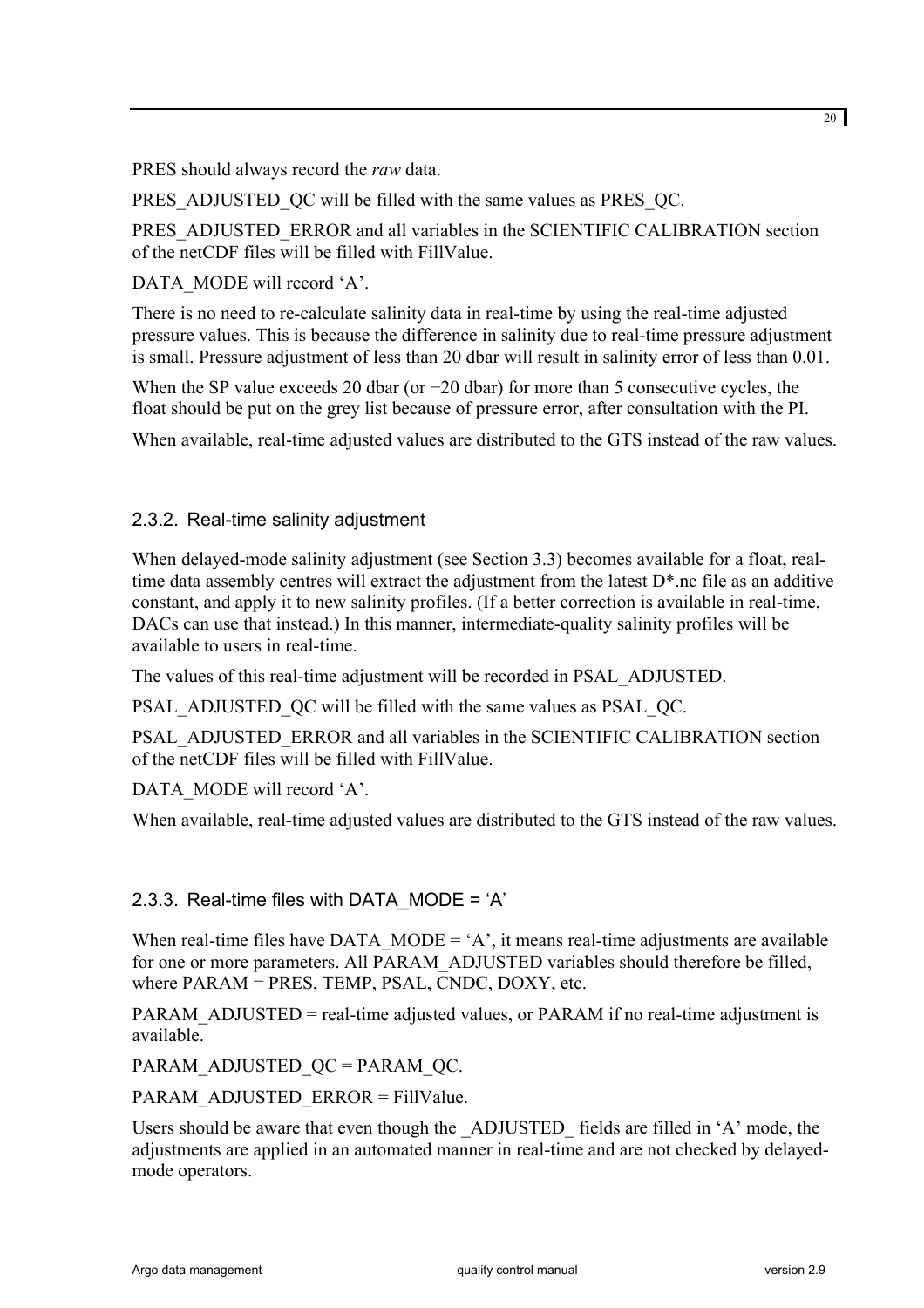# <span id="page-20-0"></span>**2.4. Feedback from Statistical Test at Coriolis**

At Coriolis, an objective analysis is performed on a daily basis on Argo temperature and salinity profiles that have been quality-controlled during the previous 3 weeks. As results of the comparison with climatology, anomalies on Argo profiles are detected by this objective analysis. For flag correction on those profiles, daily automatic feedbacks (in text files, by email) are sent to the appropriate DAC. The email message contains the list of Argo profiles highlighted by the objective analysis, and examined by a Coriolis operator, with the recommended flag correction listed at the end. The information is also available in a csv format file on the ftp site:

• <ftp://ftp.ifremer.fr/ifremer/argo/etc/ObjectiveAnalysisWarning>

21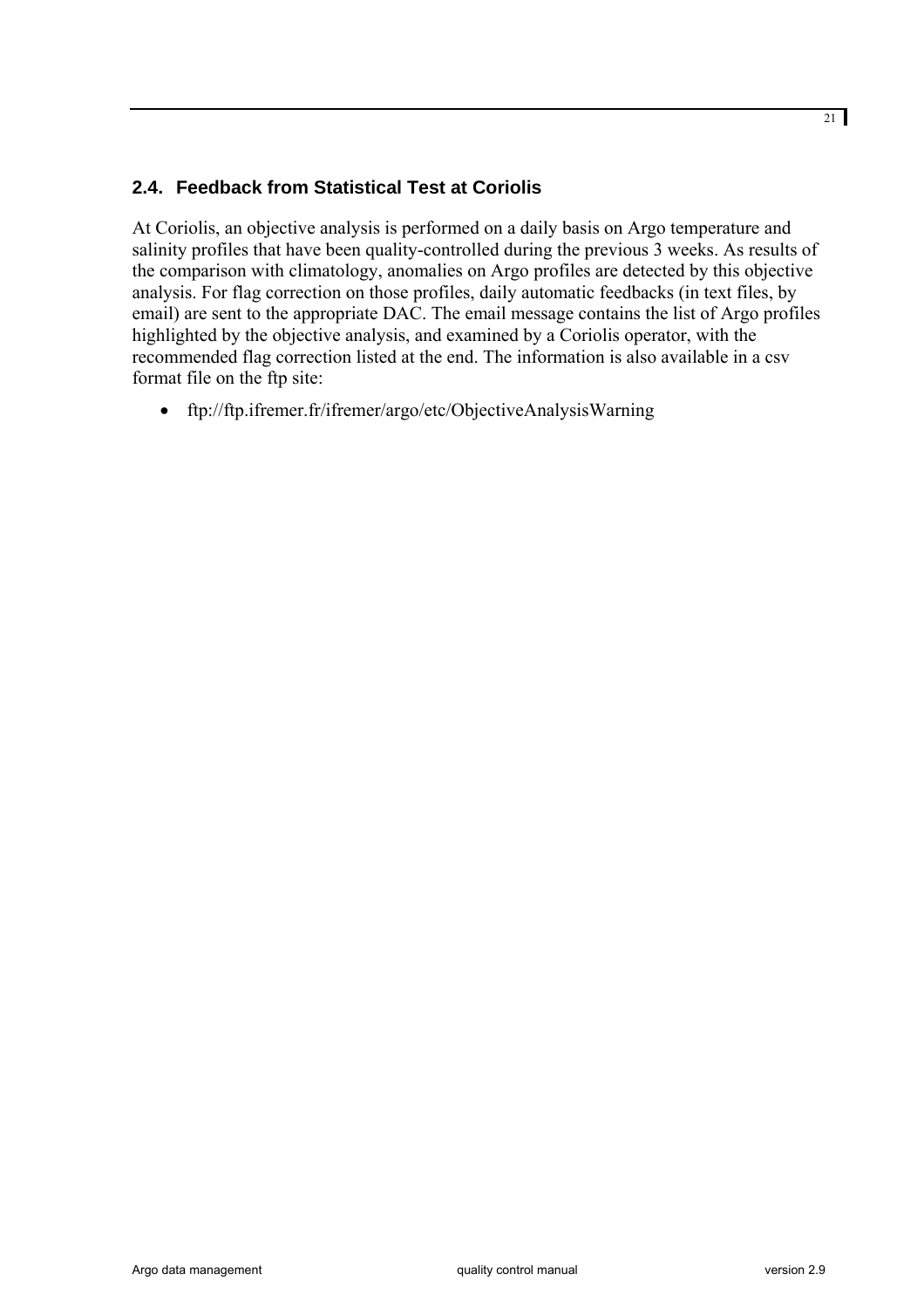# <span id="page-21-0"></span>**2.5. Argo Real-time Quality Control Test Procedures on near-surface data**

The near-surface data described in this section are specialist data that are collected with vertical sampling methods different from the primary CTD profile. Near-surface data are usually focused on the top 5 dbar of the ocean near the sea surface. Some near-surface data extend deeper than 5 dbar so as to overlap partly with the primary CTD profile for the purpose of cross-calibration. Near-surface data can be collected by the primary CTD or by an auxiliary module, in the pumped or unpumped (free-flushing) mode. Currently all near-surface data in Argo are collected at the same location and time as the primary CTD profile. They are stored in the same single-cycle profile file as the primary CTD profile, but under a different vertical sampling scheme (NPROF > 1), identifiable by the character string "Near-surface sampling" in the variable VERTICAL\_SAMPLING\_SCHEME.

(**Note**: the full character string is "Near-surface sampling: averaged/discrete/mixed, pumped/unpumped [optional description]". Please refer to Table 16 in the Argo Users Manual for details of the various vertical sampling schemes and their full character strings.)

The following tests are applied in real-time to specialist near-surface data.

**6. Global range test**  Same as in Section 2.1.2.

#### **7. Regional range test**

Same as in Section 2.1.2.

#### **8. Pressure increasing test**

Same as in Section 2.1.2.

#### **9. Spike test**

Same as in Section 2.1.2.

#### **11. Gradient test**

Same as in Section 2.1.2.

# **19. Deepest pressure test**

Same as in Section 2.1.2.

# **21. Near-surface unpumped CTD salinity test**

Details described in this section.

#### **22. Near-surface mixed air/water test**

Details described in this section.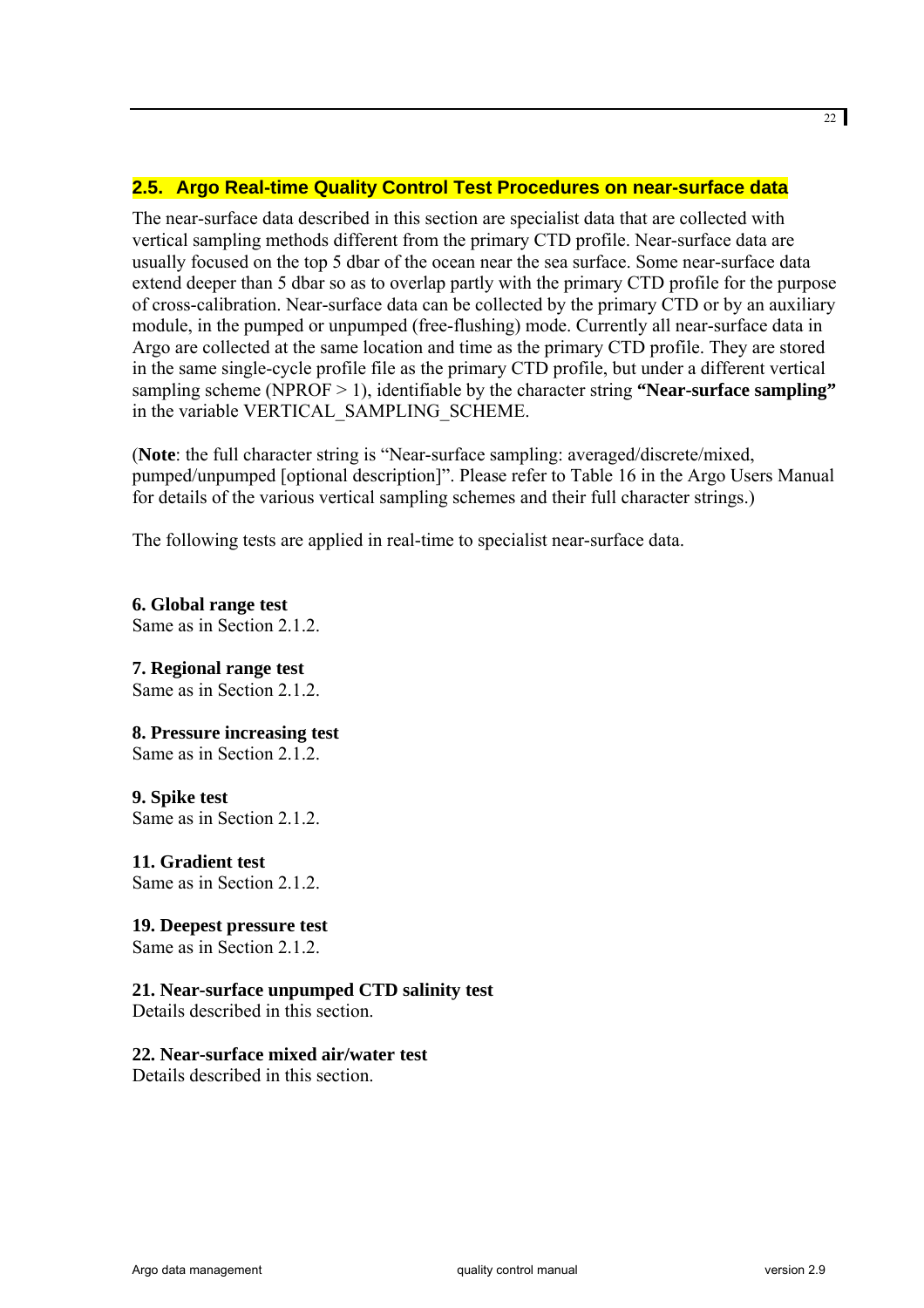#### **21. Near-surface unpumped CTD salinity test**

While unpumped temperature data from the primary CTD are of good quality, unpumped salinity data from the primary CTD are of dubious quality because the flow rate through the conductivity cell is wrong when the pump is switched off. This test specifies that unpumped (or partially-pumped) salinity data returned by the primary CTD should be flagged as "probably bad data" in real-time.

Action: Unpumped (or partially-pumped) salinity data returned by the primary CTD are flagged as "probably bad data" in real-time. That is, PSAL  $OC = '3'$ .

#### (a). PROVOR/ARVOR

Data returned by PROVOR/ARVOR floats are bin-averaged and are not separated into pumped and unpumped types. This separation is done during data processing at the DACs by checking when the CTD pump is switched off. In addition, for the older versions of PROVOR/ARVOR floats, some bin-averaged data can contain a mixture of pumped and unpumped measurements if the pump cut-off pressure falls in the middle of the bin. Therefore near-surface data from PROVOR/ARVOR floats are identified as unpumped or partiallypumped when:

 $PRES \leq Pcutoff + Poverlap.$ 

Poverlap = bin\_size/2 for PROVOR floats with software versions < 5816A00 and ARVOR floats with software versions  $\leq 5605A00$ .

Poverlap  $= 0.5$  dbar for PROVOR floats with software versions  $\geq 5816A00$  and ARVOR floats with software versions >=5605A00.

Pcutoff is the pressure at which the CTD pump is switched off. This is stored in the meta data variable CONFIG\_CTDPumpStopPressure\_dBAR.

The sum Pcutoff + Poverlap is stored in the meta data variable CONFIG\_CTDPumpStopPressurePlusThreshold\_dBAR.

#### (b). NOVA

Some NOVA floats collect near-surface data by using the primary CTD in the unpumped mode, with the CTD pump switched off at 4 dbar. Near-surface data from NOVA floats are bin-averaged and are identified as unpumped when:

#### $PRES \leq 4$  dbar.

#### (c). APEX

Test 21 does not apply to near-surface data returned by APEX floats.

APEX (Argos) floats with the NST firmware do not report unpumped salinity from the primary CTD.

APEX (Iridium) floats equipped with the STS module return unpumped salinity from the auxiliary module. The STS module is designed to measure salinity in a free-flushing mode and so is different from the primary CTD.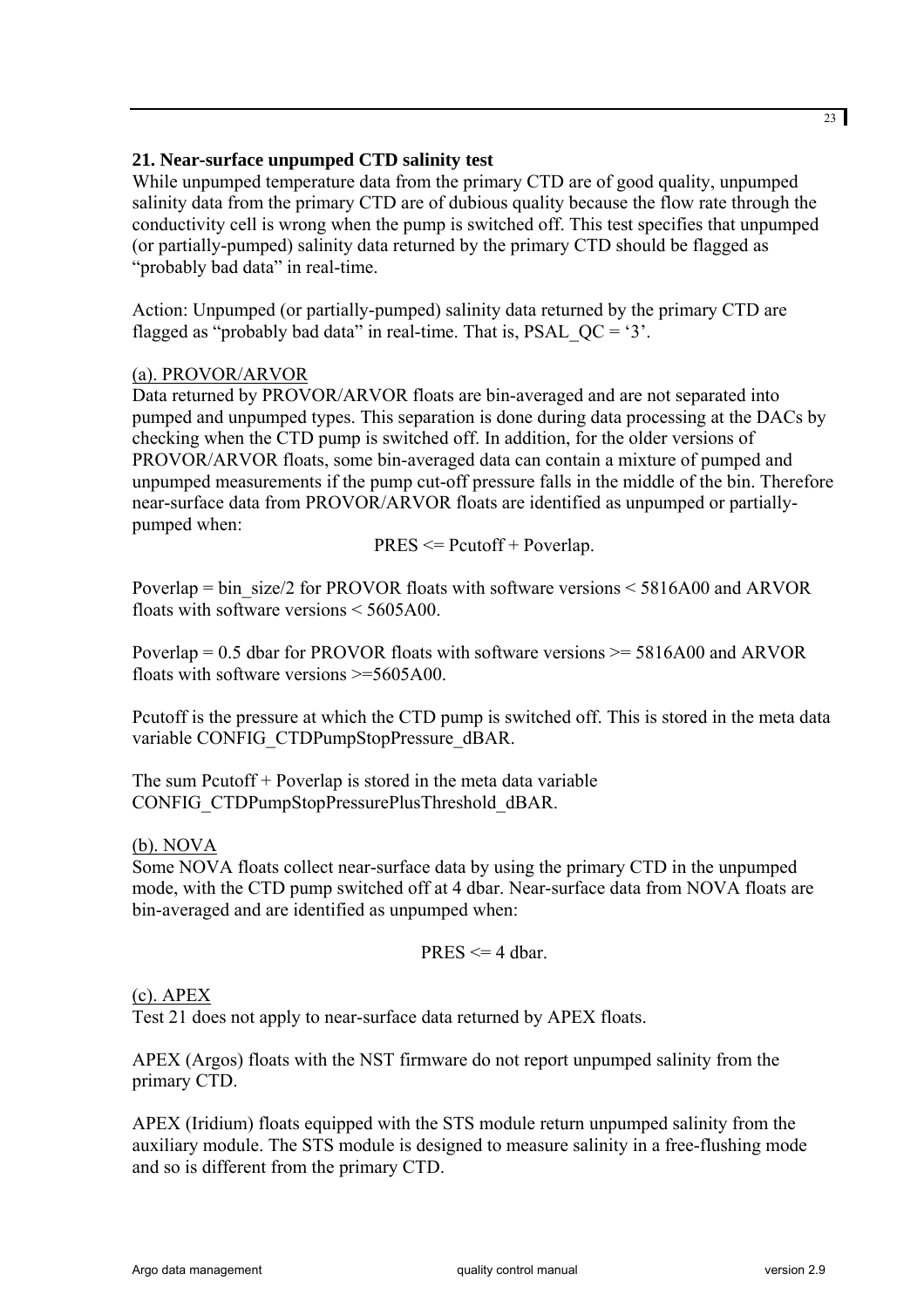#### **22. Near-surface mixed air/water test**

Most near-surface profiles extend all the way to the sea surface. Therefore the shallowest part of a near-surface profile will contain some mixed air/water measurements. This test identifies broadly the pressures at which this shallowest part of a near-surface profile takes place, and specifies that data in that pressure range are "probably bad data".

Action: Data from the shallowest part of a near-surface profile, which may contain mixed air/water measurements, are flagged as "probably bad data" in real-time.

#### (a). PROVOR/ARVOR

For PROVOR/ARVOR floats, if the first bin closest to the sea surface has PRES <= 1 dbar, then the temperature value from that first bin is suspected to contain averages of mixed air/water measurements and should be flagged as "probably bad data". That is, TEMP  $OC =$  $3^\circ$ .

#### (b). NOVA

For NOVA floats, if the first bin closest to the sea surface has PRES  $\leq 1$  dbar, then the temperature value from that first bin is suspected to contain averages of mixed air/water measurements and should be flagged as "probably bad data". That is, TEMP  $QC = '3'$ .

#### (c). APEX

The shallowest part of near-surface profiles collected by APEX floats will contain pressure readings that are not necessarily monotonic with time.

For APEX (Argos) floats with the NST firmware, when near-surface data have pressures shallower than 5 dbar, check difference in pressure between two successive measurements. If the difference is less than 0.5 dbar from the previous measurement, then data from that level and all levels after that should be flagged as "probably bad data". That is, PRES  $QC = '3'$ , TEMP  $QC = '3'.$ 

For APEX (Iridium) floats equipped with the STS module, when near-surface data have pressures shallower than 5 dbar, check that pressure readings decrease monotonically with time. Data from the level when monotonicity stops and all levels after that should be flagged as "probably bad data". That is, PRES  $QC = '3'$ , TEMP  $QC = '3'$ , PSAL  $QC = '3'$ .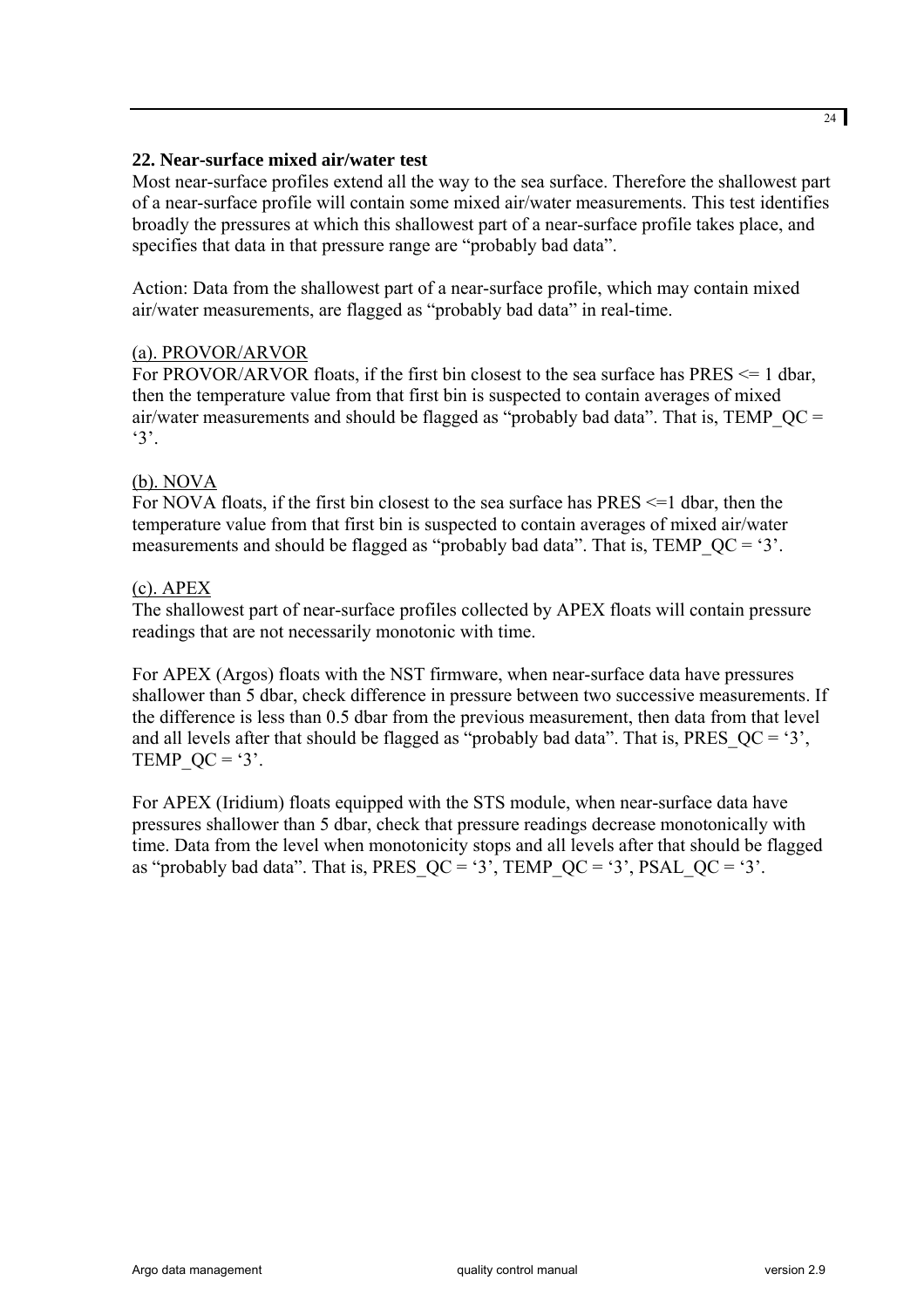#### **Various types of specialist near-surface data in Argo that can be found under VERTICAL\_SAMPLING\_SCHEME = "Near-surface sampling"**

| Float type         | primary CTD or<br>auxiliary module | operating mode         | averaged<br>or discrete | Test 21 | Test 22 |
|--------------------|------------------------------------|------------------------|-------------------------|---------|---------|
| PROVOR/ARVOR       | primary CTD                        | unpumped $T & S$       | averaged                | a       | a       |
| <b>NOVA</b>        | primary CTD                        | unpumped $T & S$       | averaged                | a       | a       |
| APEX (Argos) NST   | primary CTD                        | unpumped T only        | discrete                | n/a     | a       |
| APEX (Iridium) STS | auxiliary module                   | free-flushing $T \& S$ | discrete                | n/a     | a       |
| <b>SOLO II/S2A</b> | primary CTD                        | pumped $T & S$         | discrete                | n/a     | n/a     |
| Deep SOLO          | primary CTD                        | pumped $T & S$         | discrete                | n/a     | n/a     |

 $a =$ applicable

 $n/a$  = not applicable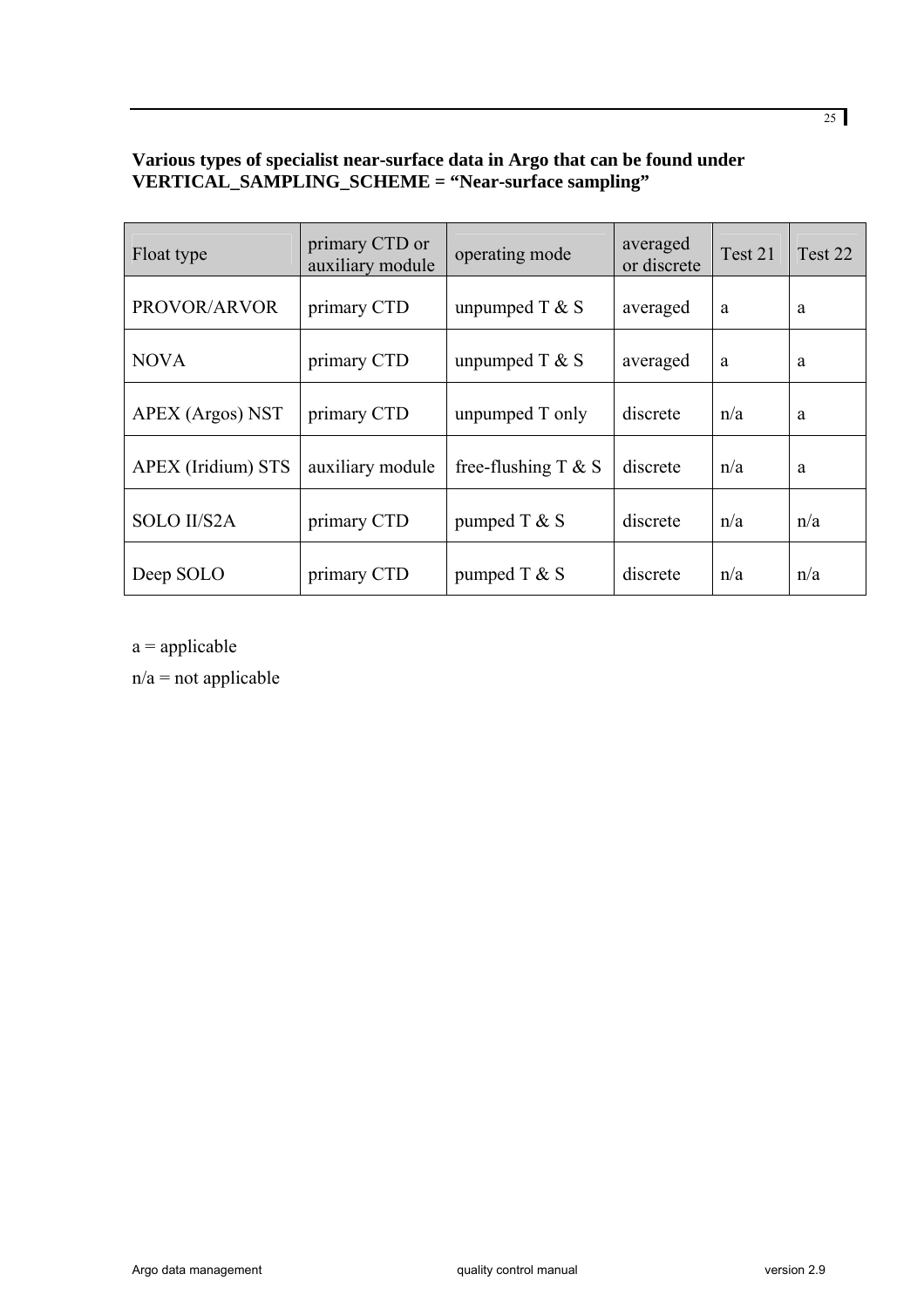# <span id="page-25-0"></span>**3. Delayed-mode quality controls**

# **3.1. Editing raw qc flags in delayed-mode**

Delayed-mode operators should examine profile data for pointwise errors such as spikes and jumps, and edit the raw qc flags in PARAM\_QC when they are set incorrectly. PARAM here refers to PRES, TEMP, CNDC, and PSAL. Examples where PARAM\_QC should be edited in delayed-mode include:

(a). PARAM\_QC should be changed to '4' for bad and un-correctable data that are not detected by the real-time tests; and

(b). PARAM\_QC should be changed to '1' or '2' for good data that are wrongly identified as bad or probably bad by the real-time tests.

# **3.2. Delayed-mode procedures for pressure**

Delayed-mode qc for PRES is done by subjective assessment of vertical profile plots of TEMP vs. PRES, and PSAL vs. PRES. This assessment should be done in relation to measurements from the same float, as well as in relation to nearby floats and historical data. The assessment should aim to identify: (a) erroneous data points that cannot be detected by the real-time qc tests, and (b) vertical profiles that have the wrong shape.

Bad data points identified by visual inspection from delayed-mode analysts are recorded with PRES\_ADJUSTED\_QC = '4'. For these bad data points, TEMP\_ADJUSTED\_QC and PSAL\_ADJUSTED\_QC should also be set to '4'.

Please note that whenever PARAM\_ADJUSTED\_QC = '4', both PARAM\_ADJUSTED and PARAM\_ADJUSTED\_ERROR should be set to FillValue.

# 3.2.1. Delayed-mode pressure adjustment for APEX floats

Similar to the real-time procedure, pressures from APEX floats should be adjusted for offsets by using SURFACE PRESSURE (SP) values in delayed-mode. These SP values are stored in the Argo technical files in the variable:

PRES\_SurfaceOffsetNotTruncated\_dBAR, or

PRES\_SurfaceOffsetTruncatedPlus5dbar\_dBAR,

depending on the type of APEX controller used.

The SP time series is examined and treated in delayed-mode as follows:

(1). Subtract 5 dbar from PRES\_SurfaceOffsetTruncatedPlus5dbar\_dBAR.

SP values in PRES\_SurfaceOffsetNotTruncated\_dBAR are used as they are, without needing to subtract 5 dbar.

26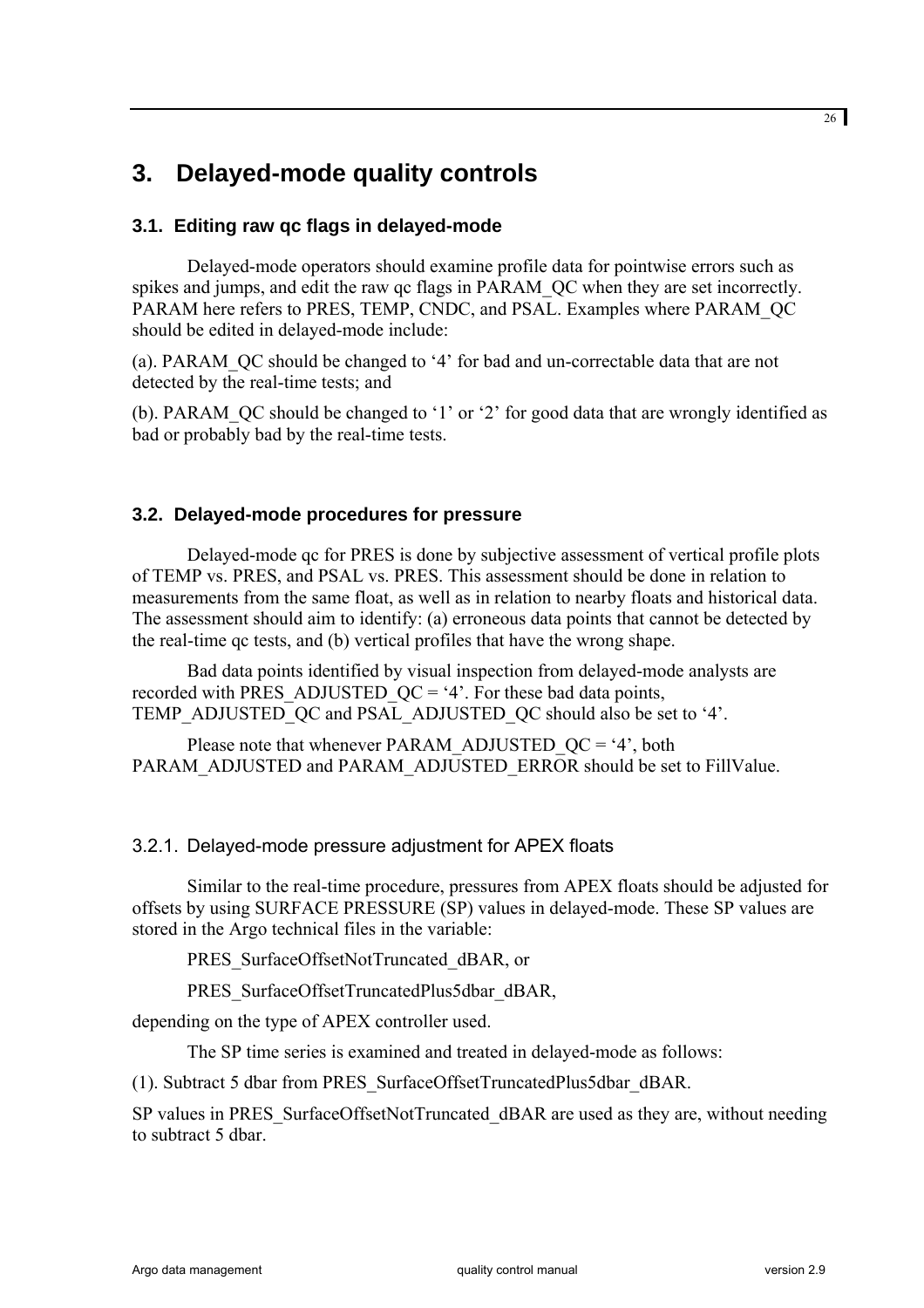(2). **Despike the SP time series to 1 dbar.** This is most effectively done by first removing the more conspicuous spikes that are bigger than 5 dbar (as in the real-time procedure), then the more subtle spikes that are between 1 to 5 dbar by comparing the SP values with those derived from a 5-point median filter. For standard Argo floats that sample every 10 days, a 5 point filter represents a filter window of 40 days (+/− 20 days from a profile), which is an appropriate time scale for retaining effects from the atmospheric seasonal cycle.

(3). Replace the spikes and any other missing SP values by interpolating between good neighbouring points. If missing values occur at the ends of the SP time series, extrapolate from the nearest good points.

(4). The resulting SP time series should then be inspected visually to make sure there are no more erroneous points.

The clean SP value from cycle *i*+1 is then used to adjust pressures from cycle *i* by:

PRES ADJUSTED (cycle  $i$ ) = PRES (cycle  $i$ ) – SP (cycle  $i+1$ ).

The CTD profile and the associated SP is staggered by one cycle because the SP measurement is taken after the telemetry period, and therefore is stored in the memory and telemetered during the next cycle. The real-time procedure does not match SP value from cycle *i*+1 with PRES from cycle *i*, because real-time adjustment cannot wait 10 days. However, in delayedmode, it is important to match the CTD profile with the staggered telemetry of SP, because SP values can contain synoptic atmospheric variations, and because a missing CTD profile is often associated with an erroneous SP point. By this scheme, SP(1), which is taken before cycle 1 and therefore before the float has had its first full dive, is not used in delayed-mode.

Note that the real-time procedure does not adjust for pressure offsets that are greater than 20 dbar (or less than −20 dbar). This is because the real-time automatic procedure cannot determine whether SP values greater than 20 dbar (or less than −20 dbar) represent true sensor drift or erroneous measurements. Instead, in real-time, floats that return SP values greater than 20 dbar (or less than −20 dbar) for more than 5 consecutive cycles are grey-listed in consultation with the PI. In delayed-mode, operators can inspect the SP time series visually when severe pressure sensor drift occurs. Therefore there is no upper limit to the magnitude of delayed-mode pressure adjustment.

After adjustment, delayed-mode operators should check that PRES\_ADJUSTED  $> 0$ . If PRES\_ADJUSTED < 0, delayed-mode operators should check for decoding error in SP or in the CTD pressures. In addition, the following should be observed:

PRES should always record the *raw* data.

PRES ADJUSTED QC should be set appropriately. For example, floats that have had significant pressure adjustment should have PRES\_ADJUSTED\_ $OC = '2'$ .

PRES ADJUSTED ERROR = 2.4 dbar is the recommended error to quote, with 2.4 dbar being the manufacturer quoted accuracy of the pressure sensor.

Salinity should be re-calculated by using PRES\_ADJUSTED, and recorded in PSAL\_ADJUSTED. Salinity error due to pressure uncertainty is negligible, and can be ignored in the consideration of PSAL\_ADJUSTED\_ERROR.

Please use the SCIENTIFIC CALIBRATION section in the netCDF files to record details of the delayed-mode adjustment.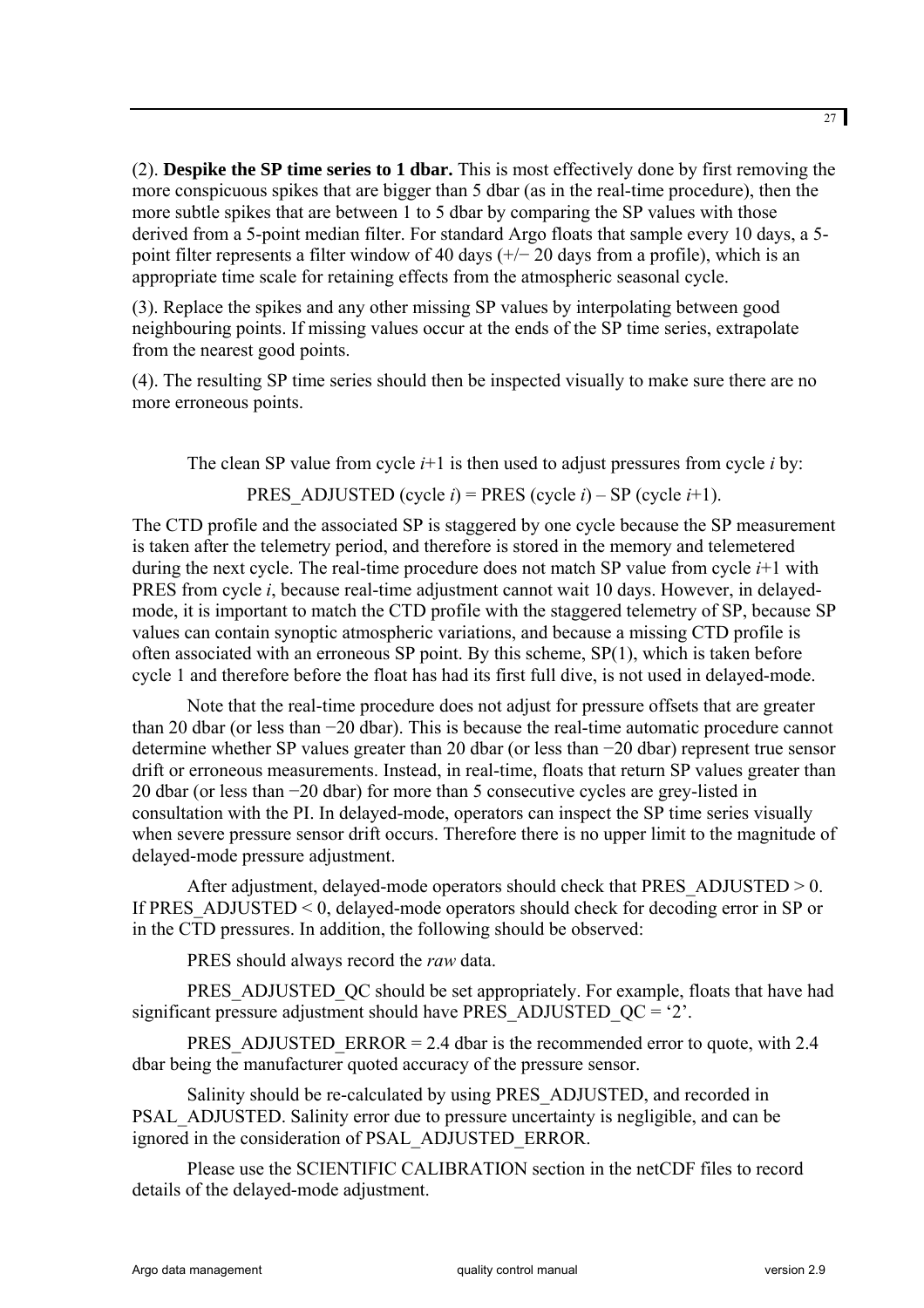<span id="page-27-0"></span>**Note to users:** The 1 dbar despiking threshold for SP assumes that spikes greater than 1 dbar represent noise in the SP measurement that should not be integrated into float pressures. After despiking to 1 dbar, the remaining SP values contain sea surface atmospheric pressure variations and variations due to other high-frequency surface processes. While sea surface atmospheric pressure variations affect the whole water column and therefore should be adjusted for, high-frequency surface processes do not affect the whole water column. Therefore users should be aware that PRES\_ADJUSTED contains noise from high-frequency surface processes that are of the order < 1 dbar. In addition, other more subtle pressure errors such as those due to non-linear hysteresis and other temperature- and pressure-dependent effects are not accounted for in PRES\_ADJUSTED. Hence users should always heed the error bars quoted in PRES\_ADJUSTED\_ERROR.

#### 3.2.2. Truncated negative pressure drift (TNPD) in APEX floats

APEX floats with Apf-5, Apf-7, or Apf-8 controllers that set negative SURFACE PRESSURE (SP) to zero (then add an artificial 5 dbar) present a challenge to delayed-mode qc because information from SP on any negative pressure offset is lost, thus making the pressure data unadjustable<sup>[1](#page-27-1)</sup>. The problem with some of these APEX floats having unknown negative pressure error escalated with the discovery of the oil microleak defect in Druck pressure sensors. The Druck oil microleak defect manifests itself as increasingly negative offset at all pressures, and will eventually end the useful life of the float. For a detailed description of the Druck oil microleak defect, please refer to the article "A review of recent problems with float CTD units and Druck pressure sensors" by S. Riser in *Argonautics*, Number 11, September 2009.

During delayed-mode qc of pressure measurements from APEX floats with Apf-5, Apf-7, or Apf-8 controllers, operators should first remove erroneous SP values and any isolated spikes in the time series by following the procedure described in Section 3.2.1. The delayed-mode operator should then examine the resulting valid and despiked SP time series, and determine whether there are long periods of zero SP readings (after removing the artificial 5 dbar) that qualify as "Truncated Negative Pressure Drift", which has the following definition:

*Truncated Negative Pressure Drift (TNPD) refers to the part of a float's time series from which valid and despiked SP (after removing the artificial 5 dbar) reads continuously zero without reverting back to positive values or containing any occasional positive values.* 

*The continuous valid zero-reading period needs to span at least 6 months, preferably longer. This captures the microleakers whose oil leak rates are fastest, and allows for seasonal variability from half of an annual cycle when surface pressure values may read just below zero.*

*For floats whose useful life is less than 6 months or when the continuous valid zeroreading period is shorter than 6 months, the qualifying time span is at the PI's discretion.* 

Examples (a) to (d) below illustrate some cases that should or should not be classified as TNPD. Please note that in all of the following schematic examples, SP represents valid and despiked values (after removing the artificial 5 dbar).

 $\overline{a}$ 

<span id="page-27-1"></span><sup>&</sup>lt;sup>1</sup> This feature was corrected in the Apf-9 and later versions of the controller.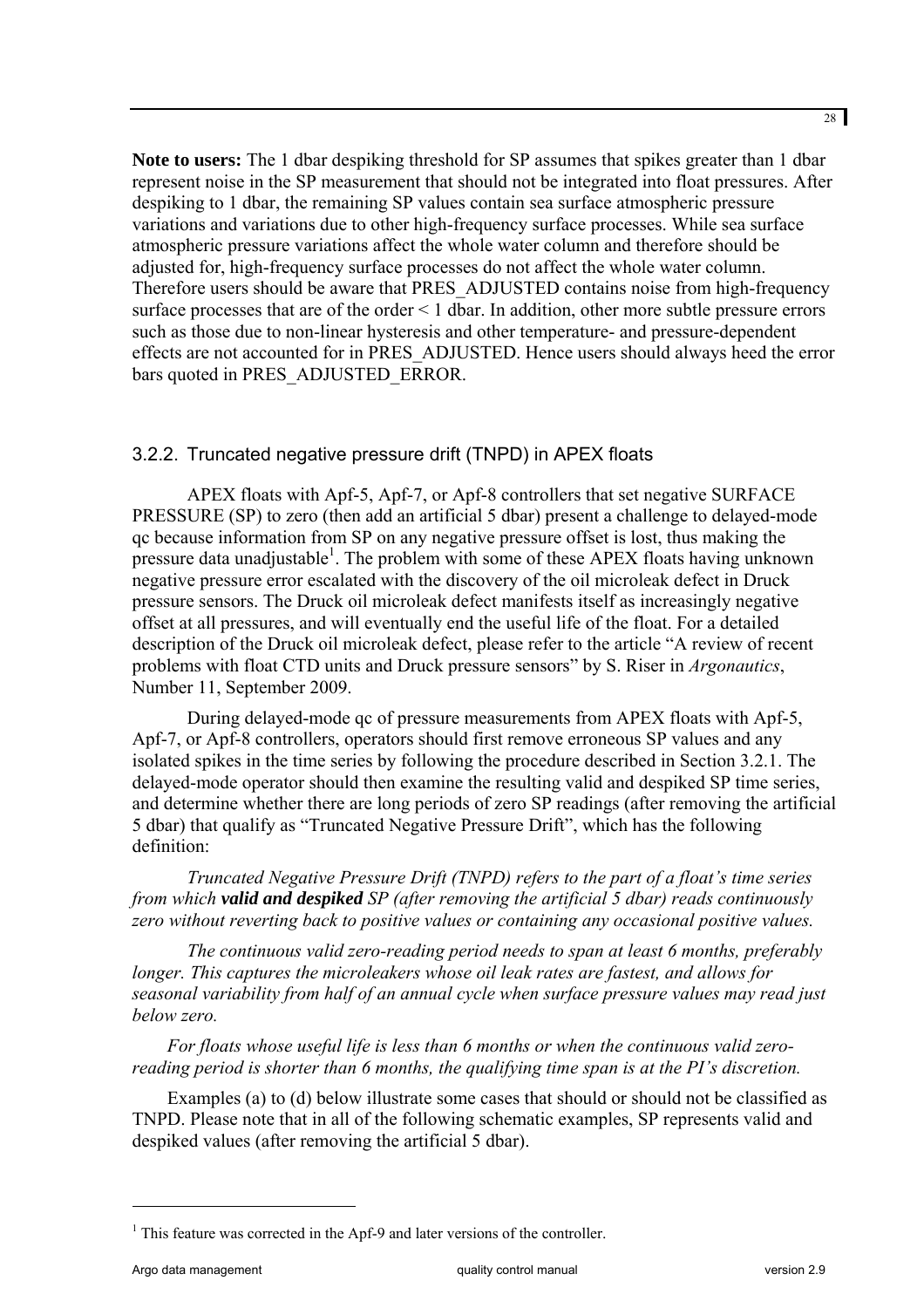Example (a). 100% of the time series is TNPD.



Example (b). There are occasional valid positive SP readings in the first part of the time series, followed by a continuous zero-reading period that does not contain any occasional valid positive readings.



Example (c). The time series starts with continuous valid positive readings, then becomes continuously zero with no occasional valid positive readings.



29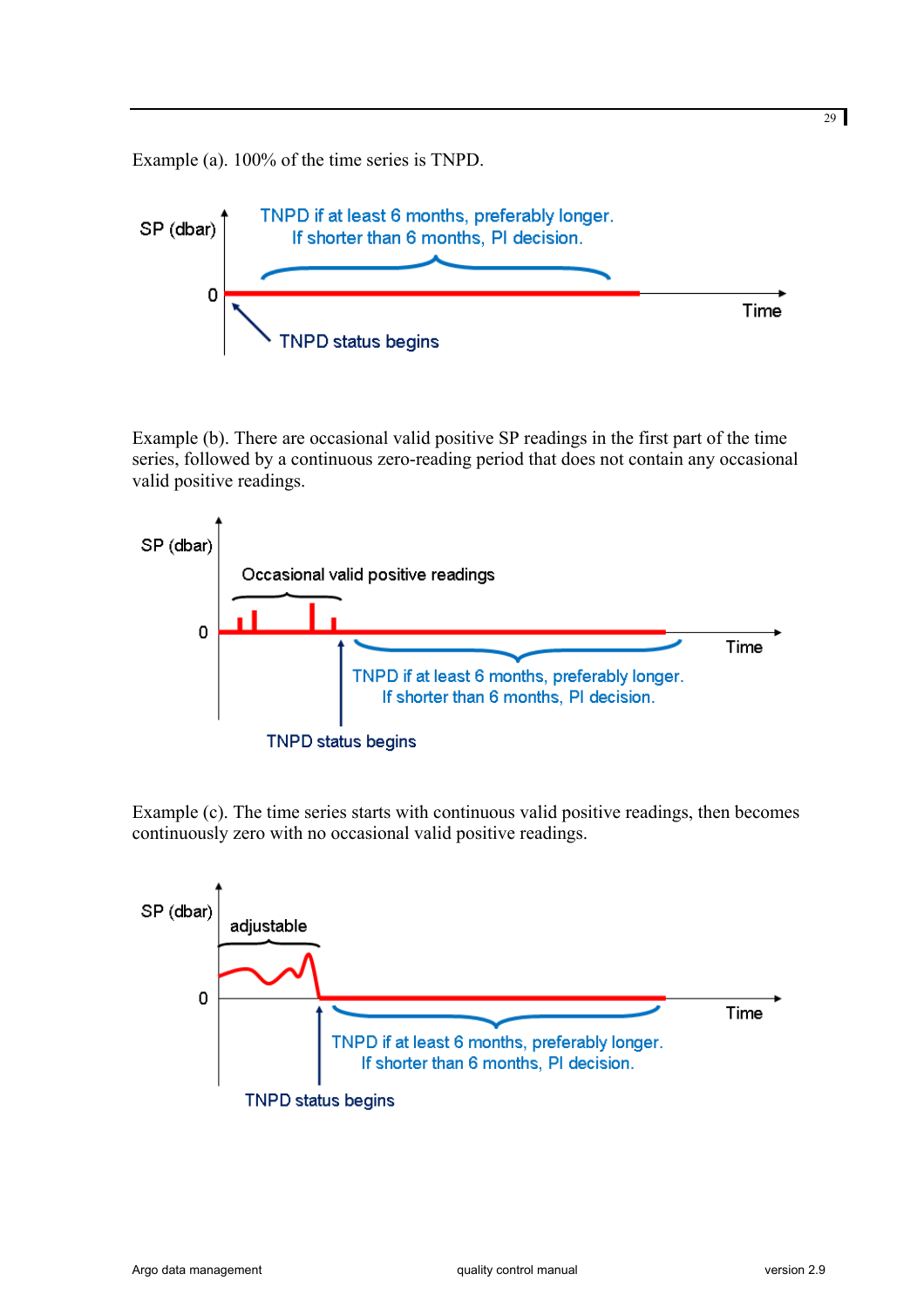Example (d). The time series starts with a continuous zero-reading period, then reverts back to valid positive values. The initial zero-reading period does not qualify as TNPD. This is because pressure drifts are typically monotonic and therefore a reversal back to positive values indicates that the pressure sensor is not likely to have developed a negative drift.



After determining which part of the time series qualifies as TNPD, the delayed-mode operator should then determine the probability of the TNPD data being affected by the Druck oil microleak problem. According to SeaBird, the date of manufacturing change at Druck that led to the oil microleak defect occurred sometime in mid-2006. The microleak failure rate jumped from 3% before 2006 to 30% in 2007. Any Druck pressure sensor with serial number greater than **2324175** falls into the group that has 30% likelihood of being affected by oil microleaks. Cross checking between the various APEX groups within Argo indicated that deployment of floats with Druck serial number greater than 2324175 occurred after October 2006. Since July 2009 SeaBird has begun screening Druck pressure sensors in order to identify those transducers that have microleaks.

One way to identify affected floats is by T/S analysis, since severe pressure error will lead to observable T/S anomalies. Anomalies associated with severe negative pressure drift include:

(a). Positive salinity drift; e.g. pressure error of −20 dbar will cause a positive salinity error of approximately 0.01 PSS-78. Statistical comparison methods that are used to determine conductivity sensor drift (e.g. WJO, BS, OW) can be used as diagnostic tools for these cases. Please refer to Section 3.4.1 for descriptions of these statistical comparison methods.

(b). Cold temperature anomaly whose size depends on vertical temperature gradient.

(c). Float-derived dynamic height anomalies significantly lower than satellite-derived sea level anomalies.

(d). Shoaling of isotherm depths independent of time/space migration of the float.

In addition to T/S analysis, delayed-mode operators should also observe when a float begins telemetering highly erratic data. This is a sign that it may be suffering from the Druck oil microleak problem, and that the pressure sensor may be about to fail completely. Note that symptoms of this failure are very similar to those of the Druck "snowflakes" problem, which affected floats that were manufactured in 2002 and 2003. Please refer to Appendix 4.3 for a brief description of the Druck "snowflakes" problem.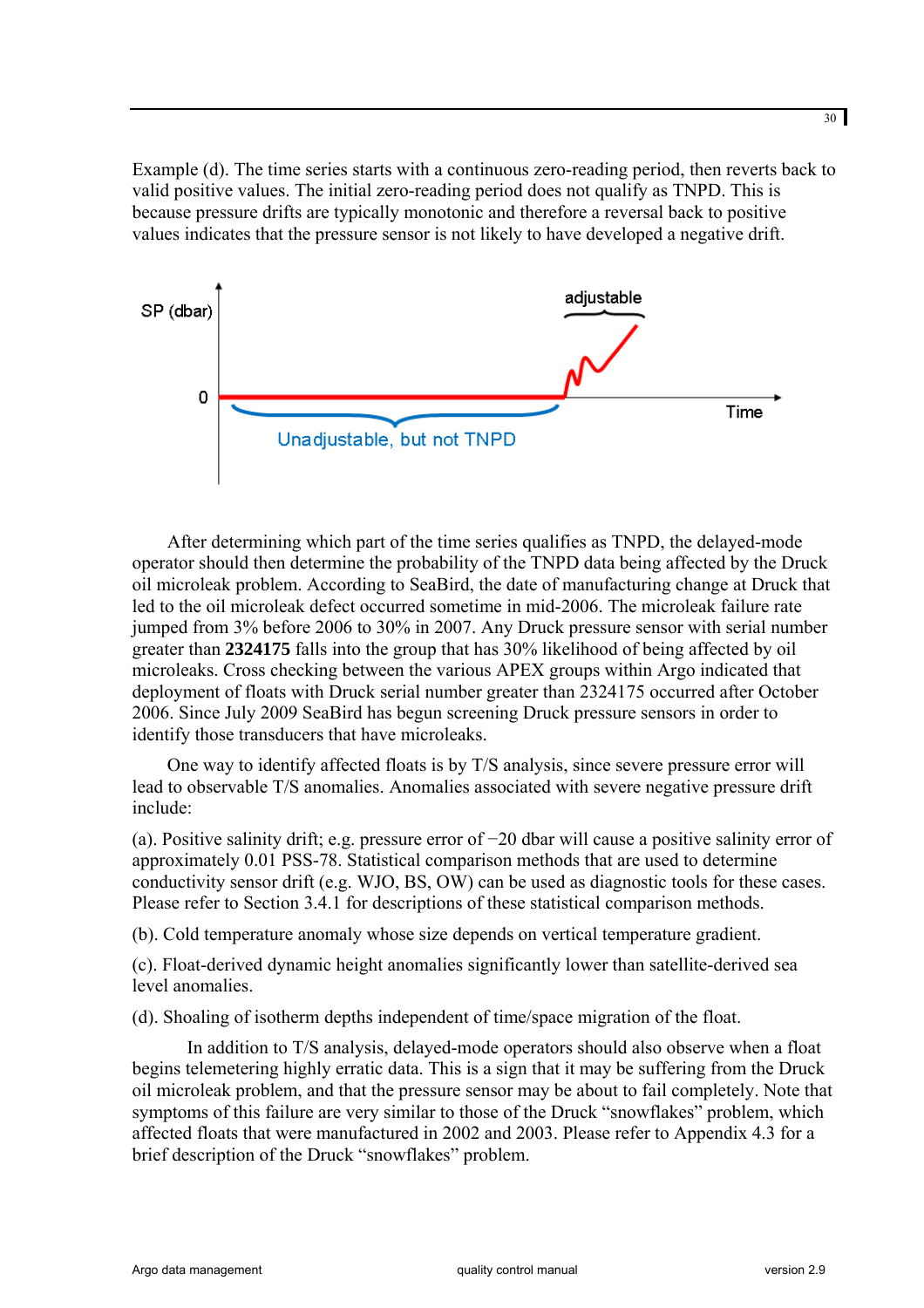In light of these events, the following categories should be considered in assigning delayed-mode qc flags and error bars for data classified as TNPD.

1. When float data do not show observable T/S anomalies that are consistent with increasingly negative pressure drift. This means that the TNPD data may have unknown negative pressure error that is not severe. For these less severe cases, the adjusted variables should receive a delayed-mode qc flag of '2':

PRES ADJUSTED  $QC = '2'$ TEMP ADJUSTED  $OC = '2'$ PSAL\_ADJUSTED\_ $QC = '2'$ .

(Note that TEMP\_ADJUSTED\_QC and PSAL\_ADJUSTED\_QC can change to '3' or '4' if TEMP and PSAL contain additional errors that are independent of the pressure error; e.g. pointwise temperature spike, conductivity cell drift, etc.)

For these less severe cases, two groups should be considered in assigning the pressure error bars in delayed-mode.

**(a). For TNPD data belonging to floats that used Druck pressure sensors with serial numbers less than 2324175, or were deployed before 1 October 2006 if the Druck serial numbers are unknown**, the likelihood of them being affected by the oil microleak problem is low, about 3%. Hence it is reasonable to cite the manufacturer quoted accuracy of 2.4 dbar as the pressure error for this group:

PRES\_ADJUSTED\_ERROR =  $2.4$  dbar.

**(b). For TNPD data belonging to floats that used Druck pressure sensors with serial numbers greater than 2324175, or were deployed after 1 October 2006 if the Druck serial numbers are unknown**, the likelihood of them being affected by the microleak disease is elevated, about 30%. For these suspicious data, an *upper bound* of the estimated error should be cited. Since a negative 20 dbar pressure error will cause a positive 0.01 salinity error, at which point T/S anomalies will become observable and data should be flagged as '4' as described in Category 2(b) below, 20 dbar has been chosen as the upper bound of the data error for this group:

PRES\_ADJUSTED\_ERROR = 20 dbar.

*Note that SeaBird will eventually provide a list of serial numbers that represents Druck sensors that have been screened as healthy. These healthy Druck sensors should be excluded from receiving the larger pressure error bar. Moreover, SeaBird has records that connect the Druck serial number to CTD number, and Teledyne WRC can make the connection to the float hull number.*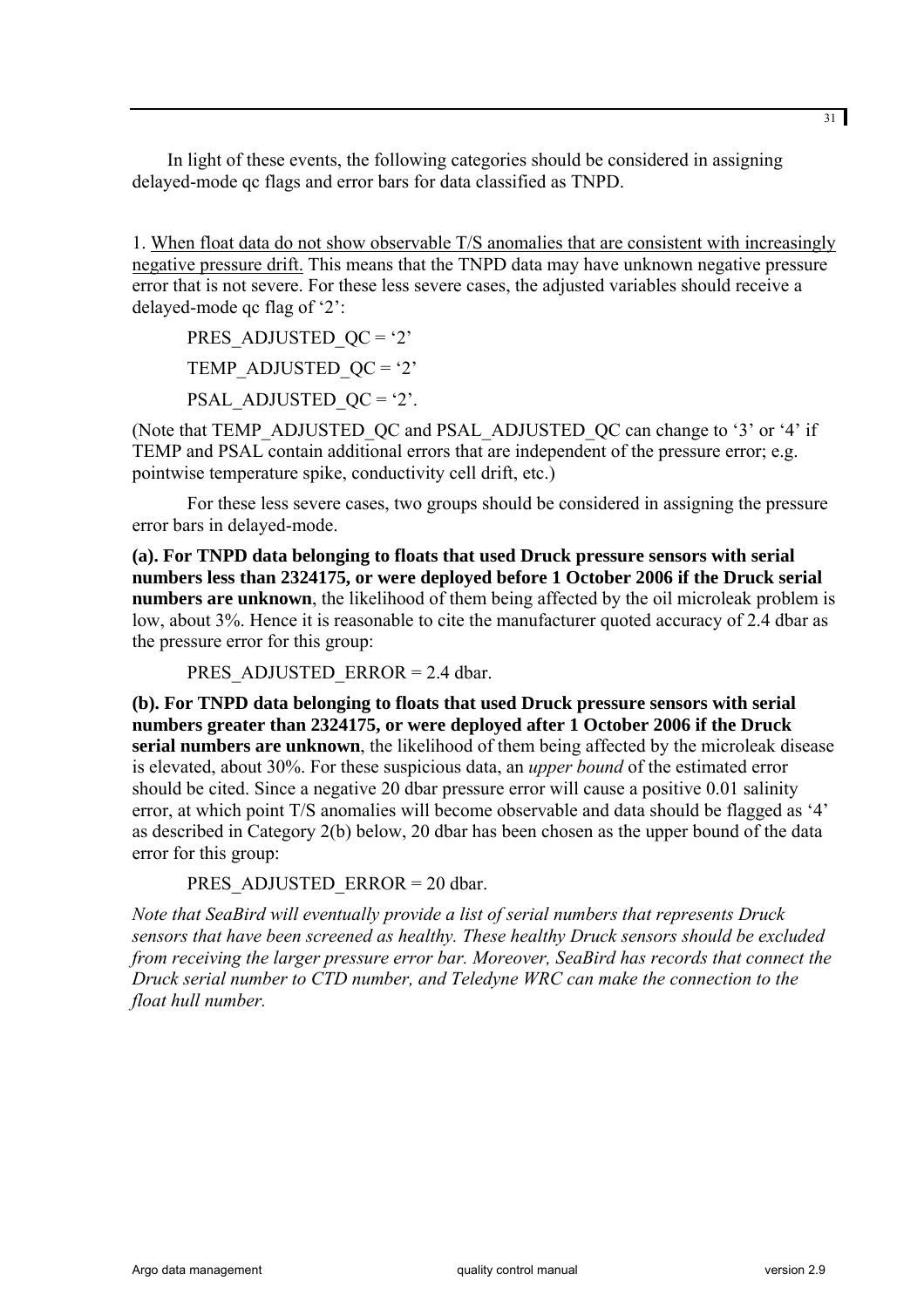2. When float data show observable T/S anomalies that are consistent with increasingly negative pressure drift after cycle-*n*. This means that the TNPD data have unknown negative pressure error, and that the error becomes severe after cycle-*n*.

**(a). For the less severe part of the TNPD data before cycle-***n*, the adjusted variables should receive a dmqc flag of '2':

PRES\_ADJUSTED  $QC = '2'$ TEMP ADJUSTED  $QC = '2'$ PSAL\_ADJUSTED\_ $OC = '2'$ ,

while the pressure error should increase to 20 dbar:

PRES\_ADJUSTED\_ERROR = 20 dbar.

**(b). For the severe part of the TNPD data after cycle-***n***,** the adjusted variables should receive a dmqc flag of '4':

PRES ADJUSTED  $QC = '4'$ TEMP ADJUSTED  $QC = '4'$ PSAL\_ADJUSTED\_ $OC = '4'.$ 

Please note that whenever PARAM\_ADJUSTED\_QC = '4', PARAM\_ADJUSTED = FillValue, and PARAM\_ADJUSTED\_ERROR = FillValue.

**Note:** For the severe cases in Category 2(b), delayed-mode operators in consultation with float PIs should consider putting the real-time data on the grey list.

Example (e). A complex case belonging to Category 2, where T/S anomalies consistent with increasingly negative pressure drift are observed after cycle-*n*, part way through the TNPD portion of the time series.

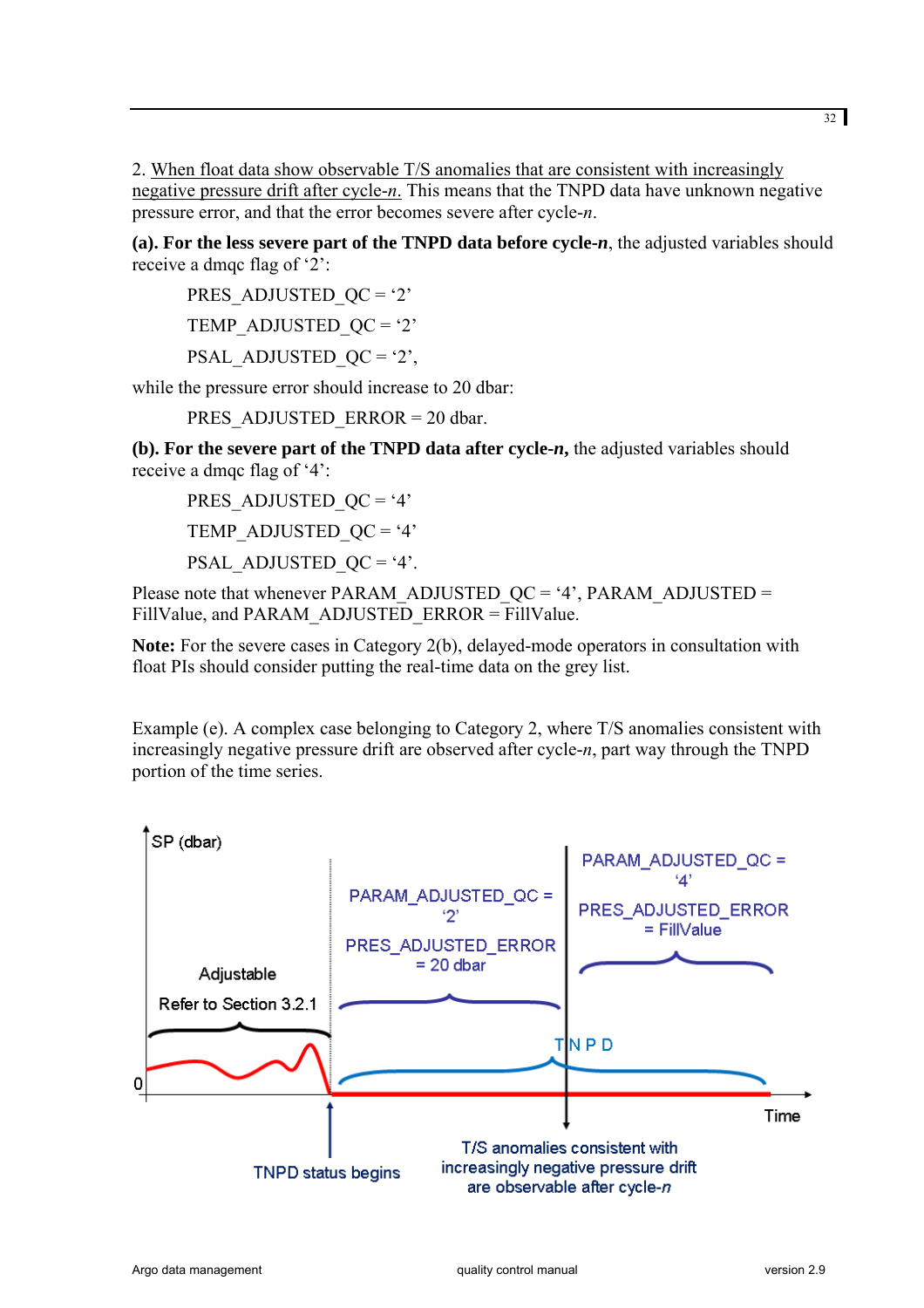All TNPD data should receive a standard label in SCIENTIFIC\_CALIB\_COMMENT in the Argo single-cycle netcdf files, in the dimension corresponding to PRES. The standard label consists of the character string **"TNPD: APEX float that truncated negative pressure drift".** The delayed-mode operator may append to the end of this character string any other comments regarding PRES that he/she wishes to make.

For the portion of the time series that contains occasional valid positive SP readings (Example b), it is the PI's decision, based on the frequency of occurrence of the valid positive SP readings, on whether or not to adjust those profiles.

For the unadjustable but non-TNPD data (Example d, and cases in Example b where the PI decides to not adjust), any negative pressure offset is likely to be less than the manufacturer quoted accuracy of 2.4 dbar. For these unadjustable but non-TNPD data, if no additional error is found, then:

PRES ADJUSTED  $QC = '1'$ TEMP ADJUSTED  $QC = '1'$ PSAL\_ADJUSTED\_QC = '1' PRES\_ADJUSTED\_ERROR = 2.4 dbar.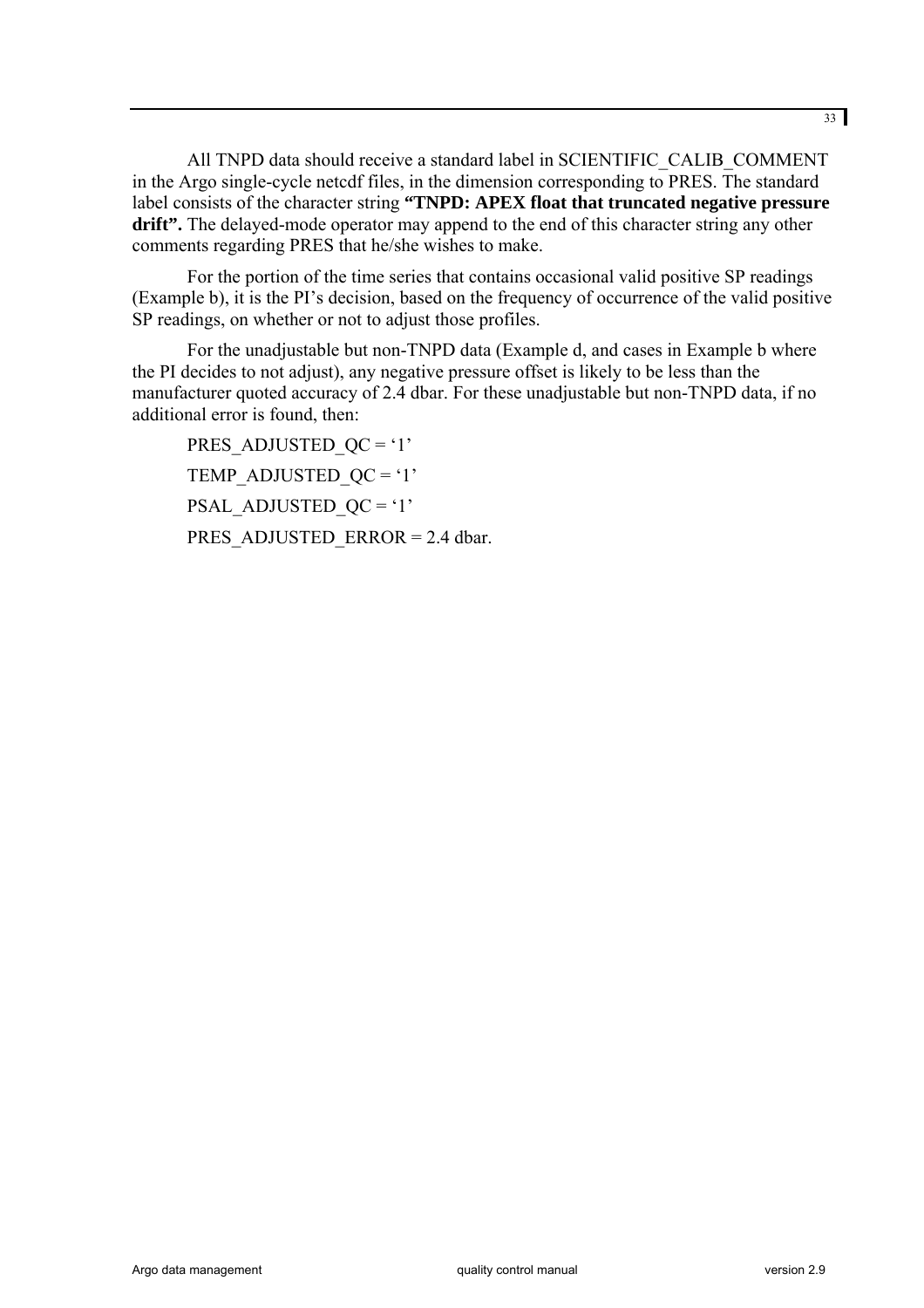# <span id="page-33-0"></span>3.2.3. Summary flowchart for unadjustable APEX pressures



# **Procedures for processing unadjustable APEX pressure data in delayed-mode**

Argo data management quality control manual version 2.9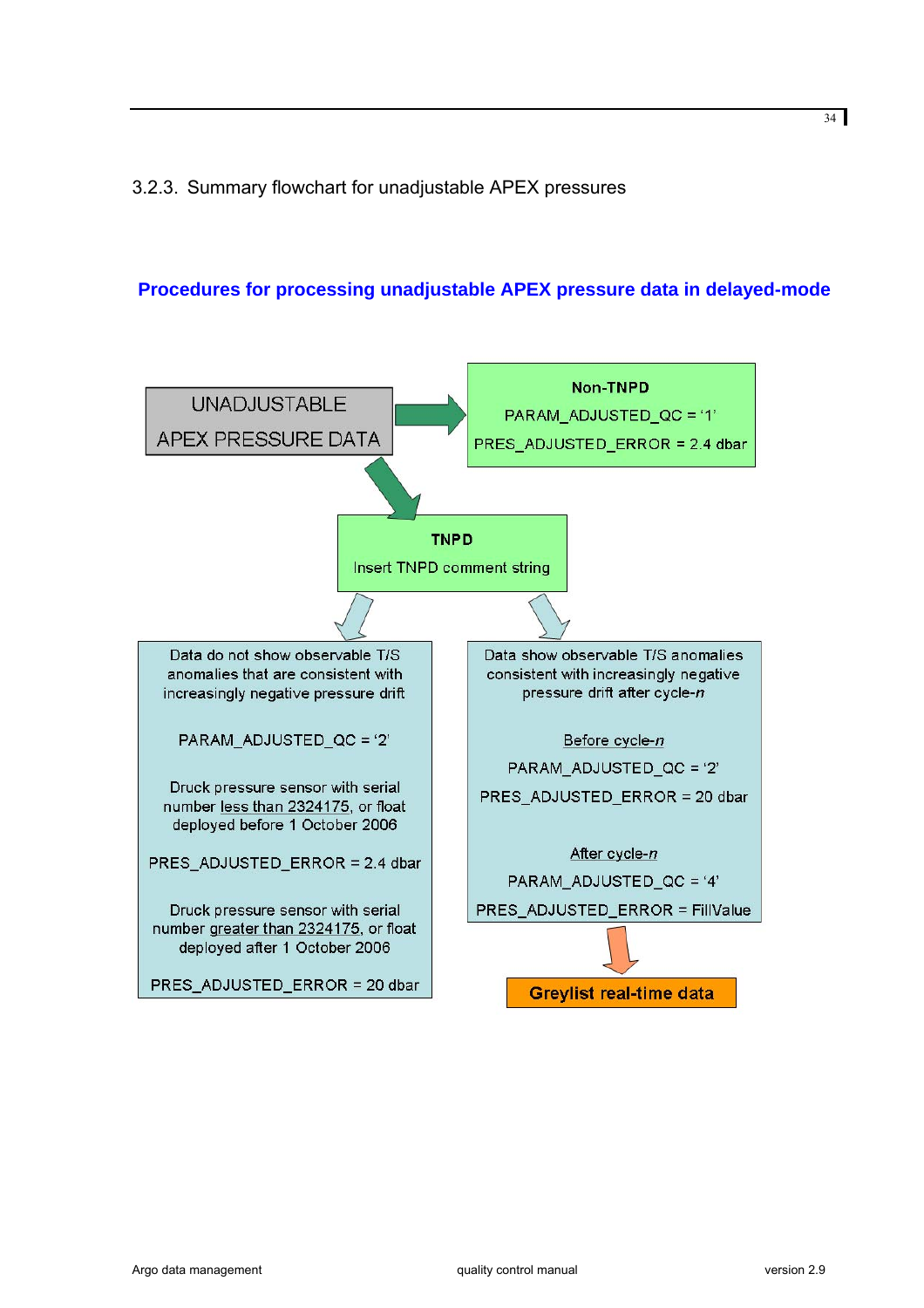#### <span id="page-34-0"></span>**3.3. Delayed-mode procedures for temperature**

Delayed-mode qc for TEMP is done by subjective assessment of vertical profile plots of TEMP vs. PRES, and PSAL vs. TEMP. This assessment should be done in relation to measurements from the same float, as well as in relation to nearby floats and historical data. The assessment should aim to identify: (a) erroneous data points that cannot be detected by the real-time qc tests, and (b) vertical profiles that have the wrong shape.

Bad data points identified by visual inspection from delayed-mode analysts are recorded with TEMP\_ADJUSTED\_OC = '4'. Please note that whenever PARAM\_ADJUSTED\_QC = '4', PARAM\_ADJUSTED = FillValue, and PARAM\_ADJUSTED\_ERROR = FillValue.

TEMP\_ADJUSTED, TEMP\_ADJUSTED\_ERROR, and TEMP\_ADJUSTED\_QC should be filled even when the data are good and no adjustment is needed. In these cases, TEMP\_ADJUSTED\_ERROR can be the manufacturer's quoted accuracy at deployment.

Please use the SCIENTIFIC CALIBRATION section in the netCDF files to record details of the delayed-mode adjustment.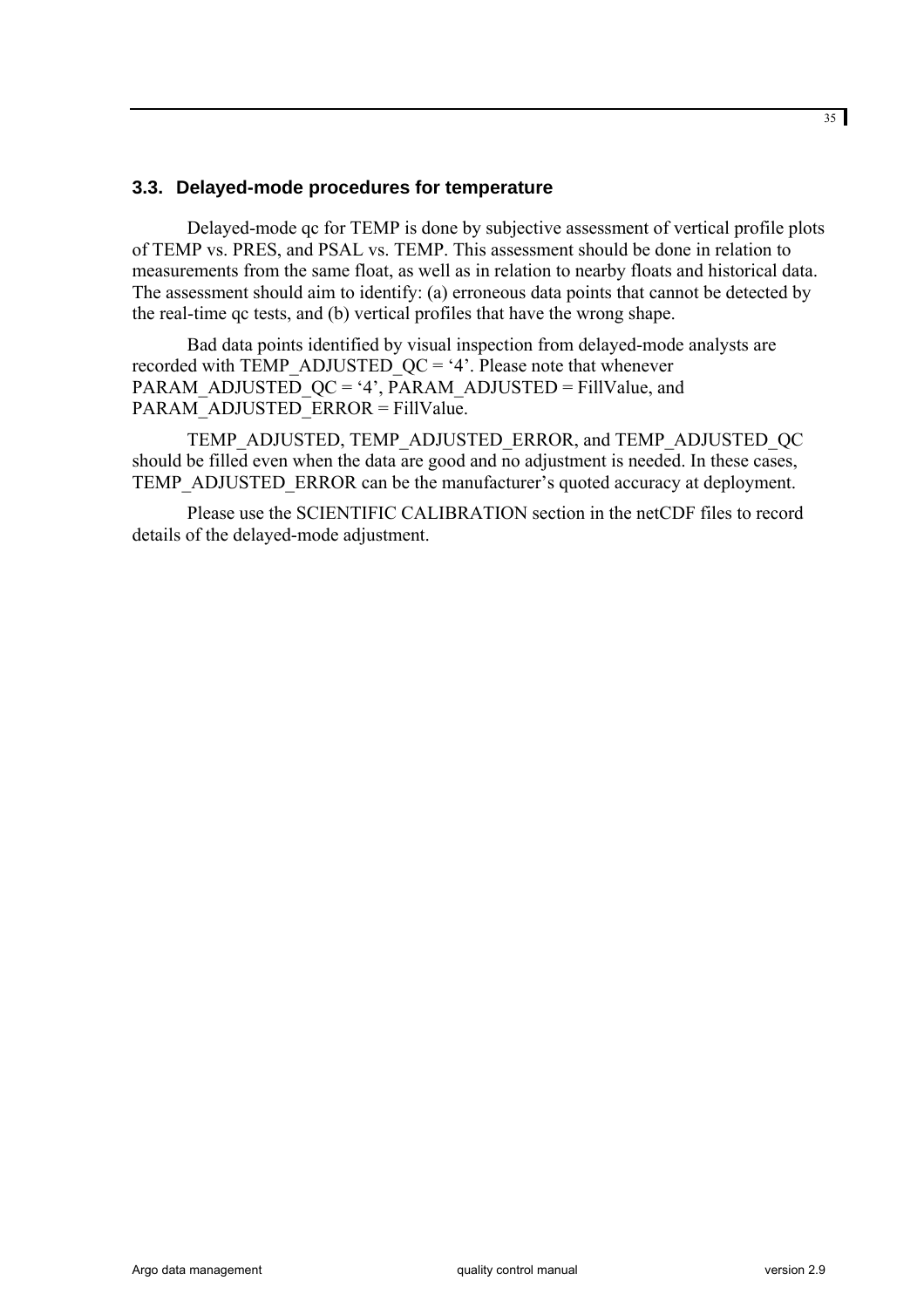# <span id="page-35-0"></span>**3.4. Delayed-mode procedures for salinity**

#### 3.4.1. Introduction

Delayed-mode qc for PSAL described in this section are specifically for checking sensor drifts and offsets. Analysts should be aware that there are other instrument errors (e.g. conductivity cell thermal mass error, see Johnson *et al*. 2007; contact [Gregory.C.Johnson@noaa.gov](mailto:Gregory.C.Johnson@noaa.gov) for the related adjustment software), and should attempt to identify and adjust them in delayed-mode. It is recommended that float salinity be adjusted for pressure offset and cell thermal mass error before sensor drift adjustment. If a measurement has been adjusted for more than one instrument error, analysts should attempt to propagate the uncertainties from all the adjustments.

The free-moving nature of profiling floats means that most float salinity measurements are without accompanying in-situ "ground truth" values for absolute calibration (such as those afforded by shipboard CTD measurements). Therefore Argo delayed-mode procedures for checking sensor drifts and offsets in salinity rely on reference datasets and statistical methods. However, since the ocean has inherent spatial and temporal variabilities, these drift and offset adjustments are subject to statistical uncertainties. **Users therefore should include the supplied error estimates in their usage of Argo delayed-mode salinity data.**

Three methods are available for detecting sensor drifts and offsets in float salinity, and for calculating adjustment estimates and related uncertainties:

1. Wong, Johnson, Owens (2003) estimates background salinity on a set of fixed standard isotherms, then calculates drifts and offsets by time-varying weighted least squares fits between vertically-interpolated float salinity and estimated background salinity. This method suits float data from open tropical and subtropical oceans. For the related software, please contact Annie Wong at awong@ocean.washington.edu.

2. Boehme and Send (2005) takes into account planetary vorticity in its estimates of background salinity, and chooses a set of desirable isotherms for calculations. This method suits float data from oceans with high spatial and temporal variabilities, where multiple water masses exist on the same isotherm, and where water mass distribution is affected by topographic barriers. For the related software, please contact Lars Boehme at  $lb284@st$ [andrews.ac.uk.](mailto:lb284@st-andrews.ac.uk)

3. Owens and Wong (2009) improves the objective mapping scheme of WJO based on the method suggested by BS, and performs an optimal linear piecewise continuous fit in potential conductivity space. This method suits float data from the global ocean. For the related software, please contact Breck Owens at [bowens@whoi.edu](mailto:bowens@whoi.edu) or Annie Wong at awong@ocean.washington.edu.

All three methods require an adequate reference database and an appropriate choice of spatial and temporal scales, as well as input of good/adjusted float pressure, temperature, position, and date of sampling. Therefore analysts should first check the reference database for adequacy and determine a set of appropriate spatial and temporal scales before using these methods. Operators should also ensure that other float measurements (PRES, TEMP, LATITUDE, LONGITUDE, JULD) are accurate or adjusted before they input them into the statistical tools for estimating reference salinity. See Sections 3.2 and 3.3 for delayed-mode procedures for PRES and TEMP.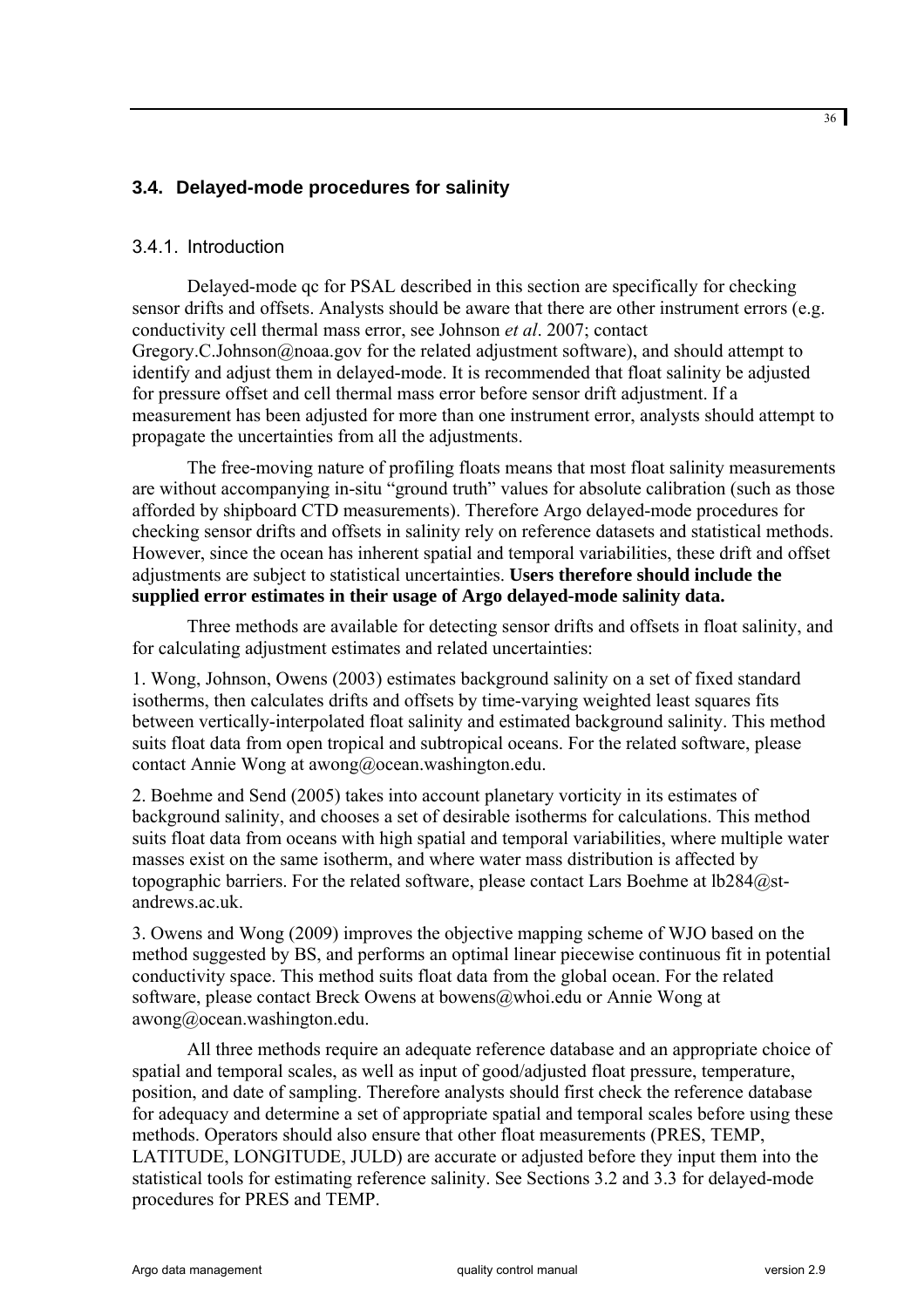#### <span id="page-36-0"></span>3.4.2. Quality control and the semi-automatic part

The real-time qc procedures (described in Section 2) issue a set of qc flags that warns users of the quality of float salinity. These are found in the variable PSAL\_QC. Float salinity with PSAL  $OC = '4'$  are bad data that are in general unadjustable. However, delayed-mode operators can evaluate the quality and adjustability of these bad data if they have a reason to do so. Please refer to Section 4.1 for definitions of the Argo qc flags in real-time. The delayed-mode operators can edit <PARAM>\_QC if they consider that data are flagged inappropriately.

In delayed-mode, float salinity values that have PSAL  $QC = '1', '2'$  or '3' are further examined. Anomalies in the relative vertical salinity profile, such as measurement spikes and outliers that are not detected in real-time, are identified. Of these anomalies, those that will skew the least squares fit in the computation for drift and offset adjustments are excluded from the float series for evaluation of drifts and offsets. These measurements are considered unadjustable in delayed-mode.

Float salinity values that are considered adjustable in delayed-mode are assembled into time series. Sufficiently long time series are compared with statistical recommendations and associated uncertainties to check for sensor drifts and offsets. These statistical recommendations and associated uncertainties are obtained by the accepted methods listed in Section 3.4.1, in conjunction with appropriate reference datasets. These methods are semiautomatic and have quantified uncertainties.

Drifts and offsets can be identified in the trend of ∆S over time, where ∆S is the difference in salinity between float measured values and statistical recommendations. If ∆S = a + b*t*, where *t* is time, then a is the offset and b is the drift rate. Note that these drifts and offsets can be sensor-related, or they can be due to real ocean events. Evaluation by salinity experts is needed to distinguish between sensor errors and real ocean events.

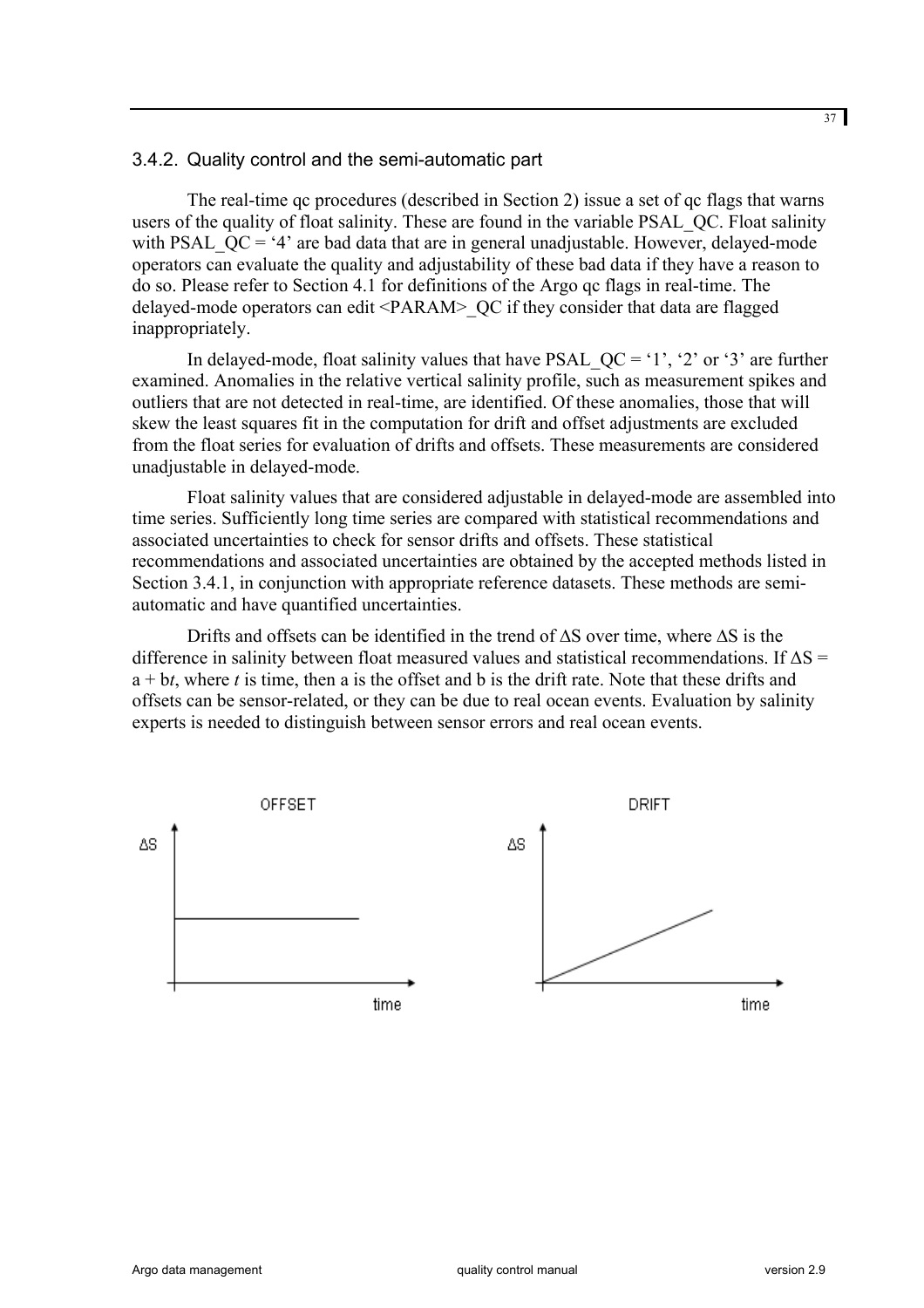#### <span id="page-37-0"></span>3.4.3. Splitting the float series and length of calibration window

If a float exhibits changing behaviour during its lifetime, the time series of ∆S should be split into separate segments according to the different behaviours, so that one time segment does not contaminate the other during the least squares fit process (e.g. the slowly-fouling segment does not contaminate the stable segment).

The following is a step-by-step guide on how to deal with float salinity time series with changing behaviours.

1). Identify different regimes in the time series. These can be:

- Stable measurements (no sensor drift), including constant offsets.
- Sensor drift with a constant drift rate.
- Spikes.

• Transition phase where drift rate changes rapidly e.g. 'elbow region' between stable measurements and constant drift, or initial biocide wash-off.

2). Split the time series into discrete segments according to these different regimes or when there are too many missing cycles. Here is an example:

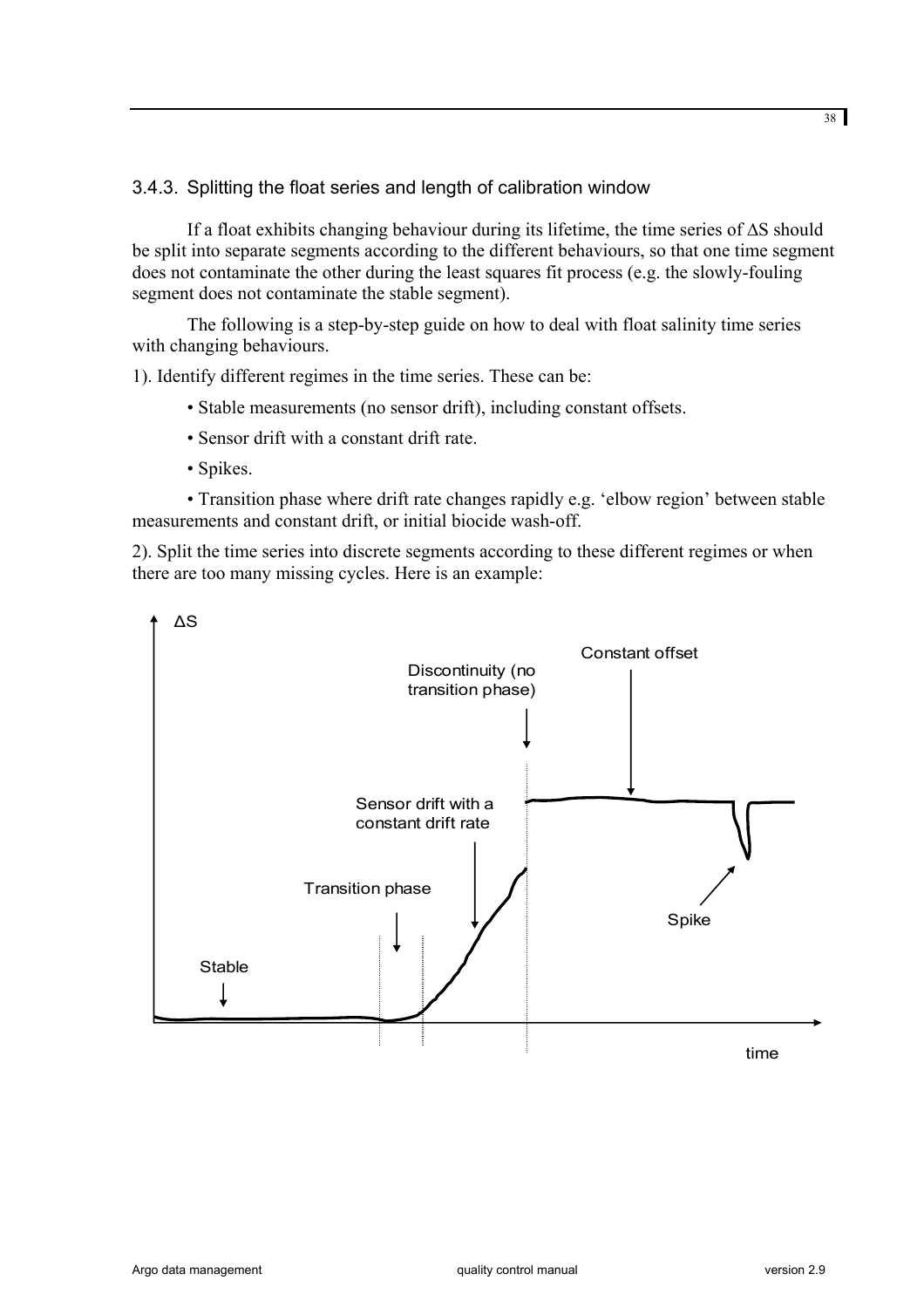<span id="page-38-0"></span>3). Choose length of sliding calibration window for each segment. These can be:

• Long window (+/− 6 months or greater) for the stable regime, or highly variable regimes where a long window is required to average over oceanographic variability to detect slow sensor drift, or period of constant drift rate.

• Short window (can be as short as  $+/- 10$  days) for the transition phase.

• Zero length window for spikes. That is, adjust single profile.

4). Select temperature levels for exclusion from least squares fit (e.g. seasonal mixed layer, highly variable water masses).

5). Calculate proposed adjustment for each segment. The assembled proposed adjustments for the entire float series should be continuous and piecewise-linear within error bars, except where the delayed-mode operator believes there is a genuine discontinuity.

In general, the delayed-mode operator should aim to use as long a calibration window as possible, because a long calibration window (where the least squares fit is calculated over many cycles) will average over oceanographic noise and thus give a stable calibration. Hence splitting the float series into short segments is to be avoided (short segments mean short calibration windows, hence unstable calibrations).

# 3.4.4. The PI evaluation part

The PI (PI means Principal Investigator, or responsible persons assigned by the PI) should first check that the statistical recommendations are appropriate. This is because the semi-automatic methods cannot distinguish ocean features such as eddies, fronts, and water mass boundaries. Near such ocean features, semi-automatic statistical methods are likely to produce erroneous estimations. The associated uncertainties reflect the degree of local variability as well as the sparsity of reference data used in the statistical estimations. However, these associated uncertainties are sensitive to the choice of scales. Hence the PI also needs to determine that the associated uncertainties are realistic.

The PI then determines whether the proposed statistical adjustment is due to sensor malfunction or ocean variability. Care should be taken to not confuse real ocean events with sensor drifts and offsets. This is done by inspecting as long a float series as possible, and by evaluating other independent information. Some of the diagnostic tools are:

• Inspecting the trend of ∆S over time. Trends that reverse directions, or oscillate, are difficult to explain in terms of systematic sensor malfunction. These are often caused by the float sampling oceanographic features (e.g. eddies, fronts, etc.) that are not adequately described in the reference database.

• Visually checking the float trajectory with reference to oceanographic features such as eddies and rings that can introduce complications to the semi-automatic methods.

• Inspecting contour plots of float salinity anomaly time series. Systematic sensor malfunction should show up as salinity anomalies over several water masses.

• Using other independent oceanographic atlases to anticipate water mass changes along the float trajectory that can be misinterpreted as sensor malfunction.

• Inspecting residuals from objective maps.

• Cross-checking with nearby stable floats in cases of suspect sensor calibration offset.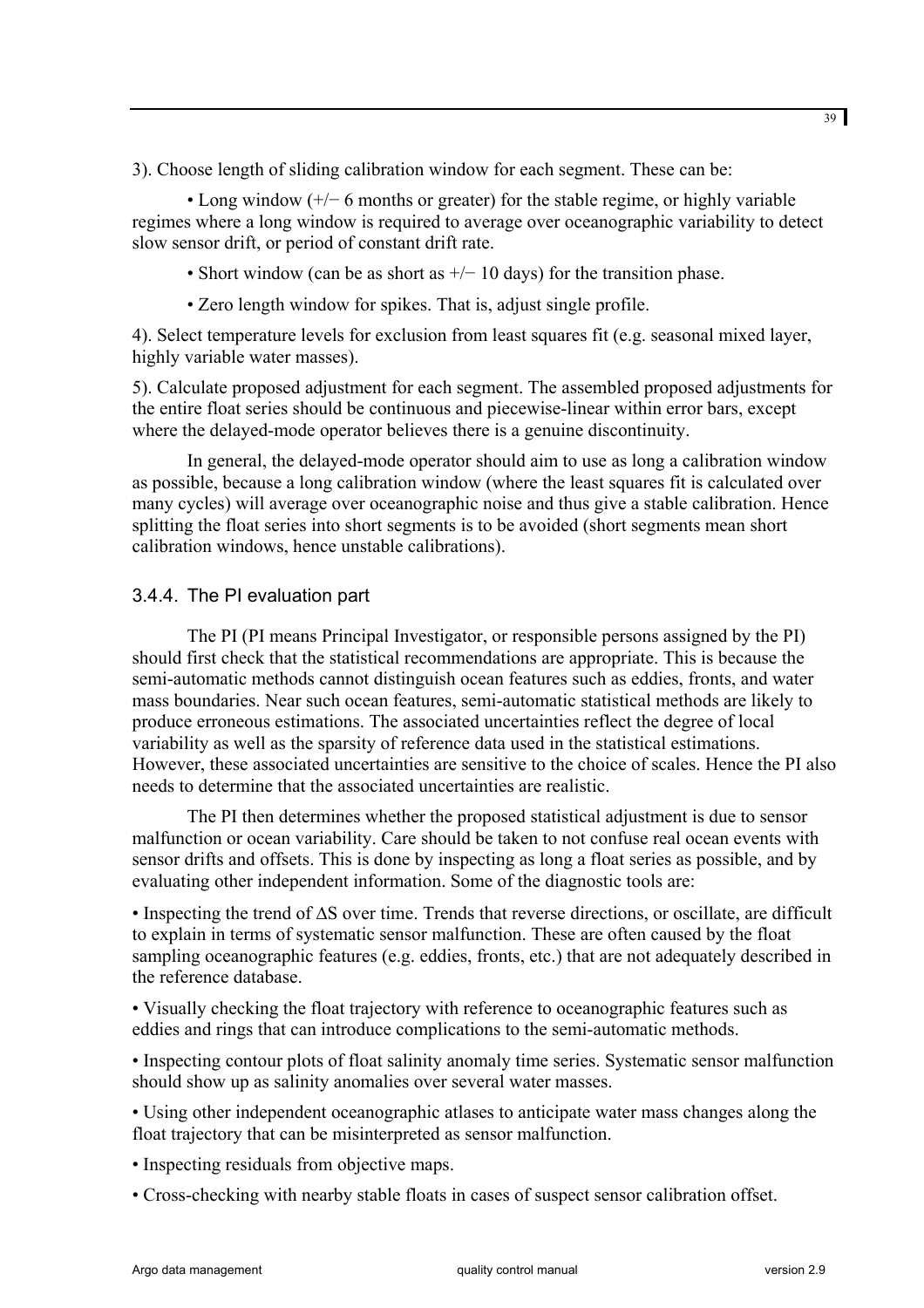<span id="page-39-0"></span>If the PI is confident that sensor malfunction has occurred, then the recommended threshold for making an adjustment is when ∆S is greater than 2 times the error from the statistical methods, but the PI can provide an alternative estimate of uncertainty if they have a basis for doing so. Note that this guideline is to help the PI in deciding whether a slope or offset is statistically significant, and so should be used to evaluate the entire float segment being fitted, and not to single points.

In cases where the time series has been split into separate segments, the PI must ensure that the assembled adjustment for the entire time series is continuous within error bars, except where the PI believes there is a genuine discontinuity (see Step 5 in Section 3.4.3). This is to ensure that no artificial jump is introduced where the separate segments join. Adjustment continuity between separate float segments can be achieved by making adjustment in the transition phase even though the adjustment is below the 2 times error threshold limit.

In the following example, the float experiences salinity sensor drift after a stable period. The time series has been split for calibration. However, the time series has no discontinuity, so the final assembled adjustment should be continuous. Adjustment continuity is achieved by using model (a), not (b).



#### 3.4.5. Assigning adjusted salinity, error estimates, and qc flags

After evaluating all available information, the PI then assigns adjusted salinity values, error estimates, and delayed-mode qc flags. In Argo data files, these are found respectively in the variables PSAL\_ADJUSTED, PSAL\_ADJUSTED\_QC, and PSAL\_ADJUSTED\_ERROR. Please refer to Section 4.1 for definitions of the Argo qc flags in delayed-mode.

Several Matlab-based graphical user interface softwares are available for interacting with Argo netcdf files. For examples of these softwares, please contact John Gilson  $(i$ gilson $@ucsd.edu)$  or Paul Robbins (probbins $@who$ i.edu).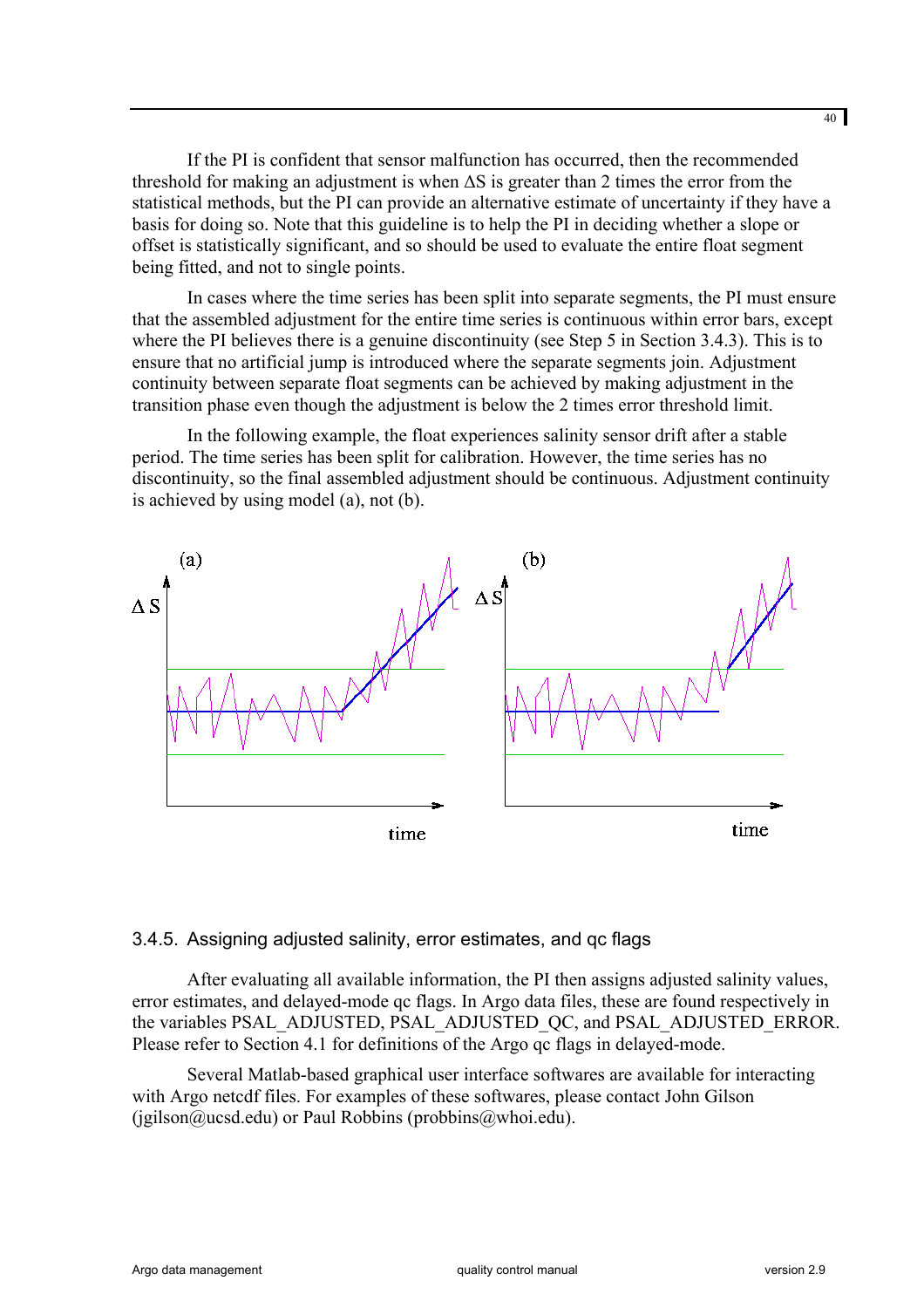When LATITUDE, LONGITUDE, JULD are missing, operators should fill the missing values with interpolated x, y, and t wherever possible, and record POSITION  $OC =$ '8', JULD  $QC = '8'$ . The profile can then be evaluated and adjusted if necessary by using the interpolated x, y, t. The ADJUSTED fields can then be filled accordingly.

The following is a set of guidelines for assigning values to PSAL\_ADJUSTED, PSAL\_ADJUSTED\_QC and PSAL\_ADJUSTED\_ERROR in Argo data files.

#### For float salinity that are considered good and need no adjustment in delayed-mode

These are measurements that are considered to be unaffected by any instrument errors, such as sensor drift or calibration offset. For these good salinity data, the recommended value for PSAL\_ADJUSTED\_ERROR is 0.01, or higher if statistical uncertainty exceeds 0.01.

PSAL\_ADJUSTED = PSAL (original value);

PSAL\_ADJUSTED\_QC = '1' or '2';

PSAL\_ADJUSTED\_ERROR = maximum  $\lceil$  statistical uncertainty, 0.01 ].

Note that a subset of these good salinity data is selected for inclusion in an Argo-based reference database. In cases where a float is considered to need no salinity adjustment in delayed-mode, but that the data may not be suitable for use as reference because statistical uncertainty is high, PSAL\_ADJUSTED\_ERROR should increase to  $> 0.015$ . Please refer to Section 4.5 for the list of selection criteria used in compiling the Argo reference database.

# For float salinity that are considered bad and unadjustable in delayed-mode

For example, large spikes, or extreme behaviour where the relative vertical T-S shape does not match good data. These measurements are bad and unadjustable.

PSAL\_ADJUSTED = FillValue; PSAL\_ADJUSTED\_QC = '4'; PSAL\_ADJUSTED\_ERROR = FillValue.

# For float salinity that are affected by minor instrument errors and that are considered adjustable in delayed-mode

These are measurements that are affected by minor instrument errors whose effects can be rectified by delayed-mode adjustments. These include minor calibration offsets and minor sensor drifts, where the data still retain a relative vertical T-S shape that is close to good data. When an adjustment has been applied,

PSAL\_ADJUSTED = original value + adjustment recommended by statistical analysis, or adjustment provided by PI;

PSAL\_ADJUSTED\_ $OC = '1'$  or '2';

PSAL\_ADJUSTED\_ERROR = maximum  $\left[ (\sum \text{adjustment error}^2)^{1/2}, 0.01 \right]$ , where "adjustment error" is the uncertainty from each type of adjustment applied to PSAL. These can be statistical uncertainty from sensor drift adjustment, uncertainty from conductivity cell thermal mass adjustment, etc.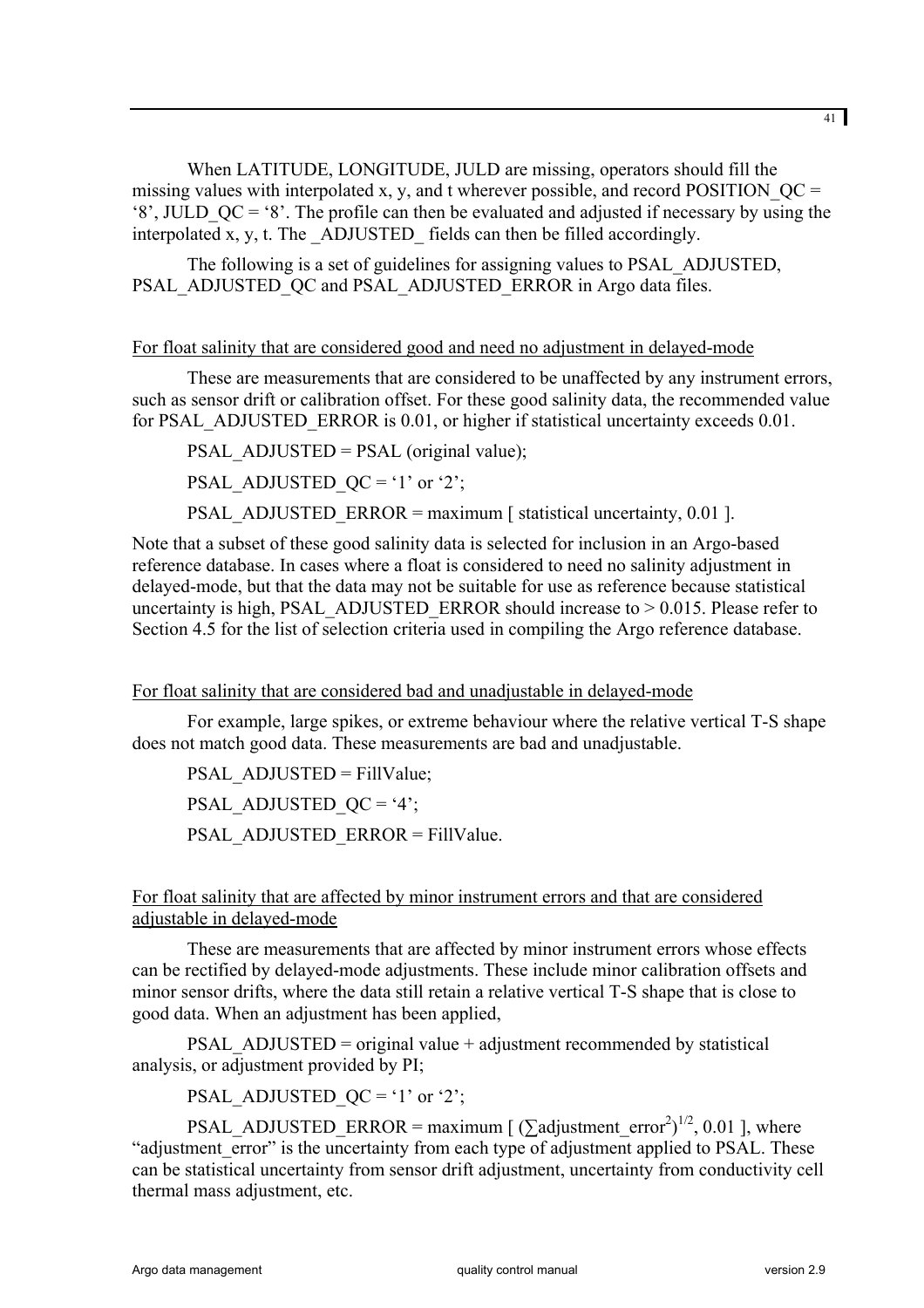Upper limit of delayed-mode salinity adjustment

0.05 PSS-78 should be considered as the upper limit of good salinity adjustment in delayed-mode. If the magnitude of sensor drift or calibration offset exceeds 0.05, then

either i). salinity data are considered unadjustable in delayed-mode,

PSAL\_ADJUSTED = FillValue;

**PSAL\_ADJUSTED\_QC = '4';** 

PSAL\_ADJUSTED\_ERROR = FillValue;

or ii). salinity data are considered adjustable but confidence in adjustment is low,

**PSAL\_ADJUSTED = original value + adjustment > 0.05;** 

PSAL\_ADJUSTED\_ $OC = '2';$ 

**PSAL\_ADJUSTED\_ERROR** increased to  $> 0.015$ .

The following are some cases where PSAL\_ADJUSTED\_QC = '2' should be assigned

- Adjustment is based on unsatisfactory reference database.
- Adjustment is based on a short calibration window (because of sensor behaviour transition, or end of sensor life) and therefore may not be stable.
- Evaluation is based on insufficient information.
- Sensor is unstable (e.g. magnitude of salinity adjustment is greater than 0.05, or sensor has undergone too many sensor behaviour changes) and therefore data are inherently of mediocre quality.
- When a float exhibits problems with its pressure measurements, e.g. APEX TNPD.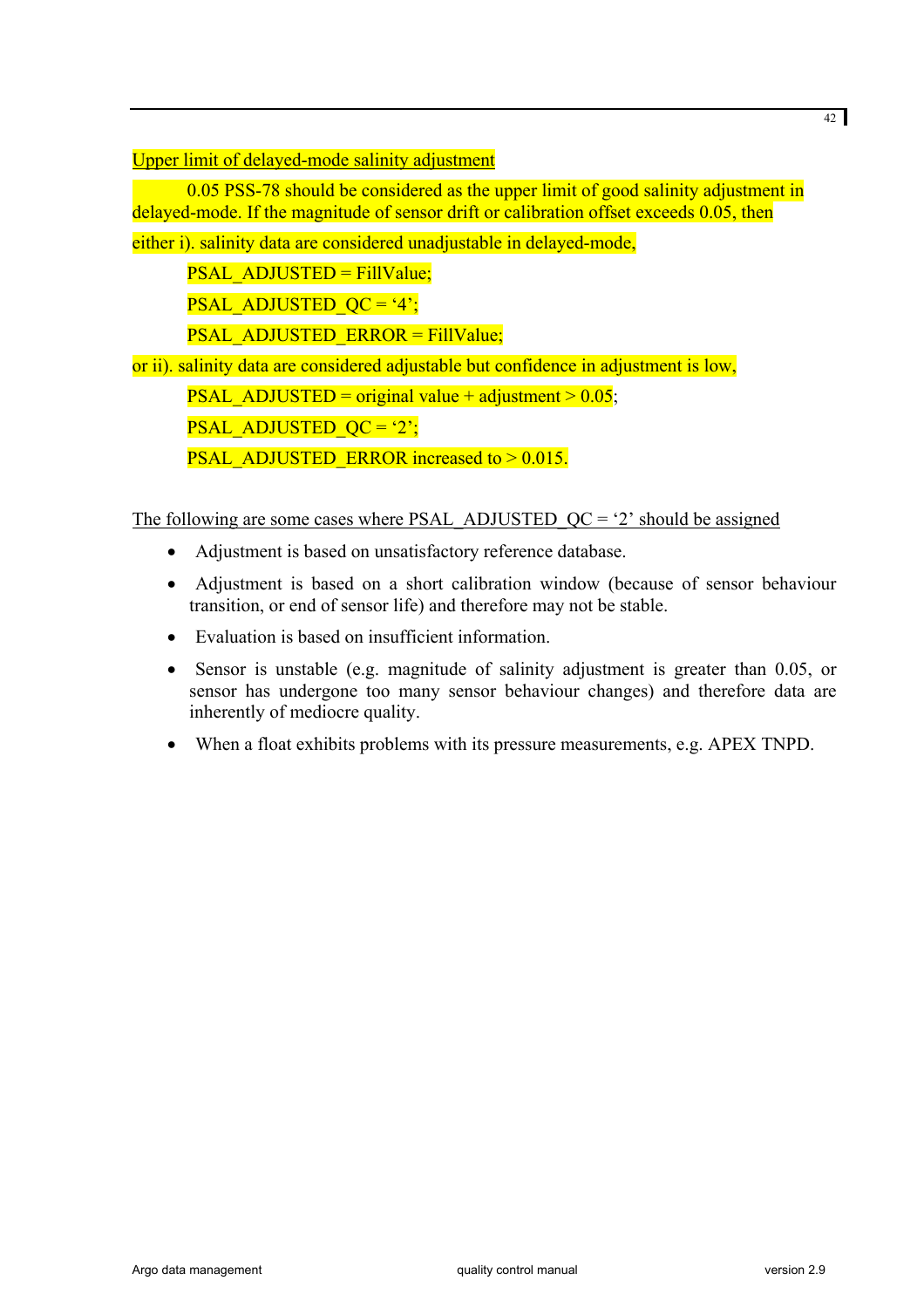# <span id="page-42-0"></span>3.4.6. Summary flowchart for salinity



# Argo salinity sensor drift & offset QC procedures

43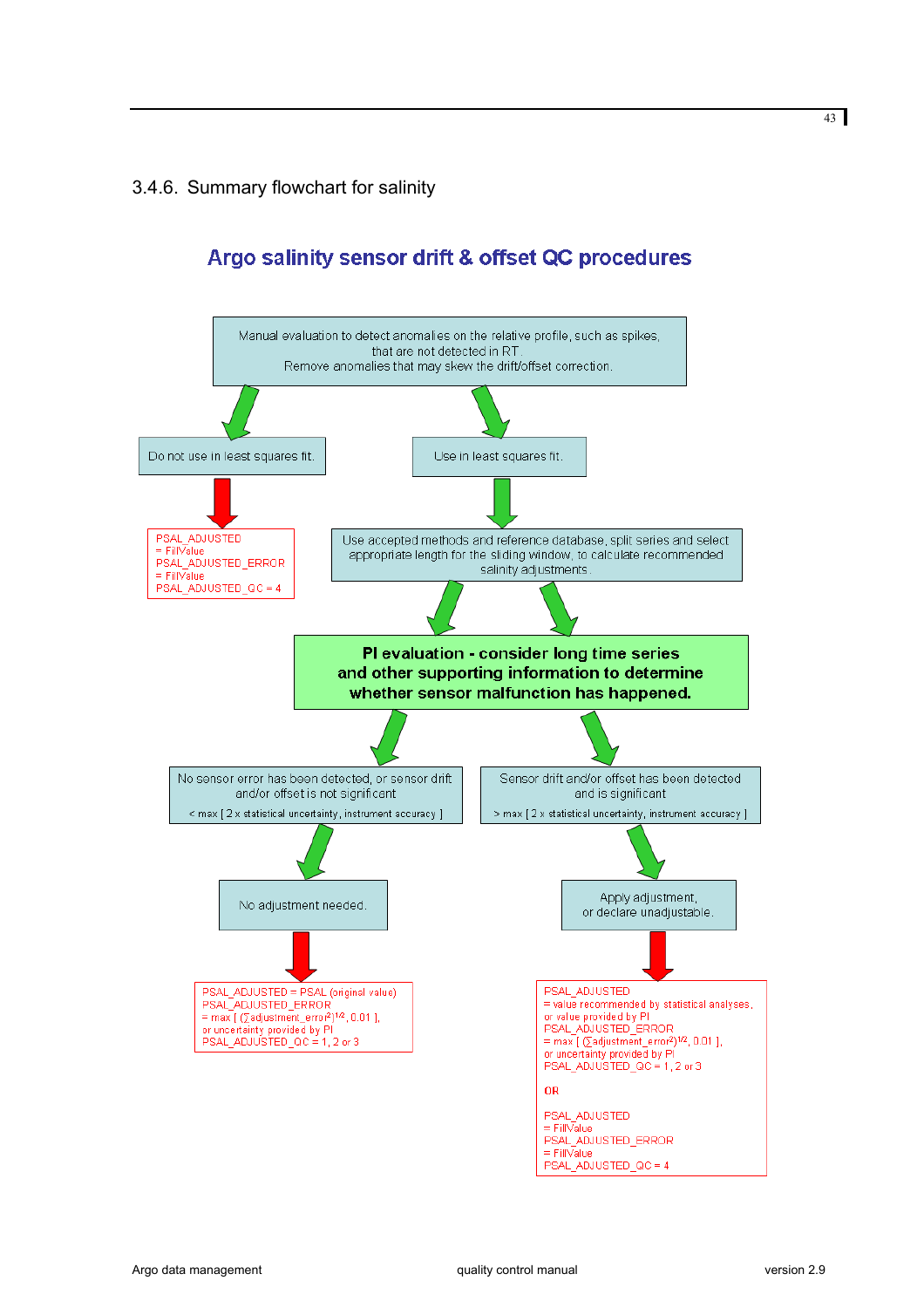#### <span id="page-43-0"></span>3.4.7. Timeframe for availability of delayed-mode salinity data

The statistical methods used in the Argo delayed-mode process for checking sensor drifts and offsets in salinity require the accumulation of a time series for reliable evaluation of the sensor trend. Timeframe for availability of delayed-mode salinity data is therefore dependent on the sensor trend. Some floats need a longer time series than others for stable calibration. Thus delayed-mode salinity data for the most recent profile may not be available until sufficient subsequent profiles have been accumulated. The *default* length of time series for evaluating sensor drift is 12 months (6 months before and 6 months after the profile). This means that in general, the timeframe of availability of drift-adjusted delayed-mode salinity data is 6+ months after a profile is sampled.

Users should also be aware that changes may be made to delayed-mode files at any time by DACs and delayed-mode operators. For example, delayed-mode files may be revised when new CTD or float data become available after the original delayed-mode assessment and adjustment. The date of latest adjustment of a parameter can be found in CALIBRATION\_DATE.

Anytime an Argo file is updated for any reason, the DATE\_UPDATE variable will reflect the date of the update. The "profile index file" on the GDACs contains the DATE\_UPDATE\_information (along with other information) for every file on the GDACs and can be used to monitor updates. The profile index file is maintained in the top-level GDAC directory and is named "ar\_index\_global\_prof.txt"; index files also exist for the metadata and trajectory files.

# 3.4.8. References

Böhme, L. and U. Send, 2005: Objective analyses of hydrographic data for referencing profiling float salinities in highly variable environments. *Deep-Sea Research II*, **52/3-4**, 651- 664.

Johnson, G.C., J.M. Toole, and N.G. Larson, 2007: Sensor corrections for Sea-Bird SBE-41CP and SBE-41 CTDs. *Journal of Atmospheric and Oceanic Technology*, **24**, 1117-1130.

Owens, W.B. and A.P.S. Wong, 2009: An improved calibration method for the drift of the conductivity sensor on autonomous CTD profiling floats by θ-S climatology. *Deep-Sea Research*, Part I: Oceanographic Research Papers, **56(3)**, 450-457.

Wong, A.P.S., G.C. Johnson, and W.B. Owens, 2003: Delayed-mode calibration of autonomous CTD profiling float salinity data by θ-S climatology. *Journal of Atmospheric and Oceanic Technology*, **20**, 308-318.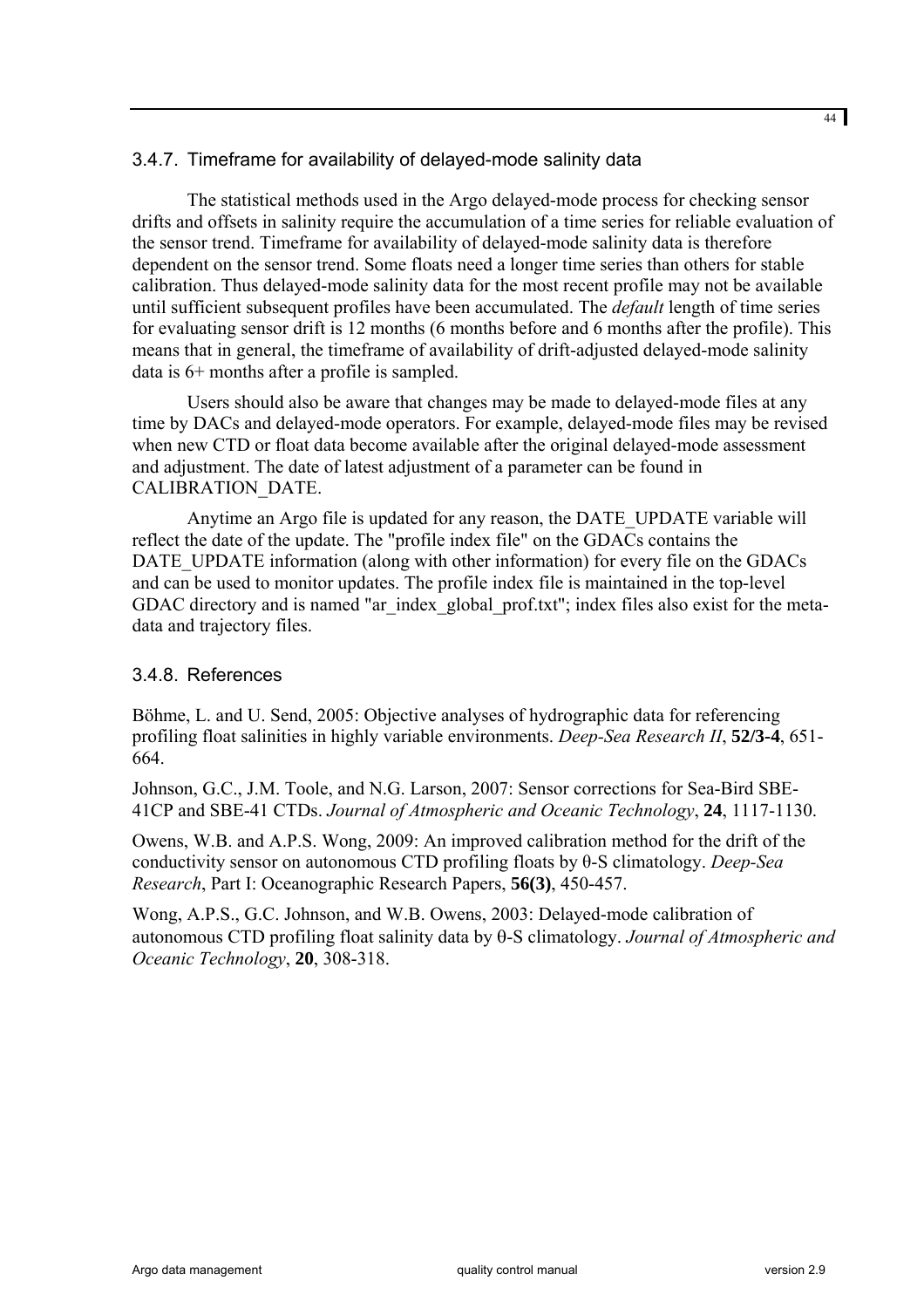#### <span id="page-44-0"></span>**3.5. Compulsory variables to be filled in a D file**

This section lists the compulsory variables that must be filled in an Argo netCDF file that has been through the delayed-mode process.

#### 3.5.1. Measurements for each profile

The following are compulsory measurement variables that must be filled in a D file:

<PARAM>\_ADJUSTED;

<PARAM>\_ADJUSTED\_QC;

<PARAM>\_ADJUSTED\_ERROR.

The variable PROFILE <PARAM> QC should be recomputed when <PARAM>\_ADJUSTED\_QC becomes available. See Section 4.2 for definitions. Here, <PARAM> denotes all the measurement parameters that are reported in the netCDF file. Currently,  $\langle PARAM \rangle$  = PRES, TEMP, PSAL are the fundamental measurement parameters that are reported in every Argo netCDF file and have approved delayed-mode qc procedures. See Sections 3.2, 3.3, 3.4 on how to fill their related ADJUSTED variables.

For <PARAM> = CNDC, CNDC\_ADJUSTED, CNDC\_ADJUSTED\_QC, and CNDC\_ADJUSTED\_ERROR can be their respective FillValues. If they are not their respective FillValues, then CNDC\_ADJUSTED must be calculated to be consistent with PSAL\_ADJUSTED, TEMP\_ADJUSTED, and PRES\_ADJUSTED. CNDC\_ADJUSTED\_QC must be consistent with PSAL\_ADJUSTED\_QC, and CNDC\_ADJUSTED\_ERROR must be consistent with PSAL\_ADJUSTED\_ERROR.

Some Argo netCDF files report DOXY. There is currently no approved method for delayed-mode qc on DOXY. Therefore, DOXY\_ADJUSTED = original values recorded in  $\overline{DOXY}$ ,  $\overline{DOXY}$  ADJUSTED QC = '0',  $\overline{DOXY}$  ADJUSTED ERROR = FillValue, and PROFILE\_DOXY\_QC =  $\cdot$  ' (i.e. Blank, the FillValue for PROFILE\_DOXY\_QC).

3.5.2. Scientific calibration information for each profile

Within each single-cycle Argo netcdf file is a scientific calibration section that records details of delayed-mode adjustments. It is compulsory to fill the variables in the scientific calibration section at the completion of delayed-mode qc.

In the scientific calibration section, every measurement parameter recorded in the netCDF file should be listed in the variable PARAMETER. For every measurement parameter listed in PARAMETER (e.g. PRES, TEMP, PSAL, CNDC, DOXY), there are four variables to record scientific calibration details:

> SCIENTIFIC CALIB EQUATION; SCIENTIFIC\_CALIB\_COEFFICIENT; SCIENTIFIC\_CALIB\_COMMENT; SCIENTIFIC\_CALIB\_DATE.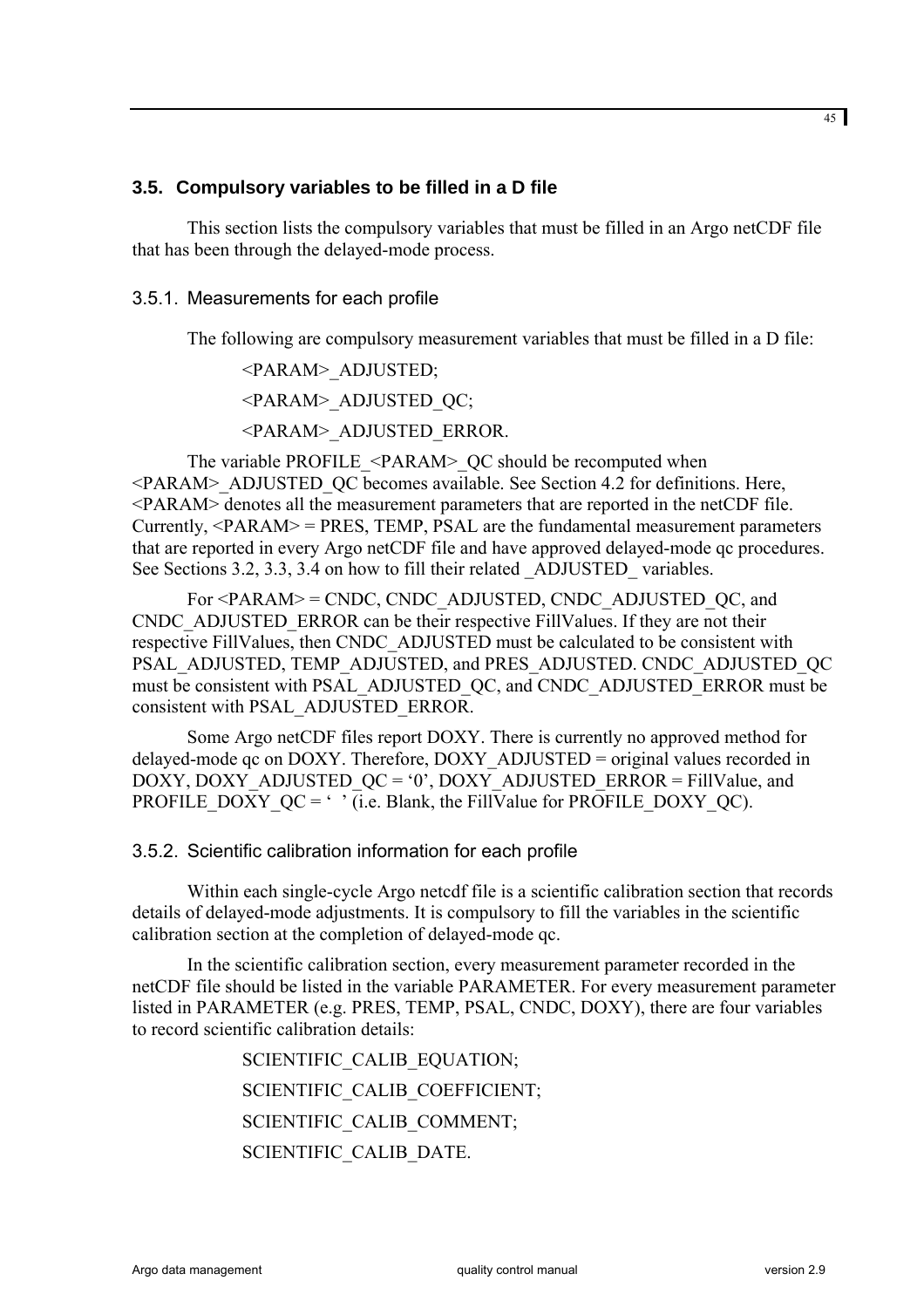<span id="page-45-0"></span>In cases where no adjustment has been made, SCIENTIFIC\_CALIB\_EQUATION and SCIENTIFIC\_CALIB\_COEFFICIENT shall be filled by their respective FillValues. SCIENTIFIC CALIB COMMENT shall contain wordings that describe the evaluation.

E.g. 1: "No adjustment is needed because no significant sensor drift has been detected."

E.g. 2: "No approved method for delayed-mode qc on DOXY is available."

In cases where adjustments have been made, the PI is free to use any wordings he/she prefers. Please be precise and informative. Examples of wordings for PSAL can be:

SCIENTIFIC\_CALIB\_EQUATION: "PSAL\_ADJUSTED = PSAL +  $\Delta S$ , where  $\Delta S$  is calculated from a potential conductivity (ref to 0 dbar) multiplicative adjustment term r."

SCIENTIFIC\_CALIB\_COEFFICIENT: "r = 0.9994 ( $\pm$  0.0001), vertically averaged  $\Delta S = 0.025 \ (\pm 0.003)$ ."

SCIENTIFIC\_CALIB\_COMMENT: "Sensor drift detected. Adjusted float salinity to statistical recommendation as in WJO (2003), with WOD2001 as the reference database. Mapping scales used are  $8/4$ ,  $4/2$ . Length of sliding calibration window is  $+/-20$  profiles"

Regardless of whether an adjustment has been made or not, the date of delayed-mode qc for each measurement parameter (e.g. PRES, TEMP, PSAL, CNDC, DOXY) should be recorded in SCIENTIFIC CALIB\_DATE, in the format YYYYMMDDHHMISS.

#### 3.5.3. Other variables in the netcdf file

A history record should be appended to the HISTORY section of the netcdf file to indicate that the netcdf file has been through the delayed-mode process. Please refer to the Argo User's Manual (§5 "Using the History section of the Argo netCDF Structure") on usage of the History section.

The variable DATA\_MODE should record 'D'.

The variable DATA\_STATE\_INDICATOR should record '2C' or '2C+'.

The variable DATE\_UPDATE should record the date of last update of the netcdf file, in the format YYYYMMDDHHMISS.

Lastly, the name of the single-profile Argo netcdf file is changed from  $R^*$ .nc to  $D^*$ .nc.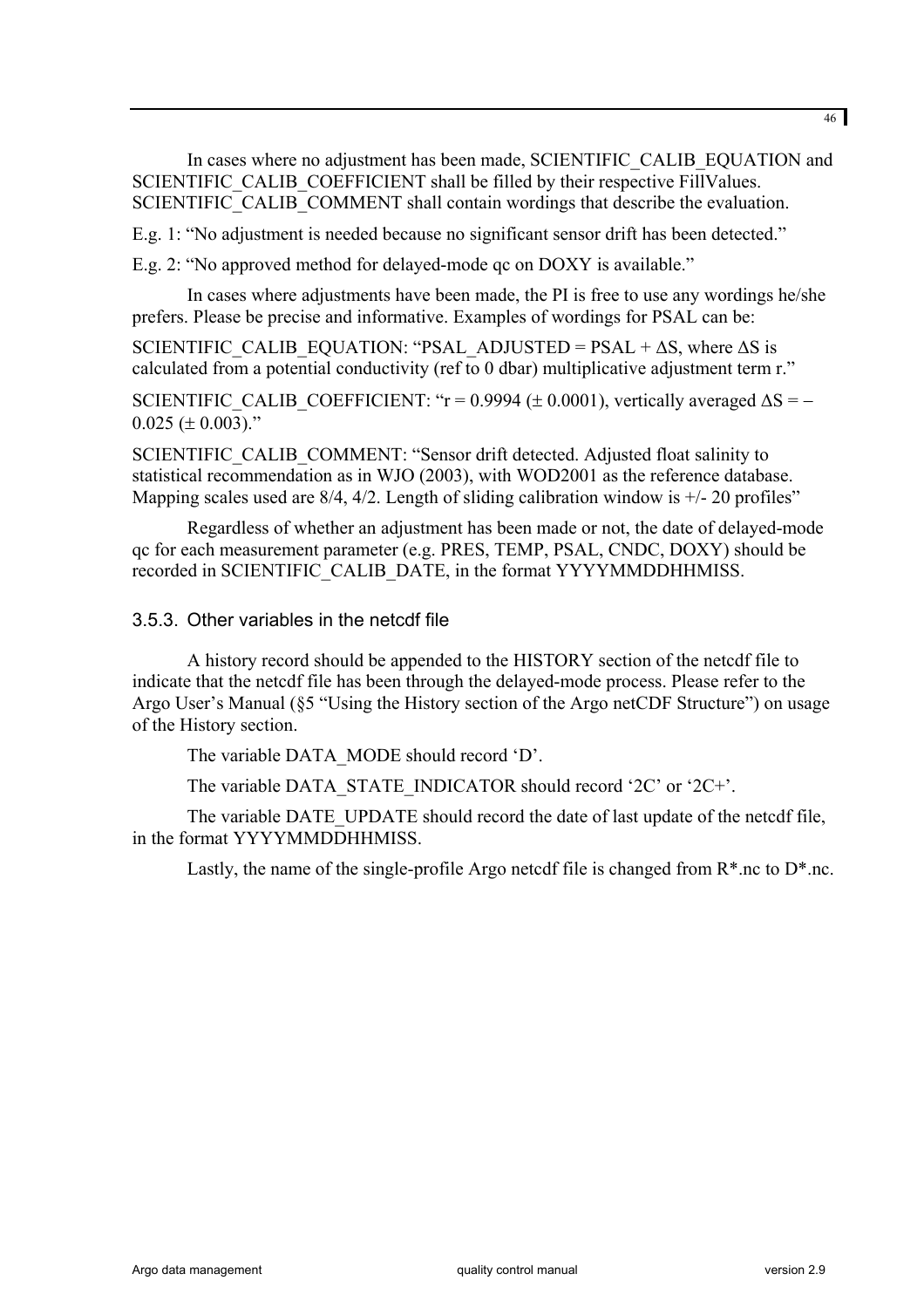# <span id="page-46-0"></span>**4. Appendix**

# **4.1. Reference Table 2: Argo quality control flag scale**

This table describes the Argo qc flag scales. Please note that this table is used for all measured parameters. This table is named Reference Table 2 in the Argo User's Manual.

|           | <b>Flag Meaning</b>                                      | <b>Real-time comment</b>                                                                                                                                                                                                                                                            | <b>Delayed-mode comment</b>                                                                           |
|-----------|----------------------------------------------------------|-------------------------------------------------------------------------------------------------------------------------------------------------------------------------------------------------------------------------------------------------------------------------------------|-------------------------------------------------------------------------------------------------------|
| 10        | No QC was<br>performed                                   | No QC was performed                                                                                                                                                                                                                                                                 | No QC was performed                                                                                   |
| $\vert$ 1 | Good data                                                | All Argo real-time QC tests passed.                                                                                                                                                                                                                                                 | The adjusted value is<br>statistically consistent and a<br>statistical error estimate is<br>supplied. |
| 2         | Probably good<br>data                                    | Probably good data                                                                                                                                                                                                                                                                  | Probably good data                                                                                    |
| 3         | Probably bad data<br>that are potentially<br>correctable | Test 15 or Test 16 or Test 17 failed and all other<br>real-time QC tests passed. These data are not to<br>be used without scientific correction. A flag '3'<br>may be assigned by an operator during<br>additional visual QC for bad data that may be<br>corrected in delayed-mode. | An adjustment has been<br>applied, but the value may<br>still be bad.                                 |
| l4        | <b>Bad</b> data                                          | Data have failed one or more of the real-time QC<br>tests, excluding Test 16. A flag '4' may be<br>assigned by an operator during additional visual<br>QC for bad data that are uncorrectable.                                                                                      | Bad data. Not adjustable.<br>Data replaced by FillValue.                                              |
| 5         | Value changed                                            | Value changed                                                                                                                                                                                                                                                                       | Value changed                                                                                         |
| 6         | Not used                                                 | <b>Not used</b>                                                                                                                                                                                                                                                                     | Not used                                                                                              |
| 17        | Not used                                                 | Not used                                                                                                                                                                                                                                                                            | Not used                                                                                              |
| 8         | Interpolated value  Interpolated value                   |                                                                                                                                                                                                                                                                                     | Interpolated value                                                                                    |
| 9         | Missing value                                            | Missing value                                                                                                                                                                                                                                                                       | Missing value                                                                                         |

47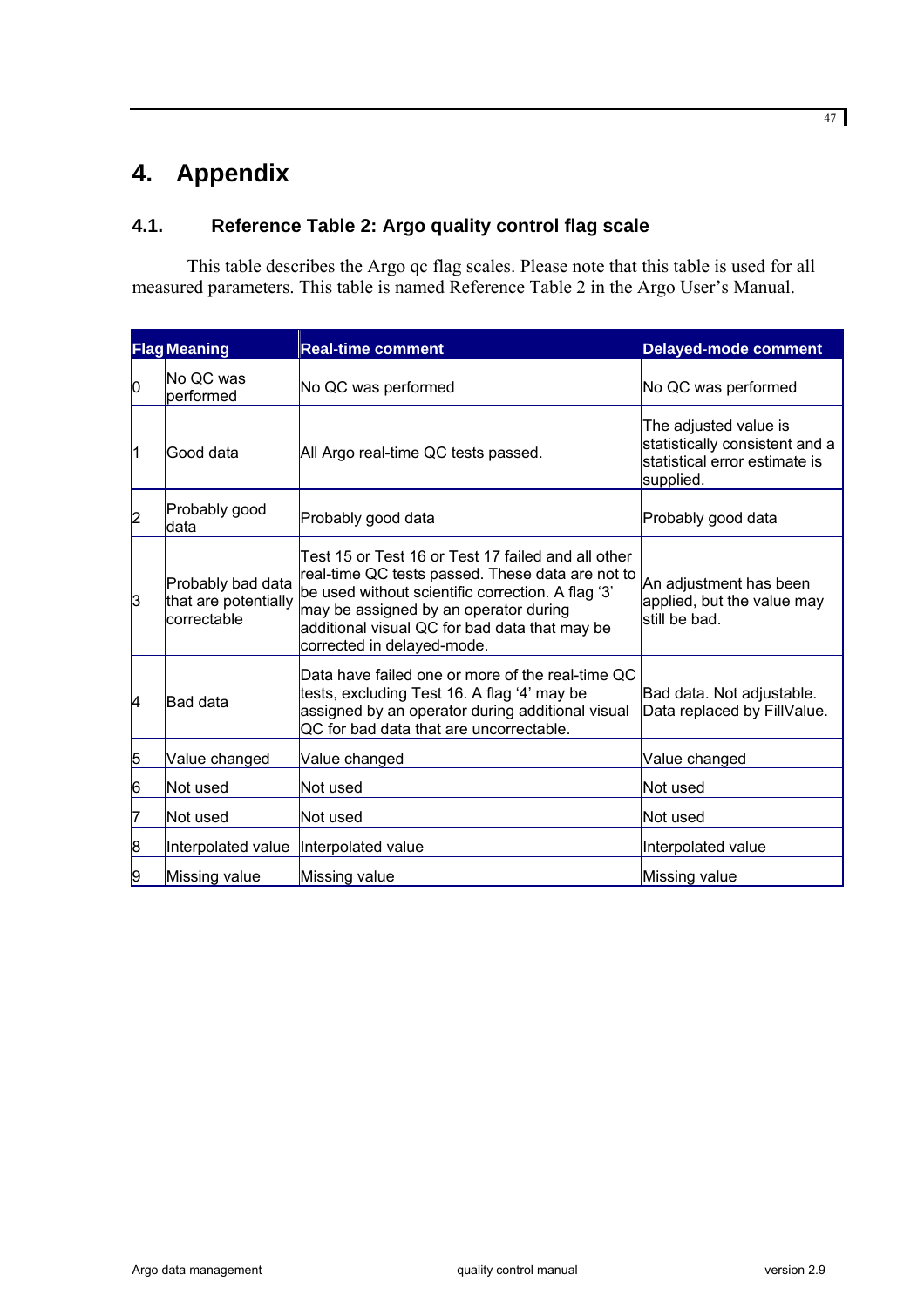# <span id="page-47-0"></span>**4.2. Reference Table 2a: profile quality flags**

Please note that this table is used for all measured parameters. This table is named Reference Table 2a in the Argo User's Manual.

*N* is defined as the percentage of levels with good data where:

- QC flag values of 1, 2, 5, or 8 are GOOD data
- QC flag values of 9 (missing) are NOT USED in the computation
- All other QC flag values are BAD data

The computation should be taken from <PARAM>\_ADJUSTED\_QC if available and from <PARAM>\_QC otherwise.

| n         | <b>Meaning</b>                                     |
|-----------|----------------------------------------------------|
| $66 - 66$ | No QC was performed                                |
| Α         | $N = 100\%$ ; All profile levels contain good data |
| В         | $75\% \leq N \leq 100\%$                           |
|           | $ 50\%  \le N < 75\%$                              |
| D         | $25\% \le N \le 50\%$                              |
| E.        | $0\% < N < 25\%$                                   |
|           | $N = 0\%$ ; No profile levels have good data       |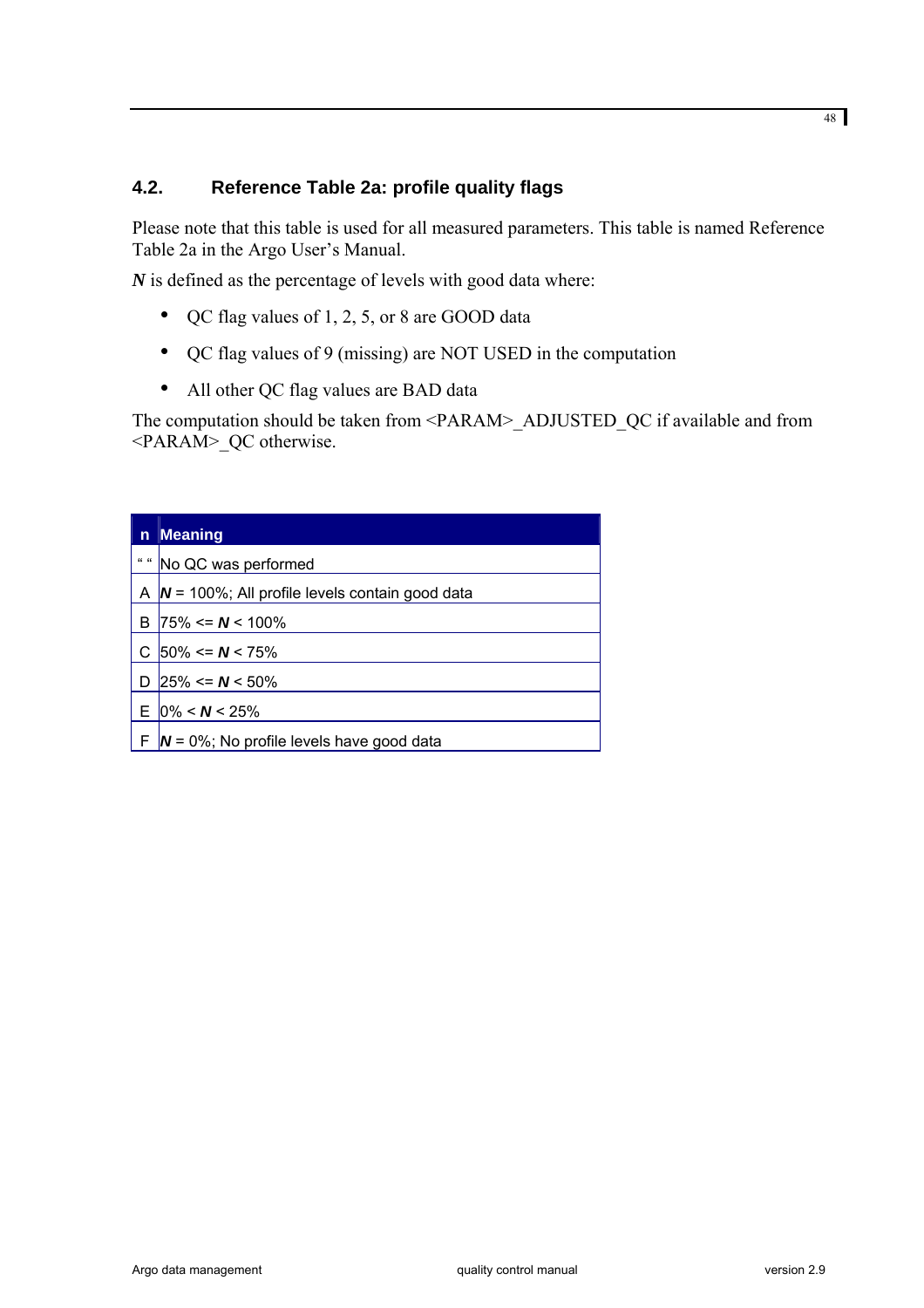# <span id="page-48-0"></span>**4.3. Common instrument errors and failure modes**

This section describes some common instrument errors and failure modes that will cause error in float measurements.

# **1. TBTO leakage**

TBTO (tributyltinoxide) is a wide spectrum poison that is used to protect conductivity cells from biofouling. However, accidental leakage of TBTO onto the conductivity cell can occur. This will result in fresh salinity offsets in float data that usually get washed off. Delayedmode analysts should pay special attention to the shape of the salinity profiles at the beginning of the float's life if TBTO leakage is suspected.

# **2. Pollution events**

Any pollution on the conductivity cell will result in erroneously fresh salinity measurements. When pollution washes off, reversal of sensor drift trend can occur. Delayed-mode analysts need to be careful in splitting the float time series in such cases.

#### **3. Ablation events**

Any ablation of the conductivity cell, such as etching, scouring, or dissolution of the glass surface, will result in erroneously salty salinity measurements.

#### **4. Conductivity cell geometry changes**

The geometry of conductivity cells can change, thus causing electrodes to change distance. This will result in either an increase or decrease in salinity values.

#### **5. Conductivity cell circuit changes**

The circuit within the conductivity cell contains capacitors and resistors. Changes to any of these electrical components will affect electrical conductivity and thus will give erroneous (fresh or salty) salinity measurements. Electrical complication can result in sensor drifts that have varying drift rates (e.g. drift rates can change from slow and linear to exponential). Usually jumps in salinity measurements are an indication of electrical malfunction. If electrical complication is suspected, delayed-mode analysts should check the shape of the vertical salinity profiles for adjustability. Usually the vertical profiles after a measurement jump are wrong and so are unadjustable.

#### **6. Low voltage at end of float life, and "Energy Flu"**

APEX floats often experience a sudden rapid decrease in available battery energy reserves. This premature exhaustion of battery, known as "Energy Flu", usually starts about 2 years after deployment. The sharp drop in battery voltage related to "Energy Flu", as well as the low voltage towards the end of a float's natural life, will produce low-of-correct salinity values. Towards the end of float life, low voltage will result in large drift, followed by death. "Energy Flu" will cause spikes that get worse and more frequent, also followed by death.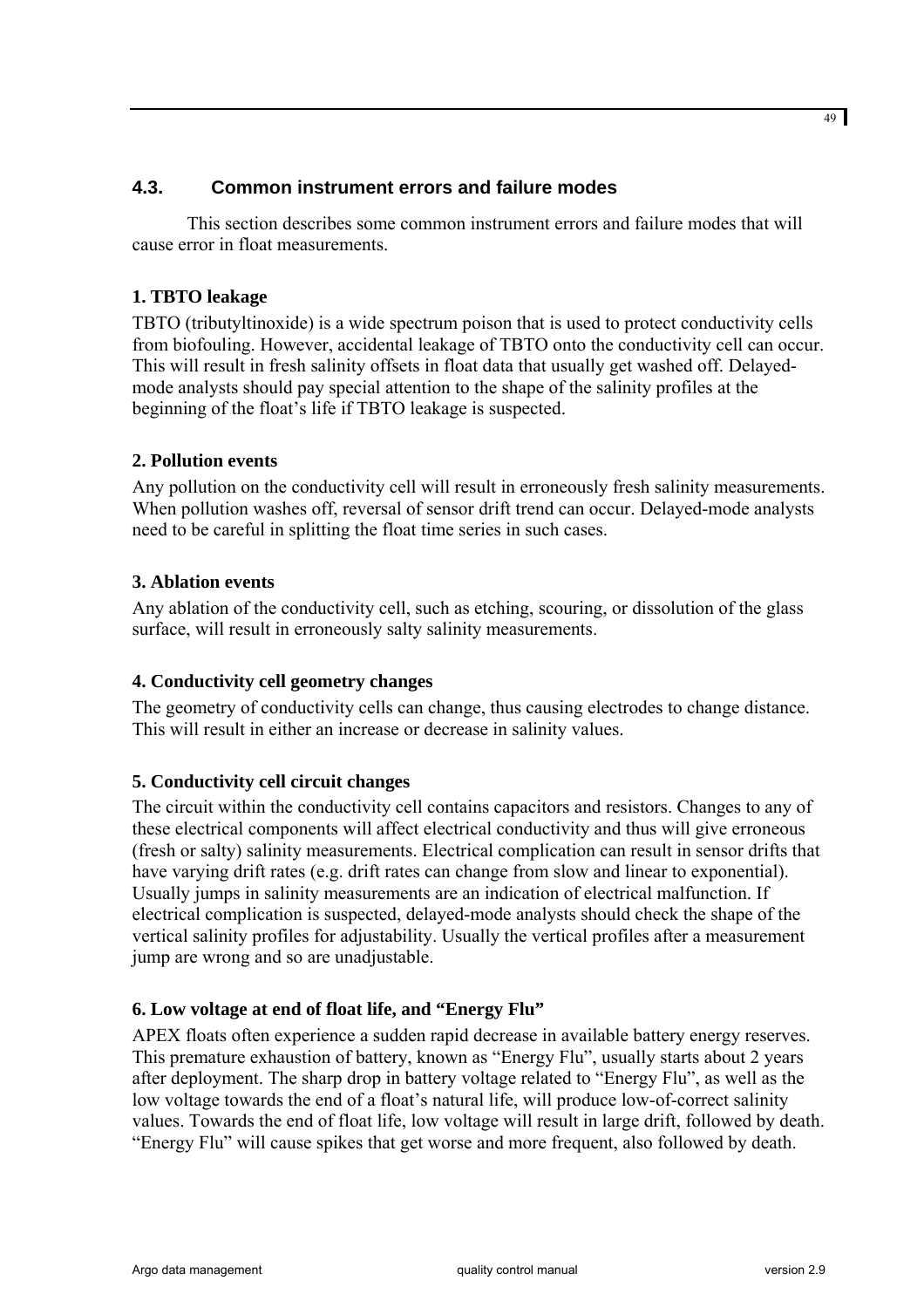#### **7. Druck pressure sensor "snowflakes" problem**

About 4% of SBE41 CTDs that were manufactured in late 2002 through end of 2003 have experienced the Druck pressure sensor "snowflakes" problem. SeaBird has fixed this problem in 2004, so this feature is only included in this section for identifying the profiles that have been affected. The Druck pressure sensor "snowflakes" problem is due to internal electrical shorting by the growth of titanium oxide particles ('snowflakes') in the oil-filled cavity in the pressure sensor, causing the pressure sensor to report erratic pressure measurements, or going to full scale, i.e. either report PRES ~ 3000 dbar or −3000 dbar. These erratic pressure measurements will preferentially report deeper than correct. The firmware tries to adjust the piston according to the erroneous deeper pressures, causing the float to park shallower. The float will thus progressively become a surface drifter. Erroneous deeper pressures will also result in the firmware placing the pointer at the deeper nominal sampling levels in the lookup table, thus causing the float to take a sample everytime the firmware performs a lookup (every 6 seconds). The result is a series of measurements from very close-together depth levels. Progressively shallower profiles and close-together measurements are therefore two ways to identify whether the Druck pressure sensor has been contaminated. When the Druck pressure sensor has been contaminated, pressure measurements become suspect and should be considered bad. The corresponding temperature and salinity measurements are therefore also suspect and should be considered bad.

# **8. Druck pressure sensor "oil microleaks" problem**

Another pathology in Druck pressure sensors is oil microleaks past the glass/metal seal. This oil leak leads to an internal volume loss, which then exhibits itself as an increasing negative offset at all pressures. At the early stages of microleak, float measurements are still correctable and usable. However, as more and more oil is leaked, the flexible titanium diaphragm will dip so far down the oil chamber that it will short the electrical parts, causing erratic behaviour in float measurements. This is the end stage of microleak, and the data at this point are bad and uncorrectable.

#### **9. Incorrect pressure sensor coefficient**

Incorrect scaling coefficient in the pressure sensor will give anomalous T-S curves at depth. The T-S relation will look acceptable, but at depth it will look as if the float is sampling an anomalous water mass relative to nearby floats. Delayed-mode analysts should try to re-scale pressure measurements (e.g.  $PRES' = PRES * X$ ) to see whether the T-S curve can be recovered. Air bubbles in the pressure transducer can also cause erroneous pressure measurements that are visible as anomalous T-S curves.

#### **10. Conductivity cell thermal mass error**

Salinity reported immediately after a float has crossed a strong thermal gradient can be in error as a result of conductivity cell thermal mass. This error arises because the thermal inertia in the flow duct alters the temperature of water entering the conductivity cell, thus inducing a conductivity error. For details please refer to Johnson *et al*. 2007. A float that transits from cold to warm water can result in fresh error, and from warm to cold in salty error. These errors can exceed 0.01 (PSS-78) for strong thermal gradients, and sometimes result in unstable fresh spikes at the base of the mixed layer. This salinity error can be corrected if the ascent rate of the float is known. A correction algorithm is available from Greg Johnson at [Gregory.C.Johnson@noaa.gov](mailto:Gregory.C.Johnson@noaa.gov).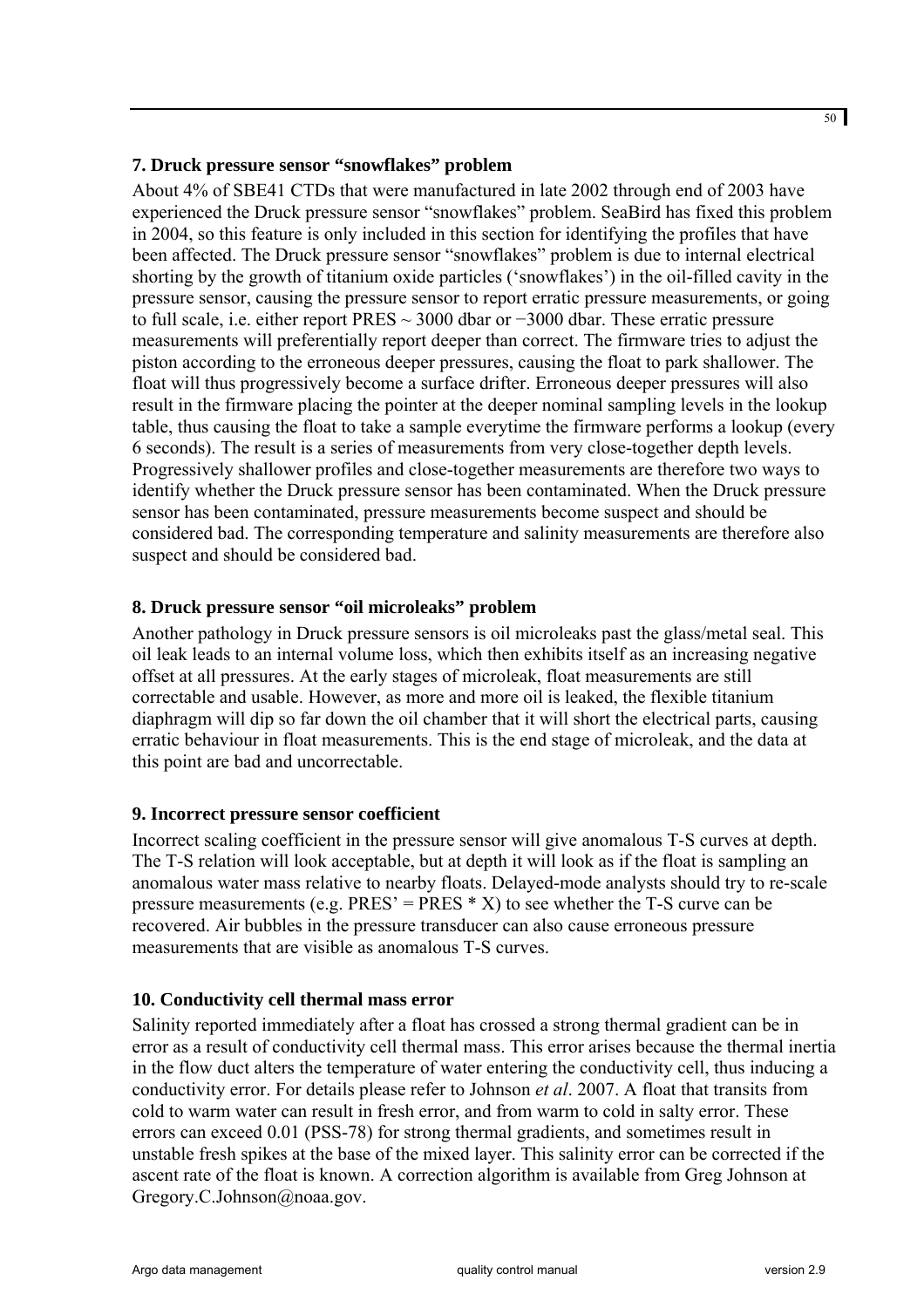#### **11. Abnormal "salty hooks" at base of profiles**

In some APEX floats, a "salty hook" may be observed at the base of the profile. These are the deepest salinity measurements that are high of correct by about 0.005 (PSS-78) with respect to shallower samples. The "hook" appearance occurs when the two deepest measurements are reported at nearly identical pressures. The first measurement is the one taken at the end point of descent; the second measurement is the first deep sample taken during ascent from the pressure lookup table. These "salty hooks" are caused by asymmetry in Bernoulli flushing during ascent/descent. Higher salinity water in the conductivity cell carried from the surface or park level to deep profile level is not being flushed out completely before the deepest sample is taken, thus resulting in salinity that is high of correct. These "salty hooks" cannot be detected by the real-time tests, so delayed-mode operators are urged to examine carefully the base of profiles for these "hooks", and flag them appropriately in delayed-mode.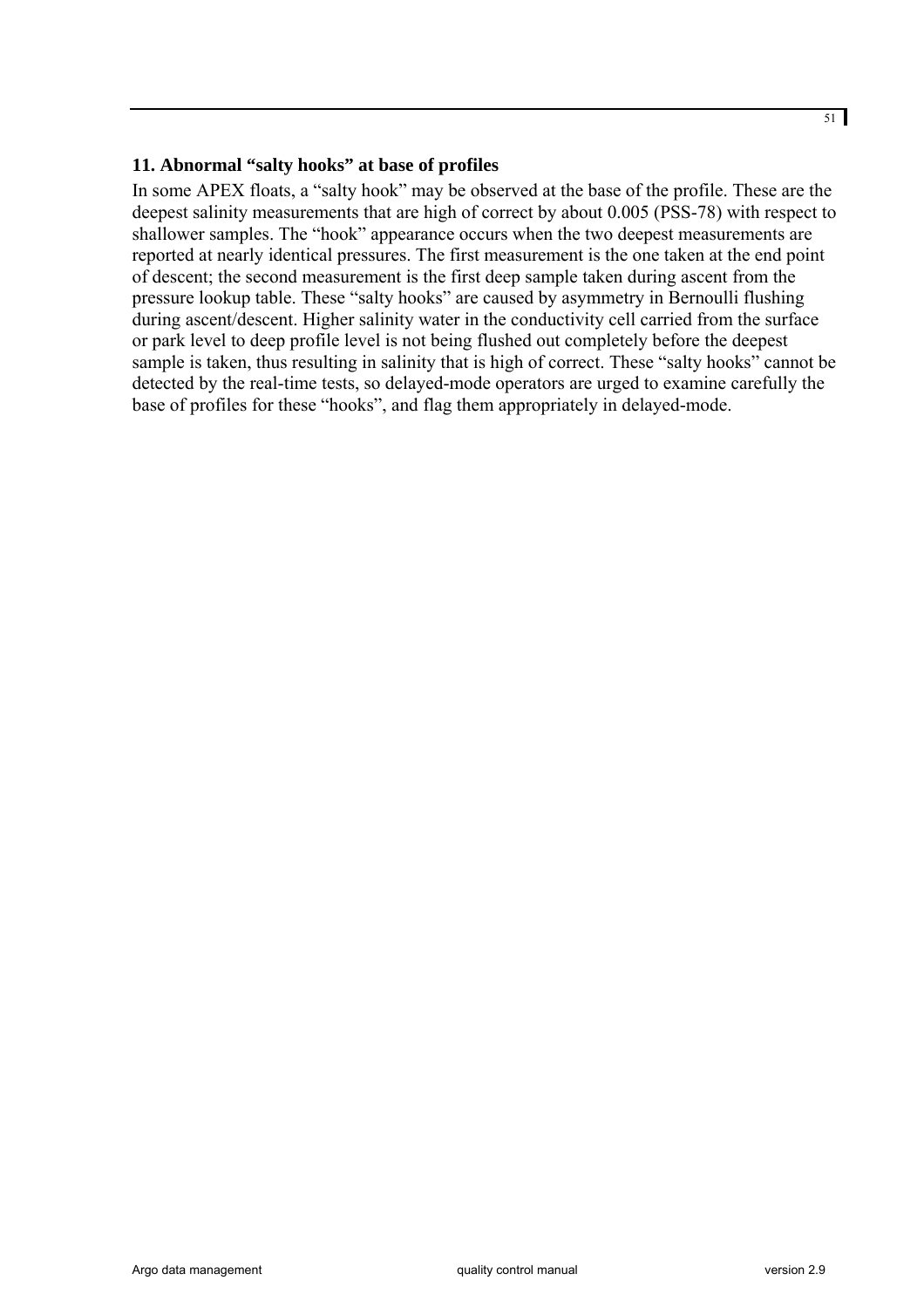# <span id="page-51-0"></span>**4.4. Criteria for CTD profiles to be retained in the reference database**

The following criteria are used to select CTD data as reference for delayed-mode quality control of Argo salinity profiles in the open ocean.

1). Use only data that have passed all NODC quality control tests for observed level data.

2). Use all country codes.

3). Use only profiles that sampled deeper than 900 dbar.

4). Weed out all data points outside these ranges:  $24 < S < 41$ ,  $0.01 < P < 9999$ ,  $0^{\circ}C < T <$ 40°C, except for WMO boxes with latitudes north of 60°N or south of 50°S, where  $-2.5$ °C < T < 40°C.

5). For WMO boxes that contain more than 10,000 profiles, only select profiles that are post-1995.

6). Eliminate nearby duplicates.

7). Do objective residual analysis using previously qc'd reference data to identify anomalies. Then do visual inspection of anomalies.

8). Identify each reference profile with a unique ID, e.g. under the variable SOURCE.

It is recommended that in regions with adequate reference data, that delayed-mode qc for salinity should use CTD data only. If CTD data are too sparse, bottle data (BOT) may be included.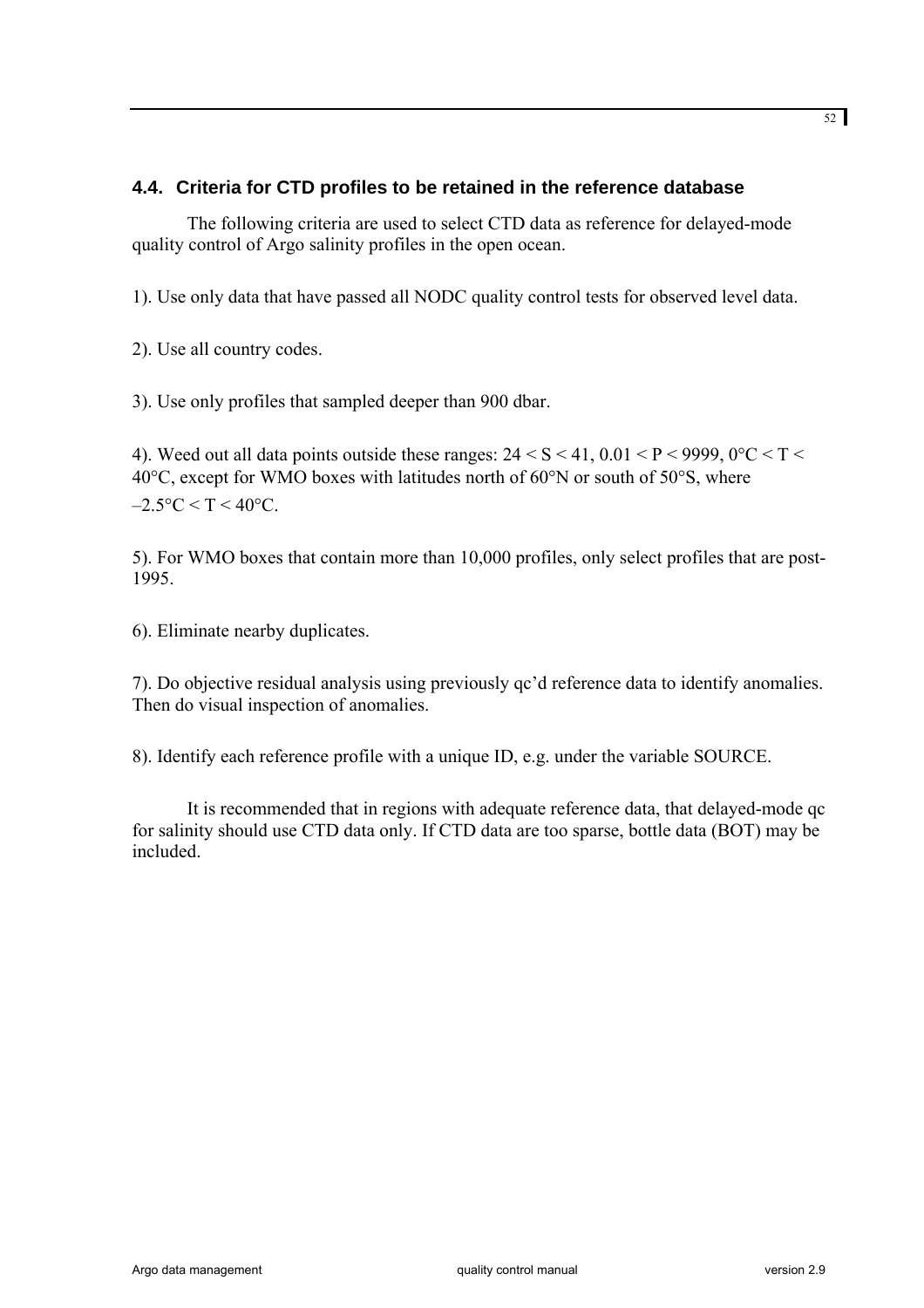#### <span id="page-52-0"></span>**4.5. Criteria for Argo profiles to be retained in the reference database**

The following criteria are used to select Argo data as reference for delayed-mode quality control of Argo salinity profiles in the open ocean.

1). No real-time data.

2). No floats that fail within 1 year of deployment.

3). No cycles within 6 months of end of record.

4). No cycles that have salinity drift adjustment (∆S > .001 PSS-78 in bottom data to distinguish from thermal lag adjustment at shallower levels).

5). No floats whose deepest sampling level is shallower than 800-dbar.

6). No cycles following ones that have salinity drift adjustment (∆S > .001 PSS-78 in bottom data).

7). No cycles where less than 90% of P, T, S values are good (PRES ADJUSTED  $QC = '1'$ , TEMP\_ADJUSTED\_QC = '1', PSAL\_ADJUSTED\_QC = '1').

8). No cycles < 18 (first 6 months) to be used (due to the propensity of some floats to acquire TBTO contamination).

9). No cycles in the 6 months prior to salinity drift adjustment (∆S > .001 PSS-78 in bottom data).

10). No cycles whose bottom data have PSAL\_ADJUSTED\_ERROR > 0.015.